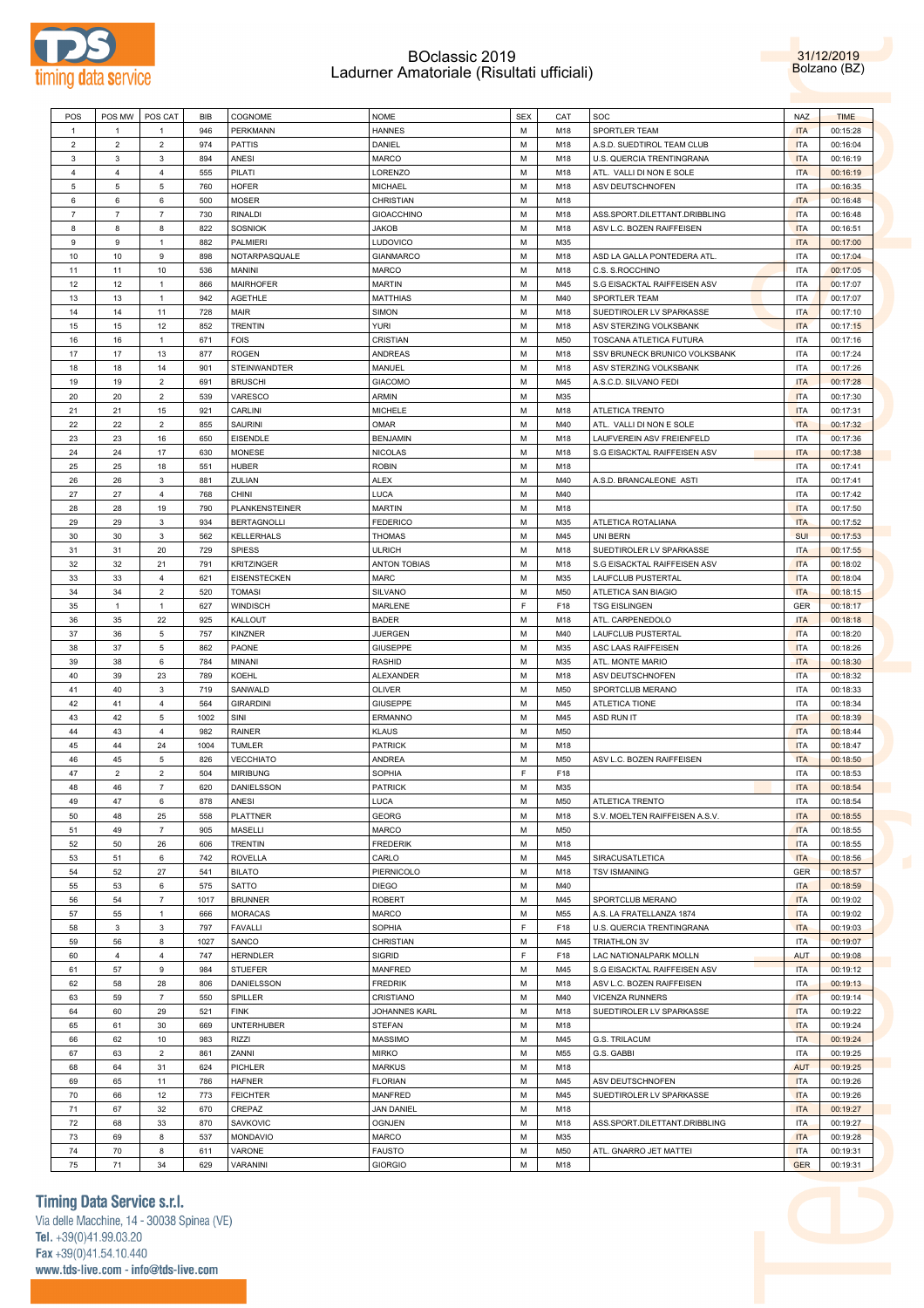

31/12/2019 Bolzano (BZ)

| 76<br>1022<br><b>UCCELLI</b><br><b>ANDREA</b><br>М<br>M40<br>CUS PRO PATRIA MILANO<br><b>ITA</b><br>00:19:33<br>72<br>8<br>LUKAS<br>77<br>35<br>787<br>ZANON<br>М<br>M18<br>ASV DEUTSCHNOFEN<br><b>ITA</b><br>00:19:34<br>73<br><b>RATSCHILLER</b><br>KURT<br>78<br>74<br>9<br>863<br>М<br>M40<br><b>ITA</b><br>00:19:37<br>F<br>5<br>5<br>900<br>VORHAUSER<br>LARA<br>F18<br>ASV STERZING VOLKSBANK<br><b>ITA</b><br>79<br>00:19:38<br>80<br>10<br>738<br>MANUEL<br>М<br>ASV RENNERCLUB VINSCHGAU<br><b>ITA</b><br>00:19:38<br>75<br>KOCH<br>M40<br>81<br>76<br>36<br>679<br><b>D'ALBERTO</b><br>EMANUEL<br>М<br>M18<br>GS LA PIAVE 2000<br><b>ITA</b><br>00:19:38<br>82<br>77<br><b>PIRCHER</b><br>ANDREAS<br>A.S.D. SUEDTIROL TEAM CLUB<br><b>ITA</b><br>3<br>689<br>М<br>M55<br>00:19:39<br>83<br>78<br>37<br>593<br><b>RUNGGER</b><br>DANIEL<br>М<br>ASC L.F.SARNTAL RAIFFEISEN<br><b>ITA</b><br>00:19:44<br>M18<br>84<br>9<br>939<br>EGGER<br>NORBERT<br>ASV JENESIEN SOLTNFLITZER<br>00:19:45<br>79<br>М<br>M50<br><b>ITA</b><br>85<br>80<br>13<br>736<br>DAI PRA<br><b>DINO</b><br>М<br>M45<br><b>ITA</b><br>00:19:48<br><b>BONAPACE</b><br>SIMONE<br>ASV L.C. BOZEN RAIFFEISEN<br>00:19:49<br>86<br>81<br>14<br>803<br>М<br>M45<br>ITA<br>87<br>82<br>10<br>652<br><b>MEYER</b><br>ANDRE<br>М<br>M50<br>GER<br>00:19:53<br>970<br><b>ROTTENSTEINER</b><br><b>PATRIK</b><br>88<br>83<br>11<br>М<br>M40<br>ITA<br>00:19:54<br>89<br>38<br>731<br>TREBO<br>JOSEF<br>М<br><b>ITA</b><br>00:19:55<br>84<br>M18<br>899<br><b>RENG</b><br><b>RONALD</b><br>90<br>85<br>15<br>М<br>M45<br><b>GER</b><br>00:19:58<br>39<br>908<br><b>FISSNEIDER</b><br>DANIEL<br>М<br>ASV RENNERCLUB VINSCHGAU<br><b>ITA</b><br>91<br>86<br>M18<br>00:20:01<br>92<br>87<br>COPES<br>ANDREA<br><b>USA</b><br>12<br>1012<br>М<br>M40<br>USA TRIATHLON<br>00:20:01<br>93<br>16<br><b>ROTTENSTEINER</b><br>PETER<br>М<br>M45<br>ASV JENESIEN SOLTNFLITZER<br><b>ITA</b><br>00:20:02<br>88<br>560<br>94<br>693<br>VALENTIN<br>S.G EISACKTAL RAIFFEISEN ASV<br>00:20:02<br>89<br>4<br>PLONER<br>М<br>M55<br><b>ITA</b><br>703<br>DELLASEGA<br>GABRIELE<br>М<br>M50<br>U.S. DOLOMITICA ASD<br><b>ITA</b><br>00:20:02<br>95<br>90<br>11<br>40<br><b>PLANGGER</b><br>OSWALD<br>SUEDTIROLER LV SPARKASSE<br>00:20:04<br>96<br>91<br>665<br>М<br>M18<br><b>ITA</b><br>97<br>92<br>13<br>766<br><b>BERLANDA</b><br><b>GIORGIO</b><br>М<br>M40<br>SSD TREMALZO<br><b>ITA</b><br>00:20:05<br><b>HUBER</b><br>ASV JENESIEN SOLTNFLITZER<br><b>ITA</b><br>98<br>93<br>847<br>PETER<br>М<br>M60<br>00:20:05<br>-1<br>17<br>976<br>CAPELLUPO<br><b>GIORGIO</b><br>М<br><b>ITA</b><br>00:20:06<br>99<br>94<br>M45<br>100<br>9<br>979<br>POLETTI<br><b>GIACOMO</b><br>M35<br><b>ITA</b><br>95<br>М<br>00:20:06<br>41<br>553<br>COSARO<br>NICOLA<br>М<br><b>VICENZA RUNNERS</b><br><b>ITA</b><br>00:20:08<br>101<br>96<br>M18<br>102<br>712<br>GOSS<br>97<br>18<br><b>DIEGO</b><br>М<br>M45<br>U.S.D. CERMIS<br>ITA<br>00:20:09<br>103<br>$\overline{2}$<br>788<br>KOEHL<br><b>KONRAD</b><br>М<br>M60<br>ASV DEUTSCHNOFEN<br><b>ITA</b><br>98<br>00:20:12<br>104<br><b>TAINO</b><br><b>ANDREA</b><br>99<br>19<br>570<br>М<br>M45<br><b>MARATHON CREMONA</b><br><b>ITA</b><br>00:20:12<br>100<br>20<br>864<br><b>AVIGO</b><br><b>STEFANO</b><br>М<br>M45<br>ATLETICA LONATO<br><b>ITA</b><br>00:20:12<br>105<br>21<br>873<br>WALDNER<br><b>PATRIK</b><br>ASV RENNERCLUB VINSCHGAU<br><b>ITA</b><br>106<br>101<br>М<br>M45<br>00:20:13<br>107<br>22<br>1013<br><b>RENATO</b><br>М<br>M45<br>RUNNING OLTREPO'<br><b>ITA</b><br>102<br>SALVINI<br>00:20:13<br>F<br>6<br>922<br><b>MIORI</b><br>ALBERTA<br>F18<br><b>ITA</b><br>00:20:14<br>108<br>6<br>103<br>42<br>1007<br><b>HOFER</b><br>CHRISTIAN<br>М<br>ASD LAIVES RUNNERS<br><b>ITA</b><br>00:20:14<br>109<br>M18<br>23<br><b>RICCIERI</b><br>110<br>104<br>538<br>ALDO<br>М<br>M45<br>PODISTICA AVIS DERUTA<br>ITA<br>00:20:15<br>10<br>625<br>TONIDANDEL<br>THOMAS<br>M35<br><b>ITA</b><br>00:20:16<br>111<br>105<br>М<br>782<br><b>ALESSIO</b><br>112<br>106<br>43<br><b>CONCI</b><br>М<br>M18<br><b>ITA</b><br>00:20:16<br>44<br><b>TRAFOJER</b><br>PETER<br>М<br><b>ITA</b><br>00:20:20<br>113<br>107<br>557<br>M18<br><b>DETASSIS</b><br>ANDREA<br>M50<br><b>ITA</b><br>00:20:22<br>114<br>108<br>12<br>880<br>М<br>U.S. 5 STELLE SEREGNANO A.S.D<br>45<br>967<br>VANTINI<br><b>RICCARDO</b><br>М<br>M18<br>C.S.S. LEONARDO DA VINCI<br><b>ITA</b><br>115<br>109<br>00:20:23<br>F<br>933<br>PALFRADER<br><b>MONIKA</b><br>F18<br><b>ITA</b><br>00:20:23<br>116<br>$\overline{7}$<br>7<br>110<br>24<br>708<br>MITTELBERGER<br>ERWIN<br>М<br>M45<br>SUEDTIROLER LV SPARKASSE<br><b>ITA</b><br>00:20:24<br>117<br>947<br><b>ALBERTO</b><br>118<br>111<br>11<br><b>BRUNELLI</b><br>М<br>M35<br>C.U.S. VERONA SEZ. ATLETICA<br><b>ITA</b><br>00:20:24<br>533<br><b>BRESCIANI</b><br>VINCENZO<br>М<br>M50<br>MOTUS ATLETICA CASTEGNATO<br><b>ITA</b><br>00:20:25<br>119<br>112<br>13<br><b>DIETRICH</b><br>AXEL<br>LAUFSPORTVEREIN BASEL<br>00:20:26<br>120<br>113<br>14<br>619<br>М<br>M50<br><b>SUI</b><br>25<br>839<br><b>FREZZATO</b><br>CHRISTIAN<br>М<br>ATLETICA VALLE DI CEMBRA<br><b>ITA</b><br>00:20:27<br>121<br>114<br>M45<br>122<br>115<br>14<br>578<br>VENNERE<br>LUCA<br>М<br>M40<br>ATHLETIC CLUB 96 ALPERIA<br>ITA<br>00:20:28<br>123<br>804<br><b>BOSIO</b><br>ALESSANDRO<br>M50<br>ASV L.C. BOZEN RAIFFEISEN<br><b>ITA</b><br>00:20:29<br>116<br>15<br>М<br>657<br>TIEPOLO<br><b>ADRIANO</b><br>М<br>ATL.AUDACE NOALE<br><b>ITA</b><br>124<br>117<br>5<br>M55<br>00:20:29<br>F<br>ANDERSAG<br>NATALIE<br>A.S.C. BERG<br><b>ITA</b><br>00:20:31<br>125<br>8<br>8<br>605<br>F18<br>CHRISTIAN<br>М<br>126<br>118<br>15<br>909<br><b>TOMMASINI</b><br>M40<br>ATHLETIC CLUB 96 ALPERIA<br><b>ITA</b><br>00:20:33<br>AGETHLE<br>ANDREAS<br>М<br>AMATEUR S.C. ALGUND/RAIFFEISEN<br><b>ITA</b><br>00:20:33<br>127<br>119<br>16<br>940<br>M40<br>120<br>733<br>LEONARDO<br>128<br>46<br><b>MERLI</b><br>М<br>M18<br><b>ITA</b><br>00:20:34<br>$\,6\,$<br><b>ROILO</b><br><b>GEORG</b><br>М<br><b>ITA</b><br>00:20:36<br>129<br>121<br>548<br>M55<br><b>FONTANA</b><br>S.A. VALCHIESE<br>130<br>122<br>47<br>904<br>DAVIDE<br>М<br>M18<br><b>ITA</b><br>00:20:41<br>910<br><b>ELLER</b><br>ANDY<br>М<br>A.S.C. BERG<br><b>ITA</b><br>131<br>123<br>12<br>M35<br>00:20:42<br>VIGL<br>MANUEL<br><b>ITA</b><br>132<br>124<br>48<br>971<br>М<br>M18<br>00:20:43<br>VIGL<br><b>REINHARD</b><br>М<br>ASV L.C. BOZEN RAIFFEISEN<br><b>ITA</b><br>00:20:43<br>133<br>125<br>16<br>827<br>M50<br><b>AGOSTINI</b><br><b>ITA</b><br>134<br>126<br>49<br>943<br>FABIAN<br>М<br>M18<br>00:20:44<br>937<br>LUCIN<br>LUKAS<br>М<br><b>ITA</b><br>00:20:44<br>135<br>127<br>50<br>M18<br>LAIMER<br><b>GUENTHER</b><br><b>ITA</b><br>136<br>128<br>17<br>662<br>М<br>M50<br>ASV TELMEKOM TEAM SUEDTIROL<br>00:20:44<br>129<br>26<br><b>HACKHOFER</b><br><b>GERNOT</b><br>М<br><b>ITA</b><br>137<br>868<br>M45<br>SSV BRUNECK BRUNICO VOLKSBANK<br>00:20:44<br><b>SCHIAVO</b><br>138<br>130<br>17<br>888<br><b>STEFANO</b><br>М<br>M40<br>ATLETICA TEAM LOPPIO<br><b>ITA</b><br>00:20:46<br>$\overline{\mathfrak{z}}$<br><b>DAFFINI</b><br><b>FABRIZIO</b><br>М<br><b>LBM SPORT TEAM</b><br><b>ITA</b><br>139<br>131<br>1036<br>M55<br>00:20:46<br>F<br><b>STEDILE</b><br><b>FEDERICA</b><br><b>ITA</b><br>140<br>9<br>9<br>886<br>F18<br>ATLETICA TRENTO<br>00:20:46<br>132<br>18<br>SARTI<br>LUCA<br>М<br>M50<br>ASS.SPORT.DILETTANT.DRIBBLING<br><b>ITA</b><br>141<br>568<br>00:20:47<br>LUCIN<br>142<br>133<br>51<br>938<br><b>MATTHIAS</b><br>М<br>M18<br>ITA<br>00:20:48<br><b>BERTOLDINI</b><br>TADDEO<br>М<br>M35<br>FALCHI-LECCO<br><b>ITA</b><br>00:20:49<br>143<br>134<br>13<br>714<br>VALENTI<br><b>ITA</b><br>144<br>135<br>27<br>913<br><b>GILBERTO</b><br>М<br>M45<br>G.S. BONDO<br>00:20:49<br>8<br><b>DANTONE</b><br><b>DONATO</b><br>М<br>G.S.'LENTI E VELOCI' RAIFFEISE<br><b>ITA</b><br>00:20:50<br>145<br>136<br>577<br>M55<br><b>SEEBACHER</b><br>CHRISTIAN<br>146<br>137<br>28<br>556<br>М<br>M45<br>RITTEN SPORT RUN TEAM<br><b>ITA</b><br>00:20:51<br><b>PATRICK</b><br>М<br>SUEDTIROLER LV SPARKASSE<br><b>ITA</b><br>147<br>138<br>18<br>676<br>OLIVETTO<br>M40<br><b>ITA</b><br>148<br>139<br>29<br>715<br><b>BRUNETTI</b><br><b>ROBERTO</b><br>М<br>M45<br>B. R.C. CASTIGLIONE D'ADDA<br>00:20:53<br><b>BELLISARIO</b><br><b>GIANLUCA</b><br>М<br>ASS.SPORT.DILETTANT.DRIBBLING<br><b>ITA</b><br>149<br>140<br>19<br>636<br>M40<br>00:20:53<br><b>MARTINO</b><br>150<br>141<br>3<br>709<br><b>ROSSI</b><br>М<br>M60<br>SUEDTIROLER LV SPARKASSE<br><b>ITA</b><br>00:20:53<br>19<br><b>BALSARINI</b><br>SAMUELE<br>М<br>M50<br>ATLETICA VALSESIA<br><b>ITA</b><br>151<br>142<br>681<br>00:20:55 | POS MW | POS CAT | BIB | COGNOME | <b>NOME</b> | <b>SEX</b> | CAT | SOC | <b>NAZ</b> | <b>TIME</b> |
|----------------------------------------------------------------------------------------------------------------------------------------------------------------------------------------------------------------------------------------------------------------------------------------------------------------------------------------------------------------------------------------------------------------------------------------------------------------------------------------------------------------------------------------------------------------------------------------------------------------------------------------------------------------------------------------------------------------------------------------------------------------------------------------------------------------------------------------------------------------------------------------------------------------------------------------------------------------------------------------------------------------------------------------------------------------------------------------------------------------------------------------------------------------------------------------------------------------------------------------------------------------------------------------------------------------------------------------------------------------------------------------------------------------------------------------------------------------------------------------------------------------------------------------------------------------------------------------------------------------------------------------------------------------------------------------------------------------------------------------------------------------------------------------------------------------------------------------------------------------------------------------------------------------------------------------------------------------------------------------------------------------------------------------------------------------------------------------------------------------------------------------------------------------------------------------------------------------------------------------------------------------------------------------------------------------------------------------------------------------------------------------------------------------------------------------------------------------------------------------------------------------------------------------------------------------------------------------------------------------------------------------------------------------------------------------------------------------------------------------------------------------------------------------------------------------------------------------------------------------------------------------------------------------------------------------------------------------------------------------------------------------------------------------------------------------------------------------------------------------------------------------------------------------------------------------------------------------------------------------------------------------------------------------------------------------------------------------------------------------------------------------------------------------------------------------------------------------------------------------------------------------------------------------------------------------------------------------------------------------------------------------------------------------------------------------------------------------------------------------------------------------------------------------------------------------------------------------------------------------------------------------------------------------------------------------------------------------------------------------------------------------------------------------------------------------------------------------------------------------------------------------------------------------------------------------------------------------------------------------------------------------------------------------------------------------------------------------------------------------------------------------------------------------------------------------------------------------------------------------------------------------------------------------------------------------------------------------------------------------------------------------------------------------------------------------------------------------------------------------------------------------------------------------------------------------------------------------------------------------------------------------------------------------------------------------------------------------------------------------------------------------------------------------------------------------------------------------------------------------------------------------------------------------------------------------------------------------------------------------------------------------------------------------------------------------------------------------------------------------------------------------------------------------------------------------------------------------------------------------------------------------------------------------------------------------------------------------------------------------------------------------------------------------------------------------------------------------------------------------------------------------------------------------------------------------------------------------------------------------------------------------------------------------------------------------------------------------------------------------------------------------------------------------------------------------------------------------------------------------------------------------------------------------------------------------------------------------------------------------------------------------------------------------------------------------------------------------------------------------------------------------------------------------------------------------------------------------------------------------------------------------------------------------------------------------------------------------------------------------------------------------------------------------------------------------------------------------------------------------------------------------------------------------------------------------------------------------------------------------------------------------------------------------------------------------------------------------------------------------------------------------------------------------------------------------------------------------------------------------------------------------------------------------------------------------------------------------------------------------------------------------------------------------------------------------------------------------------------------------------------------------------------------------------------------------------------------------------------------------------------------------------------------------------------------------------------------------------------------------------------------------------------------------------------------------------------------------------------------------------------------------------------------------------------------------------------------------------------------------------------------------------------------------------------------------------------------------------------------------------------------------------------------------------------------------------------------------------------------------------------------------------------------------------------------------------------------------------------------------------------------------------------------------------------------------------------------------------------------------------------------------------------------------------------------------------------------------------------------------------------------------------------------------------------------------------------------------------------------------------------------------------------------------------------------------------------------------------------------------------------------------------------------------------------------------------------------|--------|---------|-----|---------|-------------|------------|-----|-----|------------|-------------|
|                                                                                                                                                                                                                                                                                                                                                                                                                                                                                                                                                                                                                                                                                                                                                                                                                                                                                                                                                                                                                                                                                                                                                                                                                                                                                                                                                                                                                                                                                                                                                                                                                                                                                                                                                                                                                                                                                                                                                                                                                                                                                                                                                                                                                                                                                                                                                                                                                                                                                                                                                                                                                                                                                                                                                                                                                                                                                                                                                                                                                                                                                                                                                                                                                                                                                                                                                                                                                                                                                                                                                                                                                                                                                                                                                                                                                                                                                                                                                                                                                                                                                                                                                                                                                                                                                                                                                                                                                                                                                                                                                                                                                                                                                                                                                                                                                                                                                                                                                                                                                                                                                                                                                                                                                                                                                                                                                                                                                                                                                                                                                                                                                                                                                                                                                                                                                                                                                                                                                                                                                                                                                                                                                                                                                                                                                                                                                                                                                                                                                                                                                                                                                                                                                                                                                                                                                                                                                                                                                                                                                                                                                                                                                                                                                                                                                                                                                                                                                                                                                                                                                                                                                                                                                                                                                                                                                                                                                                                                                                                                                                                                                                                                                                                                                                                                                                                                                                                                                                                                                                                                                                                                                                                                                                                                                                                                                                  |        |         |     |         |             |            |     |     |            |             |
|                                                                                                                                                                                                                                                                                                                                                                                                                                                                                                                                                                                                                                                                                                                                                                                                                                                                                                                                                                                                                                                                                                                                                                                                                                                                                                                                                                                                                                                                                                                                                                                                                                                                                                                                                                                                                                                                                                                                                                                                                                                                                                                                                                                                                                                                                                                                                                                                                                                                                                                                                                                                                                                                                                                                                                                                                                                                                                                                                                                                                                                                                                                                                                                                                                                                                                                                                                                                                                                                                                                                                                                                                                                                                                                                                                                                                                                                                                                                                                                                                                                                                                                                                                                                                                                                                                                                                                                                                                                                                                                                                                                                                                                                                                                                                                                                                                                                                                                                                                                                                                                                                                                                                                                                                                                                                                                                                                                                                                                                                                                                                                                                                                                                                                                                                                                                                                                                                                                                                                                                                                                                                                                                                                                                                                                                                                                                                                                                                                                                                                                                                                                                                                                                                                                                                                                                                                                                                                                                                                                                                                                                                                                                                                                                                                                                                                                                                                                                                                                                                                                                                                                                                                                                                                                                                                                                                                                                                                                                                                                                                                                                                                                                                                                                                                                                                                                                                                                                                                                                                                                                                                                                                                                                                                                                                                                                                                  |        |         |     |         |             |            |     |     |            |             |
|                                                                                                                                                                                                                                                                                                                                                                                                                                                                                                                                                                                                                                                                                                                                                                                                                                                                                                                                                                                                                                                                                                                                                                                                                                                                                                                                                                                                                                                                                                                                                                                                                                                                                                                                                                                                                                                                                                                                                                                                                                                                                                                                                                                                                                                                                                                                                                                                                                                                                                                                                                                                                                                                                                                                                                                                                                                                                                                                                                                                                                                                                                                                                                                                                                                                                                                                                                                                                                                                                                                                                                                                                                                                                                                                                                                                                                                                                                                                                                                                                                                                                                                                                                                                                                                                                                                                                                                                                                                                                                                                                                                                                                                                                                                                                                                                                                                                                                                                                                                                                                                                                                                                                                                                                                                                                                                                                                                                                                                                                                                                                                                                                                                                                                                                                                                                                                                                                                                                                                                                                                                                                                                                                                                                                                                                                                                                                                                                                                                                                                                                                                                                                                                                                                                                                                                                                                                                                                                                                                                                                                                                                                                                                                                                                                                                                                                                                                                                                                                                                                                                                                                                                                                                                                                                                                                                                                                                                                                                                                                                                                                                                                                                                                                                                                                                                                                                                                                                                                                                                                                                                                                                                                                                                                                                                                                                                                  |        |         |     |         |             |            |     |     |            |             |
|                                                                                                                                                                                                                                                                                                                                                                                                                                                                                                                                                                                                                                                                                                                                                                                                                                                                                                                                                                                                                                                                                                                                                                                                                                                                                                                                                                                                                                                                                                                                                                                                                                                                                                                                                                                                                                                                                                                                                                                                                                                                                                                                                                                                                                                                                                                                                                                                                                                                                                                                                                                                                                                                                                                                                                                                                                                                                                                                                                                                                                                                                                                                                                                                                                                                                                                                                                                                                                                                                                                                                                                                                                                                                                                                                                                                                                                                                                                                                                                                                                                                                                                                                                                                                                                                                                                                                                                                                                                                                                                                                                                                                                                                                                                                                                                                                                                                                                                                                                                                                                                                                                                                                                                                                                                                                                                                                                                                                                                                                                                                                                                                                                                                                                                                                                                                                                                                                                                                                                                                                                                                                                                                                                                                                                                                                                                                                                                                                                                                                                                                                                                                                                                                                                                                                                                                                                                                                                                                                                                                                                                                                                                                                                                                                                                                                                                                                                                                                                                                                                                                                                                                                                                                                                                                                                                                                                                                                                                                                                                                                                                                                                                                                                                                                                                                                                                                                                                                                                                                                                                                                                                                                                                                                                                                                                                                                                  |        |         |     |         |             |            |     |     |            |             |
|                                                                                                                                                                                                                                                                                                                                                                                                                                                                                                                                                                                                                                                                                                                                                                                                                                                                                                                                                                                                                                                                                                                                                                                                                                                                                                                                                                                                                                                                                                                                                                                                                                                                                                                                                                                                                                                                                                                                                                                                                                                                                                                                                                                                                                                                                                                                                                                                                                                                                                                                                                                                                                                                                                                                                                                                                                                                                                                                                                                                                                                                                                                                                                                                                                                                                                                                                                                                                                                                                                                                                                                                                                                                                                                                                                                                                                                                                                                                                                                                                                                                                                                                                                                                                                                                                                                                                                                                                                                                                                                                                                                                                                                                                                                                                                                                                                                                                                                                                                                                                                                                                                                                                                                                                                                                                                                                                                                                                                                                                                                                                                                                                                                                                                                                                                                                                                                                                                                                                                                                                                                                                                                                                                                                                                                                                                                                                                                                                                                                                                                                                                                                                                                                                                                                                                                                                                                                                                                                                                                                                                                                                                                                                                                                                                                                                                                                                                                                                                                                                                                                                                                                                                                                                                                                                                                                                                                                                                                                                                                                                                                                                                                                                                                                                                                                                                                                                                                                                                                                                                                                                                                                                                                                                                                                                                                                                                  |        |         |     |         |             |            |     |     |            |             |
|                                                                                                                                                                                                                                                                                                                                                                                                                                                                                                                                                                                                                                                                                                                                                                                                                                                                                                                                                                                                                                                                                                                                                                                                                                                                                                                                                                                                                                                                                                                                                                                                                                                                                                                                                                                                                                                                                                                                                                                                                                                                                                                                                                                                                                                                                                                                                                                                                                                                                                                                                                                                                                                                                                                                                                                                                                                                                                                                                                                                                                                                                                                                                                                                                                                                                                                                                                                                                                                                                                                                                                                                                                                                                                                                                                                                                                                                                                                                                                                                                                                                                                                                                                                                                                                                                                                                                                                                                                                                                                                                                                                                                                                                                                                                                                                                                                                                                                                                                                                                                                                                                                                                                                                                                                                                                                                                                                                                                                                                                                                                                                                                                                                                                                                                                                                                                                                                                                                                                                                                                                                                                                                                                                                                                                                                                                                                                                                                                                                                                                                                                                                                                                                                                                                                                                                                                                                                                                                                                                                                                                                                                                                                                                                                                                                                                                                                                                                                                                                                                                                                                                                                                                                                                                                                                                                                                                                                                                                                                                                                                                                                                                                                                                                                                                                                                                                                                                                                                                                                                                                                                                                                                                                                                                                                                                                                                                  |        |         |     |         |             |            |     |     |            |             |
|                                                                                                                                                                                                                                                                                                                                                                                                                                                                                                                                                                                                                                                                                                                                                                                                                                                                                                                                                                                                                                                                                                                                                                                                                                                                                                                                                                                                                                                                                                                                                                                                                                                                                                                                                                                                                                                                                                                                                                                                                                                                                                                                                                                                                                                                                                                                                                                                                                                                                                                                                                                                                                                                                                                                                                                                                                                                                                                                                                                                                                                                                                                                                                                                                                                                                                                                                                                                                                                                                                                                                                                                                                                                                                                                                                                                                                                                                                                                                                                                                                                                                                                                                                                                                                                                                                                                                                                                                                                                                                                                                                                                                                                                                                                                                                                                                                                                                                                                                                                                                                                                                                                                                                                                                                                                                                                                                                                                                                                                                                                                                                                                                                                                                                                                                                                                                                                                                                                                                                                                                                                                                                                                                                                                                                                                                                                                                                                                                                                                                                                                                                                                                                                                                                                                                                                                                                                                                                                                                                                                                                                                                                                                                                                                                                                                                                                                                                                                                                                                                                                                                                                                                                                                                                                                                                                                                                                                                                                                                                                                                                                                                                                                                                                                                                                                                                                                                                                                                                                                                                                                                                                                                                                                                                                                                                                                                                  |        |         |     |         |             |            |     |     |            |             |
|                                                                                                                                                                                                                                                                                                                                                                                                                                                                                                                                                                                                                                                                                                                                                                                                                                                                                                                                                                                                                                                                                                                                                                                                                                                                                                                                                                                                                                                                                                                                                                                                                                                                                                                                                                                                                                                                                                                                                                                                                                                                                                                                                                                                                                                                                                                                                                                                                                                                                                                                                                                                                                                                                                                                                                                                                                                                                                                                                                                                                                                                                                                                                                                                                                                                                                                                                                                                                                                                                                                                                                                                                                                                                                                                                                                                                                                                                                                                                                                                                                                                                                                                                                                                                                                                                                                                                                                                                                                                                                                                                                                                                                                                                                                                                                                                                                                                                                                                                                                                                                                                                                                                                                                                                                                                                                                                                                                                                                                                                                                                                                                                                                                                                                                                                                                                                                                                                                                                                                                                                                                                                                                                                                                                                                                                                                                                                                                                                                                                                                                                                                                                                                                                                                                                                                                                                                                                                                                                                                                                                                                                                                                                                                                                                                                                                                                                                                                                                                                                                                                                                                                                                                                                                                                                                                                                                                                                                                                                                                                                                                                                                                                                                                                                                                                                                                                                                                                                                                                                                                                                                                                                                                                                                                                                                                                                                                  |        |         |     |         |             |            |     |     |            |             |
|                                                                                                                                                                                                                                                                                                                                                                                                                                                                                                                                                                                                                                                                                                                                                                                                                                                                                                                                                                                                                                                                                                                                                                                                                                                                                                                                                                                                                                                                                                                                                                                                                                                                                                                                                                                                                                                                                                                                                                                                                                                                                                                                                                                                                                                                                                                                                                                                                                                                                                                                                                                                                                                                                                                                                                                                                                                                                                                                                                                                                                                                                                                                                                                                                                                                                                                                                                                                                                                                                                                                                                                                                                                                                                                                                                                                                                                                                                                                                                                                                                                                                                                                                                                                                                                                                                                                                                                                                                                                                                                                                                                                                                                                                                                                                                                                                                                                                                                                                                                                                                                                                                                                                                                                                                                                                                                                                                                                                                                                                                                                                                                                                                                                                                                                                                                                                                                                                                                                                                                                                                                                                                                                                                                                                                                                                                                                                                                                                                                                                                                                                                                                                                                                                                                                                                                                                                                                                                                                                                                                                                                                                                                                                                                                                                                                                                                                                                                                                                                                                                                                                                                                                                                                                                                                                                                                                                                                                                                                                                                                                                                                                                                                                                                                                                                                                                                                                                                                                                                                                                                                                                                                                                                                                                                                                                                                                                  |        |         |     |         |             |            |     |     |            |             |
|                                                                                                                                                                                                                                                                                                                                                                                                                                                                                                                                                                                                                                                                                                                                                                                                                                                                                                                                                                                                                                                                                                                                                                                                                                                                                                                                                                                                                                                                                                                                                                                                                                                                                                                                                                                                                                                                                                                                                                                                                                                                                                                                                                                                                                                                                                                                                                                                                                                                                                                                                                                                                                                                                                                                                                                                                                                                                                                                                                                                                                                                                                                                                                                                                                                                                                                                                                                                                                                                                                                                                                                                                                                                                                                                                                                                                                                                                                                                                                                                                                                                                                                                                                                                                                                                                                                                                                                                                                                                                                                                                                                                                                                                                                                                                                                                                                                                                                                                                                                                                                                                                                                                                                                                                                                                                                                                                                                                                                                                                                                                                                                                                                                                                                                                                                                                                                                                                                                                                                                                                                                                                                                                                                                                                                                                                                                                                                                                                                                                                                                                                                                                                                                                                                                                                                                                                                                                                                                                                                                                                                                                                                                                                                                                                                                                                                                                                                                                                                                                                                                                                                                                                                                                                                                                                                                                                                                                                                                                                                                                                                                                                                                                                                                                                                                                                                                                                                                                                                                                                                                                                                                                                                                                                                                                                                                                                                  |        |         |     |         |             |            |     |     |            |             |
|                                                                                                                                                                                                                                                                                                                                                                                                                                                                                                                                                                                                                                                                                                                                                                                                                                                                                                                                                                                                                                                                                                                                                                                                                                                                                                                                                                                                                                                                                                                                                                                                                                                                                                                                                                                                                                                                                                                                                                                                                                                                                                                                                                                                                                                                                                                                                                                                                                                                                                                                                                                                                                                                                                                                                                                                                                                                                                                                                                                                                                                                                                                                                                                                                                                                                                                                                                                                                                                                                                                                                                                                                                                                                                                                                                                                                                                                                                                                                                                                                                                                                                                                                                                                                                                                                                                                                                                                                                                                                                                                                                                                                                                                                                                                                                                                                                                                                                                                                                                                                                                                                                                                                                                                                                                                                                                                                                                                                                                                                                                                                                                                                                                                                                                                                                                                                                                                                                                                                                                                                                                                                                                                                                                                                                                                                                                                                                                                                                                                                                                                                                                                                                                                                                                                                                                                                                                                                                                                                                                                                                                                                                                                                                                                                                                                                                                                                                                                                                                                                                                                                                                                                                                                                                                                                                                                                                                                                                                                                                                                                                                                                                                                                                                                                                                                                                                                                                                                                                                                                                                                                                                                                                                                                                                                                                                                                                  |        |         |     |         |             |            |     |     |            |             |
|                                                                                                                                                                                                                                                                                                                                                                                                                                                                                                                                                                                                                                                                                                                                                                                                                                                                                                                                                                                                                                                                                                                                                                                                                                                                                                                                                                                                                                                                                                                                                                                                                                                                                                                                                                                                                                                                                                                                                                                                                                                                                                                                                                                                                                                                                                                                                                                                                                                                                                                                                                                                                                                                                                                                                                                                                                                                                                                                                                                                                                                                                                                                                                                                                                                                                                                                                                                                                                                                                                                                                                                                                                                                                                                                                                                                                                                                                                                                                                                                                                                                                                                                                                                                                                                                                                                                                                                                                                                                                                                                                                                                                                                                                                                                                                                                                                                                                                                                                                                                                                                                                                                                                                                                                                                                                                                                                                                                                                                                                                                                                                                                                                                                                                                                                                                                                                                                                                                                                                                                                                                                                                                                                                                                                                                                                                                                                                                                                                                                                                                                                                                                                                                                                                                                                                                                                                                                                                                                                                                                                                                                                                                                                                                                                                                                                                                                                                                                                                                                                                                                                                                                                                                                                                                                                                                                                                                                                                                                                                                                                                                                                                                                                                                                                                                                                                                                                                                                                                                                                                                                                                                                                                                                                                                                                                                                                                  |        |         |     |         |             |            |     |     |            |             |
|                                                                                                                                                                                                                                                                                                                                                                                                                                                                                                                                                                                                                                                                                                                                                                                                                                                                                                                                                                                                                                                                                                                                                                                                                                                                                                                                                                                                                                                                                                                                                                                                                                                                                                                                                                                                                                                                                                                                                                                                                                                                                                                                                                                                                                                                                                                                                                                                                                                                                                                                                                                                                                                                                                                                                                                                                                                                                                                                                                                                                                                                                                                                                                                                                                                                                                                                                                                                                                                                                                                                                                                                                                                                                                                                                                                                                                                                                                                                                                                                                                                                                                                                                                                                                                                                                                                                                                                                                                                                                                                                                                                                                                                                                                                                                                                                                                                                                                                                                                                                                                                                                                                                                                                                                                                                                                                                                                                                                                                                                                                                                                                                                                                                                                                                                                                                                                                                                                                                                                                                                                                                                                                                                                                                                                                                                                                                                                                                                                                                                                                                                                                                                                                                                                                                                                                                                                                                                                                                                                                                                                                                                                                                                                                                                                                                                                                                                                                                                                                                                                                                                                                                                                                                                                                                                                                                                                                                                                                                                                                                                                                                                                                                                                                                                                                                                                                                                                                                                                                                                                                                                                                                                                                                                                                                                                                                                                  |        |         |     |         |             |            |     |     |            |             |
|                                                                                                                                                                                                                                                                                                                                                                                                                                                                                                                                                                                                                                                                                                                                                                                                                                                                                                                                                                                                                                                                                                                                                                                                                                                                                                                                                                                                                                                                                                                                                                                                                                                                                                                                                                                                                                                                                                                                                                                                                                                                                                                                                                                                                                                                                                                                                                                                                                                                                                                                                                                                                                                                                                                                                                                                                                                                                                                                                                                                                                                                                                                                                                                                                                                                                                                                                                                                                                                                                                                                                                                                                                                                                                                                                                                                                                                                                                                                                                                                                                                                                                                                                                                                                                                                                                                                                                                                                                                                                                                                                                                                                                                                                                                                                                                                                                                                                                                                                                                                                                                                                                                                                                                                                                                                                                                                                                                                                                                                                                                                                                                                                                                                                                                                                                                                                                                                                                                                                                                                                                                                                                                                                                                                                                                                                                                                                                                                                                                                                                                                                                                                                                                                                                                                                                                                                                                                                                                                                                                                                                                                                                                                                                                                                                                                                                                                                                                                                                                                                                                                                                                                                                                                                                                                                                                                                                                                                                                                                                                                                                                                                                                                                                                                                                                                                                                                                                                                                                                                                                                                                                                                                                                                                                                                                                                                                                  |        |         |     |         |             |            |     |     |            |             |
|                                                                                                                                                                                                                                                                                                                                                                                                                                                                                                                                                                                                                                                                                                                                                                                                                                                                                                                                                                                                                                                                                                                                                                                                                                                                                                                                                                                                                                                                                                                                                                                                                                                                                                                                                                                                                                                                                                                                                                                                                                                                                                                                                                                                                                                                                                                                                                                                                                                                                                                                                                                                                                                                                                                                                                                                                                                                                                                                                                                                                                                                                                                                                                                                                                                                                                                                                                                                                                                                                                                                                                                                                                                                                                                                                                                                                                                                                                                                                                                                                                                                                                                                                                                                                                                                                                                                                                                                                                                                                                                                                                                                                                                                                                                                                                                                                                                                                                                                                                                                                                                                                                                                                                                                                                                                                                                                                                                                                                                                                                                                                                                                                                                                                                                                                                                                                                                                                                                                                                                                                                                                                                                                                                                                                                                                                                                                                                                                                                                                                                                                                                                                                                                                                                                                                                                                                                                                                                                                                                                                                                                                                                                                                                                                                                                                                                                                                                                                                                                                                                                                                                                                                                                                                                                                                                                                                                                                                                                                                                                                                                                                                                                                                                                                                                                                                                                                                                                                                                                                                                                                                                                                                                                                                                                                                                                                                                  |        |         |     |         |             |            |     |     |            |             |
|                                                                                                                                                                                                                                                                                                                                                                                                                                                                                                                                                                                                                                                                                                                                                                                                                                                                                                                                                                                                                                                                                                                                                                                                                                                                                                                                                                                                                                                                                                                                                                                                                                                                                                                                                                                                                                                                                                                                                                                                                                                                                                                                                                                                                                                                                                                                                                                                                                                                                                                                                                                                                                                                                                                                                                                                                                                                                                                                                                                                                                                                                                                                                                                                                                                                                                                                                                                                                                                                                                                                                                                                                                                                                                                                                                                                                                                                                                                                                                                                                                                                                                                                                                                                                                                                                                                                                                                                                                                                                                                                                                                                                                                                                                                                                                                                                                                                                                                                                                                                                                                                                                                                                                                                                                                                                                                                                                                                                                                                                                                                                                                                                                                                                                                                                                                                                                                                                                                                                                                                                                                                                                                                                                                                                                                                                                                                                                                                                                                                                                                                                                                                                                                                                                                                                                                                                                                                                                                                                                                                                                                                                                                                                                                                                                                                                                                                                                                                                                                                                                                                                                                                                                                                                                                                                                                                                                                                                                                                                                                                                                                                                                                                                                                                                                                                                                                                                                                                                                                                                                                                                                                                                                                                                                                                                                                                                                  |        |         |     |         |             |            |     |     |            |             |
|                                                                                                                                                                                                                                                                                                                                                                                                                                                                                                                                                                                                                                                                                                                                                                                                                                                                                                                                                                                                                                                                                                                                                                                                                                                                                                                                                                                                                                                                                                                                                                                                                                                                                                                                                                                                                                                                                                                                                                                                                                                                                                                                                                                                                                                                                                                                                                                                                                                                                                                                                                                                                                                                                                                                                                                                                                                                                                                                                                                                                                                                                                                                                                                                                                                                                                                                                                                                                                                                                                                                                                                                                                                                                                                                                                                                                                                                                                                                                                                                                                                                                                                                                                                                                                                                                                                                                                                                                                                                                                                                                                                                                                                                                                                                                                                                                                                                                                                                                                                                                                                                                                                                                                                                                                                                                                                                                                                                                                                                                                                                                                                                                                                                                                                                                                                                                                                                                                                                                                                                                                                                                                                                                                                                                                                                                                                                                                                                                                                                                                                                                                                                                                                                                                                                                                                                                                                                                                                                                                                                                                                                                                                                                                                                                                                                                                                                                                                                                                                                                                                                                                                                                                                                                                                                                                                                                                                                                                                                                                                                                                                                                                                                                                                                                                                                                                                                                                                                                                                                                                                                                                                                                                                                                                                                                                                                                                  |        |         |     |         |             |            |     |     |            |             |
|                                                                                                                                                                                                                                                                                                                                                                                                                                                                                                                                                                                                                                                                                                                                                                                                                                                                                                                                                                                                                                                                                                                                                                                                                                                                                                                                                                                                                                                                                                                                                                                                                                                                                                                                                                                                                                                                                                                                                                                                                                                                                                                                                                                                                                                                                                                                                                                                                                                                                                                                                                                                                                                                                                                                                                                                                                                                                                                                                                                                                                                                                                                                                                                                                                                                                                                                                                                                                                                                                                                                                                                                                                                                                                                                                                                                                                                                                                                                                                                                                                                                                                                                                                                                                                                                                                                                                                                                                                                                                                                                                                                                                                                                                                                                                                                                                                                                                                                                                                                                                                                                                                                                                                                                                                                                                                                                                                                                                                                                                                                                                                                                                                                                                                                                                                                                                                                                                                                                                                                                                                                                                                                                                                                                                                                                                                                                                                                                                                                                                                                                                                                                                                                                                                                                                                                                                                                                                                                                                                                                                                                                                                                                                                                                                                                                                                                                                                                                                                                                                                                                                                                                                                                                                                                                                                                                                                                                                                                                                                                                                                                                                                                                                                                                                                                                                                                                                                                                                                                                                                                                                                                                                                                                                                                                                                                                                                  |        |         |     |         |             |            |     |     |            |             |
|                                                                                                                                                                                                                                                                                                                                                                                                                                                                                                                                                                                                                                                                                                                                                                                                                                                                                                                                                                                                                                                                                                                                                                                                                                                                                                                                                                                                                                                                                                                                                                                                                                                                                                                                                                                                                                                                                                                                                                                                                                                                                                                                                                                                                                                                                                                                                                                                                                                                                                                                                                                                                                                                                                                                                                                                                                                                                                                                                                                                                                                                                                                                                                                                                                                                                                                                                                                                                                                                                                                                                                                                                                                                                                                                                                                                                                                                                                                                                                                                                                                                                                                                                                                                                                                                                                                                                                                                                                                                                                                                                                                                                                                                                                                                                                                                                                                                                                                                                                                                                                                                                                                                                                                                                                                                                                                                                                                                                                                                                                                                                                                                                                                                                                                                                                                                                                                                                                                                                                                                                                                                                                                                                                                                                                                                                                                                                                                                                                                                                                                                                                                                                                                                                                                                                                                                                                                                                                                                                                                                                                                                                                                                                                                                                                                                                                                                                                                                                                                                                                                                                                                                                                                                                                                                                                                                                                                                                                                                                                                                                                                                                                                                                                                                                                                                                                                                                                                                                                                                                                                                                                                                                                                                                                                                                                                                                                  |        |         |     |         |             |            |     |     |            |             |
|                                                                                                                                                                                                                                                                                                                                                                                                                                                                                                                                                                                                                                                                                                                                                                                                                                                                                                                                                                                                                                                                                                                                                                                                                                                                                                                                                                                                                                                                                                                                                                                                                                                                                                                                                                                                                                                                                                                                                                                                                                                                                                                                                                                                                                                                                                                                                                                                                                                                                                                                                                                                                                                                                                                                                                                                                                                                                                                                                                                                                                                                                                                                                                                                                                                                                                                                                                                                                                                                                                                                                                                                                                                                                                                                                                                                                                                                                                                                                                                                                                                                                                                                                                                                                                                                                                                                                                                                                                                                                                                                                                                                                                                                                                                                                                                                                                                                                                                                                                                                                                                                                                                                                                                                                                                                                                                                                                                                                                                                                                                                                                                                                                                                                                                                                                                                                                                                                                                                                                                                                                                                                                                                                                                                                                                                                                                                                                                                                                                                                                                                                                                                                                                                                                                                                                                                                                                                                                                                                                                                                                                                                                                                                                                                                                                                                                                                                                                                                                                                                                                                                                                                                                                                                                                                                                                                                                                                                                                                                                                                                                                                                                                                                                                                                                                                                                                                                                                                                                                                                                                                                                                                                                                                                                                                                                                                                                  |        |         |     |         |             |            |     |     |            |             |
|                                                                                                                                                                                                                                                                                                                                                                                                                                                                                                                                                                                                                                                                                                                                                                                                                                                                                                                                                                                                                                                                                                                                                                                                                                                                                                                                                                                                                                                                                                                                                                                                                                                                                                                                                                                                                                                                                                                                                                                                                                                                                                                                                                                                                                                                                                                                                                                                                                                                                                                                                                                                                                                                                                                                                                                                                                                                                                                                                                                                                                                                                                                                                                                                                                                                                                                                                                                                                                                                                                                                                                                                                                                                                                                                                                                                                                                                                                                                                                                                                                                                                                                                                                                                                                                                                                                                                                                                                                                                                                                                                                                                                                                                                                                                                                                                                                                                                                                                                                                                                                                                                                                                                                                                                                                                                                                                                                                                                                                                                                                                                                                                                                                                                                                                                                                                                                                                                                                                                                                                                                                                                                                                                                                                                                                                                                                                                                                                                                                                                                                                                                                                                                                                                                                                                                                                                                                                                                                                                                                                                                                                                                                                                                                                                                                                                                                                                                                                                                                                                                                                                                                                                                                                                                                                                                                                                                                                                                                                                                                                                                                                                                                                                                                                                                                                                                                                                                                                                                                                                                                                                                                                                                                                                                                                                                                                                                  |        |         |     |         |             |            |     |     |            |             |
|                                                                                                                                                                                                                                                                                                                                                                                                                                                                                                                                                                                                                                                                                                                                                                                                                                                                                                                                                                                                                                                                                                                                                                                                                                                                                                                                                                                                                                                                                                                                                                                                                                                                                                                                                                                                                                                                                                                                                                                                                                                                                                                                                                                                                                                                                                                                                                                                                                                                                                                                                                                                                                                                                                                                                                                                                                                                                                                                                                                                                                                                                                                                                                                                                                                                                                                                                                                                                                                                                                                                                                                                                                                                                                                                                                                                                                                                                                                                                                                                                                                                                                                                                                                                                                                                                                                                                                                                                                                                                                                                                                                                                                                                                                                                                                                                                                                                                                                                                                                                                                                                                                                                                                                                                                                                                                                                                                                                                                                                                                                                                                                                                                                                                                                                                                                                                                                                                                                                                                                                                                                                                                                                                                                                                                                                                                                                                                                                                                                                                                                                                                                                                                                                                                                                                                                                                                                                                                                                                                                                                                                                                                                                                                                                                                                                                                                                                                                                                                                                                                                                                                                                                                                                                                                                                                                                                                                                                                                                                                                                                                                                                                                                                                                                                                                                                                                                                                                                                                                                                                                                                                                                                                                                                                                                                                                                                                  |        |         |     |         |             |            |     |     |            |             |
|                                                                                                                                                                                                                                                                                                                                                                                                                                                                                                                                                                                                                                                                                                                                                                                                                                                                                                                                                                                                                                                                                                                                                                                                                                                                                                                                                                                                                                                                                                                                                                                                                                                                                                                                                                                                                                                                                                                                                                                                                                                                                                                                                                                                                                                                                                                                                                                                                                                                                                                                                                                                                                                                                                                                                                                                                                                                                                                                                                                                                                                                                                                                                                                                                                                                                                                                                                                                                                                                                                                                                                                                                                                                                                                                                                                                                                                                                                                                                                                                                                                                                                                                                                                                                                                                                                                                                                                                                                                                                                                                                                                                                                                                                                                                                                                                                                                                                                                                                                                                                                                                                                                                                                                                                                                                                                                                                                                                                                                                                                                                                                                                                                                                                                                                                                                                                                                                                                                                                                                                                                                                                                                                                                                                                                                                                                                                                                                                                                                                                                                                                                                                                                                                                                                                                                                                                                                                                                                                                                                                                                                                                                                                                                                                                                                                                                                                                                                                                                                                                                                                                                                                                                                                                                                                                                                                                                                                                                                                                                                                                                                                                                                                                                                                                                                                                                                                                                                                                                                                                                                                                                                                                                                                                                                                                                                                                                  |        |         |     |         |             |            |     |     |            |             |
|                                                                                                                                                                                                                                                                                                                                                                                                                                                                                                                                                                                                                                                                                                                                                                                                                                                                                                                                                                                                                                                                                                                                                                                                                                                                                                                                                                                                                                                                                                                                                                                                                                                                                                                                                                                                                                                                                                                                                                                                                                                                                                                                                                                                                                                                                                                                                                                                                                                                                                                                                                                                                                                                                                                                                                                                                                                                                                                                                                                                                                                                                                                                                                                                                                                                                                                                                                                                                                                                                                                                                                                                                                                                                                                                                                                                                                                                                                                                                                                                                                                                                                                                                                                                                                                                                                                                                                                                                                                                                                                                                                                                                                                                                                                                                                                                                                                                                                                                                                                                                                                                                                                                                                                                                                                                                                                                                                                                                                                                                                                                                                                                                                                                                                                                                                                                                                                                                                                                                                                                                                                                                                                                                                                                                                                                                                                                                                                                                                                                                                                                                                                                                                                                                                                                                                                                                                                                                                                                                                                                                                                                                                                                                                                                                                                                                                                                                                                                                                                                                                                                                                                                                                                                                                                                                                                                                                                                                                                                                                                                                                                                                                                                                                                                                                                                                                                                                                                                                                                                                                                                                                                                                                                                                                                                                                                                                                  |        |         |     |         |             |            |     |     |            |             |
|                                                                                                                                                                                                                                                                                                                                                                                                                                                                                                                                                                                                                                                                                                                                                                                                                                                                                                                                                                                                                                                                                                                                                                                                                                                                                                                                                                                                                                                                                                                                                                                                                                                                                                                                                                                                                                                                                                                                                                                                                                                                                                                                                                                                                                                                                                                                                                                                                                                                                                                                                                                                                                                                                                                                                                                                                                                                                                                                                                                                                                                                                                                                                                                                                                                                                                                                                                                                                                                                                                                                                                                                                                                                                                                                                                                                                                                                                                                                                                                                                                                                                                                                                                                                                                                                                                                                                                                                                                                                                                                                                                                                                                                                                                                                                                                                                                                                                                                                                                                                                                                                                                                                                                                                                                                                                                                                                                                                                                                                                                                                                                                                                                                                                                                                                                                                                                                                                                                                                                                                                                                                                                                                                                                                                                                                                                                                                                                                                                                                                                                                                                                                                                                                                                                                                                                                                                                                                                                                                                                                                                                                                                                                                                                                                                                                                                                                                                                                                                                                                                                                                                                                                                                                                                                                                                                                                                                                                                                                                                                                                                                                                                                                                                                                                                                                                                                                                                                                                                                                                                                                                                                                                                                                                                                                                                                                                                  |        |         |     |         |             |            |     |     |            |             |
|                                                                                                                                                                                                                                                                                                                                                                                                                                                                                                                                                                                                                                                                                                                                                                                                                                                                                                                                                                                                                                                                                                                                                                                                                                                                                                                                                                                                                                                                                                                                                                                                                                                                                                                                                                                                                                                                                                                                                                                                                                                                                                                                                                                                                                                                                                                                                                                                                                                                                                                                                                                                                                                                                                                                                                                                                                                                                                                                                                                                                                                                                                                                                                                                                                                                                                                                                                                                                                                                                                                                                                                                                                                                                                                                                                                                                                                                                                                                                                                                                                                                                                                                                                                                                                                                                                                                                                                                                                                                                                                                                                                                                                                                                                                                                                                                                                                                                                                                                                                                                                                                                                                                                                                                                                                                                                                                                                                                                                                                                                                                                                                                                                                                                                                                                                                                                                                                                                                                                                                                                                                                                                                                                                                                                                                                                                                                                                                                                                                                                                                                                                                                                                                                                                                                                                                                                                                                                                                                                                                                                                                                                                                                                                                                                                                                                                                                                                                                                                                                                                                                                                                                                                                                                                                                                                                                                                                                                                                                                                                                                                                                                                                                                                                                                                                                                                                                                                                                                                                                                                                                                                                                                                                                                                                                                                                                                                  |        |         |     |         |             |            |     |     |            |             |
|                                                                                                                                                                                                                                                                                                                                                                                                                                                                                                                                                                                                                                                                                                                                                                                                                                                                                                                                                                                                                                                                                                                                                                                                                                                                                                                                                                                                                                                                                                                                                                                                                                                                                                                                                                                                                                                                                                                                                                                                                                                                                                                                                                                                                                                                                                                                                                                                                                                                                                                                                                                                                                                                                                                                                                                                                                                                                                                                                                                                                                                                                                                                                                                                                                                                                                                                                                                                                                                                                                                                                                                                                                                                                                                                                                                                                                                                                                                                                                                                                                                                                                                                                                                                                                                                                                                                                                                                                                                                                                                                                                                                                                                                                                                                                                                                                                                                                                                                                                                                                                                                                                                                                                                                                                                                                                                                                                                                                                                                                                                                                                                                                                                                                                                                                                                                                                                                                                                                                                                                                                                                                                                                                                                                                                                                                                                                                                                                                                                                                                                                                                                                                                                                                                                                                                                                                                                                                                                                                                                                                                                                                                                                                                                                                                                                                                                                                                                                                                                                                                                                                                                                                                                                                                                                                                                                                                                                                                                                                                                                                                                                                                                                                                                                                                                                                                                                                                                                                                                                                                                                                                                                                                                                                                                                                                                                                                  |        |         |     |         |             |            |     |     |            |             |
|                                                                                                                                                                                                                                                                                                                                                                                                                                                                                                                                                                                                                                                                                                                                                                                                                                                                                                                                                                                                                                                                                                                                                                                                                                                                                                                                                                                                                                                                                                                                                                                                                                                                                                                                                                                                                                                                                                                                                                                                                                                                                                                                                                                                                                                                                                                                                                                                                                                                                                                                                                                                                                                                                                                                                                                                                                                                                                                                                                                                                                                                                                                                                                                                                                                                                                                                                                                                                                                                                                                                                                                                                                                                                                                                                                                                                                                                                                                                                                                                                                                                                                                                                                                                                                                                                                                                                                                                                                                                                                                                                                                                                                                                                                                                                                                                                                                                                                                                                                                                                                                                                                                                                                                                                                                                                                                                                                                                                                                                                                                                                                                                                                                                                                                                                                                                                                                                                                                                                                                                                                                                                                                                                                                                                                                                                                                                                                                                                                                                                                                                                                                                                                                                                                                                                                                                                                                                                                                                                                                                                                                                                                                                                                                                                                                                                                                                                                                                                                                                                                                                                                                                                                                                                                                                                                                                                                                                                                                                                                                                                                                                                                                                                                                                                                                                                                                                                                                                                                                                                                                                                                                                                                                                                                                                                                                                                                  |        |         |     |         |             |            |     |     |            |             |
|                                                                                                                                                                                                                                                                                                                                                                                                                                                                                                                                                                                                                                                                                                                                                                                                                                                                                                                                                                                                                                                                                                                                                                                                                                                                                                                                                                                                                                                                                                                                                                                                                                                                                                                                                                                                                                                                                                                                                                                                                                                                                                                                                                                                                                                                                                                                                                                                                                                                                                                                                                                                                                                                                                                                                                                                                                                                                                                                                                                                                                                                                                                                                                                                                                                                                                                                                                                                                                                                                                                                                                                                                                                                                                                                                                                                                                                                                                                                                                                                                                                                                                                                                                                                                                                                                                                                                                                                                                                                                                                                                                                                                                                                                                                                                                                                                                                                                                                                                                                                                                                                                                                                                                                                                                                                                                                                                                                                                                                                                                                                                                                                                                                                                                                                                                                                                                                                                                                                                                                                                                                                                                                                                                                                                                                                                                                                                                                                                                                                                                                                                                                                                                                                                                                                                                                                                                                                                                                                                                                                                                                                                                                                                                                                                                                                                                                                                                                                                                                                                                                                                                                                                                                                                                                                                                                                                                                                                                                                                                                                                                                                                                                                                                                                                                                                                                                                                                                                                                                                                                                                                                                                                                                                                                                                                                                                                                  |        |         |     |         |             |            |     |     |            |             |
|                                                                                                                                                                                                                                                                                                                                                                                                                                                                                                                                                                                                                                                                                                                                                                                                                                                                                                                                                                                                                                                                                                                                                                                                                                                                                                                                                                                                                                                                                                                                                                                                                                                                                                                                                                                                                                                                                                                                                                                                                                                                                                                                                                                                                                                                                                                                                                                                                                                                                                                                                                                                                                                                                                                                                                                                                                                                                                                                                                                                                                                                                                                                                                                                                                                                                                                                                                                                                                                                                                                                                                                                                                                                                                                                                                                                                                                                                                                                                                                                                                                                                                                                                                                                                                                                                                                                                                                                                                                                                                                                                                                                                                                                                                                                                                                                                                                                                                                                                                                                                                                                                                                                                                                                                                                                                                                                                                                                                                                                                                                                                                                                                                                                                                                                                                                                                                                                                                                                                                                                                                                                                                                                                                                                                                                                                                                                                                                                                                                                                                                                                                                                                                                                                                                                                                                                                                                                                                                                                                                                                                                                                                                                                                                                                                                                                                                                                                                                                                                                                                                                                                                                                                                                                                                                                                                                                                                                                                                                                                                                                                                                                                                                                                                                                                                                                                                                                                                                                                                                                                                                                                                                                                                                                                                                                                                                                                  |        |         |     |         |             |            |     |     |            |             |
|                                                                                                                                                                                                                                                                                                                                                                                                                                                                                                                                                                                                                                                                                                                                                                                                                                                                                                                                                                                                                                                                                                                                                                                                                                                                                                                                                                                                                                                                                                                                                                                                                                                                                                                                                                                                                                                                                                                                                                                                                                                                                                                                                                                                                                                                                                                                                                                                                                                                                                                                                                                                                                                                                                                                                                                                                                                                                                                                                                                                                                                                                                                                                                                                                                                                                                                                                                                                                                                                                                                                                                                                                                                                                                                                                                                                                                                                                                                                                                                                                                                                                                                                                                                                                                                                                                                                                                                                                                                                                                                                                                                                                                                                                                                                                                                                                                                                                                                                                                                                                                                                                                                                                                                                                                                                                                                                                                                                                                                                                                                                                                                                                                                                                                                                                                                                                                                                                                                                                                                                                                                                                                                                                                                                                                                                                                                                                                                                                                                                                                                                                                                                                                                                                                                                                                                                                                                                                                                                                                                                                                                                                                                                                                                                                                                                                                                                                                                                                                                                                                                                                                                                                                                                                                                                                                                                                                                                                                                                                                                                                                                                                                                                                                                                                                                                                                                                                                                                                                                                                                                                                                                                                                                                                                                                                                                                                                  |        |         |     |         |             |            |     |     |            |             |
|                                                                                                                                                                                                                                                                                                                                                                                                                                                                                                                                                                                                                                                                                                                                                                                                                                                                                                                                                                                                                                                                                                                                                                                                                                                                                                                                                                                                                                                                                                                                                                                                                                                                                                                                                                                                                                                                                                                                                                                                                                                                                                                                                                                                                                                                                                                                                                                                                                                                                                                                                                                                                                                                                                                                                                                                                                                                                                                                                                                                                                                                                                                                                                                                                                                                                                                                                                                                                                                                                                                                                                                                                                                                                                                                                                                                                                                                                                                                                                                                                                                                                                                                                                                                                                                                                                                                                                                                                                                                                                                                                                                                                                                                                                                                                                                                                                                                                                                                                                                                                                                                                                                                                                                                                                                                                                                                                                                                                                                                                                                                                                                                                                                                                                                                                                                                                                                                                                                                                                                                                                                                                                                                                                                                                                                                                                                                                                                                                                                                                                                                                                                                                                                                                                                                                                                                                                                                                                                                                                                                                                                                                                                                                                                                                                                                                                                                                                                                                                                                                                                                                                                                                                                                                                                                                                                                                                                                                                                                                                                                                                                                                                                                                                                                                                                                                                                                                                                                                                                                                                                                                                                                                                                                                                                                                                                                                                  |        |         |     |         |             |            |     |     |            |             |
|                                                                                                                                                                                                                                                                                                                                                                                                                                                                                                                                                                                                                                                                                                                                                                                                                                                                                                                                                                                                                                                                                                                                                                                                                                                                                                                                                                                                                                                                                                                                                                                                                                                                                                                                                                                                                                                                                                                                                                                                                                                                                                                                                                                                                                                                                                                                                                                                                                                                                                                                                                                                                                                                                                                                                                                                                                                                                                                                                                                                                                                                                                                                                                                                                                                                                                                                                                                                                                                                                                                                                                                                                                                                                                                                                                                                                                                                                                                                                                                                                                                                                                                                                                                                                                                                                                                                                                                                                                                                                                                                                                                                                                                                                                                                                                                                                                                                                                                                                                                                                                                                                                                                                                                                                                                                                                                                                                                                                                                                                                                                                                                                                                                                                                                                                                                                                                                                                                                                                                                                                                                                                                                                                                                                                                                                                                                                                                                                                                                                                                                                                                                                                                                                                                                                                                                                                                                                                                                                                                                                                                                                                                                                                                                                                                                                                                                                                                                                                                                                                                                                                                                                                                                                                                                                                                                                                                                                                                                                                                                                                                                                                                                                                                                                                                                                                                                                                                                                                                                                                                                                                                                                                                                                                                                                                                                                                                  |        |         |     |         |             |            |     |     |            |             |
|                                                                                                                                                                                                                                                                                                                                                                                                                                                                                                                                                                                                                                                                                                                                                                                                                                                                                                                                                                                                                                                                                                                                                                                                                                                                                                                                                                                                                                                                                                                                                                                                                                                                                                                                                                                                                                                                                                                                                                                                                                                                                                                                                                                                                                                                                                                                                                                                                                                                                                                                                                                                                                                                                                                                                                                                                                                                                                                                                                                                                                                                                                                                                                                                                                                                                                                                                                                                                                                                                                                                                                                                                                                                                                                                                                                                                                                                                                                                                                                                                                                                                                                                                                                                                                                                                                                                                                                                                                                                                                                                                                                                                                                                                                                                                                                                                                                                                                                                                                                                                                                                                                                                                                                                                                                                                                                                                                                                                                                                                                                                                                                                                                                                                                                                                                                                                                                                                                                                                                                                                                                                                                                                                                                                                                                                                                                                                                                                                                                                                                                                                                                                                                                                                                                                                                                                                                                                                                                                                                                                                                                                                                                                                                                                                                                                                                                                                                                                                                                                                                                                                                                                                                                                                                                                                                                                                                                                                                                                                                                                                                                                                                                                                                                                                                                                                                                                                                                                                                                                                                                                                                                                                                                                                                                                                                                                                                  |        |         |     |         |             |            |     |     |            |             |
|                                                                                                                                                                                                                                                                                                                                                                                                                                                                                                                                                                                                                                                                                                                                                                                                                                                                                                                                                                                                                                                                                                                                                                                                                                                                                                                                                                                                                                                                                                                                                                                                                                                                                                                                                                                                                                                                                                                                                                                                                                                                                                                                                                                                                                                                                                                                                                                                                                                                                                                                                                                                                                                                                                                                                                                                                                                                                                                                                                                                                                                                                                                                                                                                                                                                                                                                                                                                                                                                                                                                                                                                                                                                                                                                                                                                                                                                                                                                                                                                                                                                                                                                                                                                                                                                                                                                                                                                                                                                                                                                                                                                                                                                                                                                                                                                                                                                                                                                                                                                                                                                                                                                                                                                                                                                                                                                                                                                                                                                                                                                                                                                                                                                                                                                                                                                                                                                                                                                                                                                                                                                                                                                                                                                                                                                                                                                                                                                                                                                                                                                                                                                                                                                                                                                                                                                                                                                                                                                                                                                                                                                                                                                                                                                                                                                                                                                                                                                                                                                                                                                                                                                                                                                                                                                                                                                                                                                                                                                                                                                                                                                                                                                                                                                                                                                                                                                                                                                                                                                                                                                                                                                                                                                                                                                                                                                                                  |        |         |     |         |             |            |     |     |            |             |
|                                                                                                                                                                                                                                                                                                                                                                                                                                                                                                                                                                                                                                                                                                                                                                                                                                                                                                                                                                                                                                                                                                                                                                                                                                                                                                                                                                                                                                                                                                                                                                                                                                                                                                                                                                                                                                                                                                                                                                                                                                                                                                                                                                                                                                                                                                                                                                                                                                                                                                                                                                                                                                                                                                                                                                                                                                                                                                                                                                                                                                                                                                                                                                                                                                                                                                                                                                                                                                                                                                                                                                                                                                                                                                                                                                                                                                                                                                                                                                                                                                                                                                                                                                                                                                                                                                                                                                                                                                                                                                                                                                                                                                                                                                                                                                                                                                                                                                                                                                                                                                                                                                                                                                                                                                                                                                                                                                                                                                                                                                                                                                                                                                                                                                                                                                                                                                                                                                                                                                                                                                                                                                                                                                                                                                                                                                                                                                                                                                                                                                                                                                                                                                                                                                                                                                                                                                                                                                                                                                                                                                                                                                                                                                                                                                                                                                                                                                                                                                                                                                                                                                                                                                                                                                                                                                                                                                                                                                                                                                                                                                                                                                                                                                                                                                                                                                                                                                                                                                                                                                                                                                                                                                                                                                                                                                                                                                  |        |         |     |         |             |            |     |     |            |             |
|                                                                                                                                                                                                                                                                                                                                                                                                                                                                                                                                                                                                                                                                                                                                                                                                                                                                                                                                                                                                                                                                                                                                                                                                                                                                                                                                                                                                                                                                                                                                                                                                                                                                                                                                                                                                                                                                                                                                                                                                                                                                                                                                                                                                                                                                                                                                                                                                                                                                                                                                                                                                                                                                                                                                                                                                                                                                                                                                                                                                                                                                                                                                                                                                                                                                                                                                                                                                                                                                                                                                                                                                                                                                                                                                                                                                                                                                                                                                                                                                                                                                                                                                                                                                                                                                                                                                                                                                                                                                                                                                                                                                                                                                                                                                                                                                                                                                                                                                                                                                                                                                                                                                                                                                                                                                                                                                                                                                                                                                                                                                                                                                                                                                                                                                                                                                                                                                                                                                                                                                                                                                                                                                                                                                                                                                                                                                                                                                                                                                                                                                                                                                                                                                                                                                                                                                                                                                                                                                                                                                                                                                                                                                                                                                                                                                                                                                                                                                                                                                                                                                                                                                                                                                                                                                                                                                                                                                                                                                                                                                                                                                                                                                                                                                                                                                                                                                                                                                                                                                                                                                                                                                                                                                                                                                                                                                                                  |        |         |     |         |             |            |     |     |            |             |
|                                                                                                                                                                                                                                                                                                                                                                                                                                                                                                                                                                                                                                                                                                                                                                                                                                                                                                                                                                                                                                                                                                                                                                                                                                                                                                                                                                                                                                                                                                                                                                                                                                                                                                                                                                                                                                                                                                                                                                                                                                                                                                                                                                                                                                                                                                                                                                                                                                                                                                                                                                                                                                                                                                                                                                                                                                                                                                                                                                                                                                                                                                                                                                                                                                                                                                                                                                                                                                                                                                                                                                                                                                                                                                                                                                                                                                                                                                                                                                                                                                                                                                                                                                                                                                                                                                                                                                                                                                                                                                                                                                                                                                                                                                                                                                                                                                                                                                                                                                                                                                                                                                                                                                                                                                                                                                                                                                                                                                                                                                                                                                                                                                                                                                                                                                                                                                                                                                                                                                                                                                                                                                                                                                                                                                                                                                                                                                                                                                                                                                                                                                                                                                                                                                                                                                                                                                                                                                                                                                                                                                                                                                                                                                                                                                                                                                                                                                                                                                                                                                                                                                                                                                                                                                                                                                                                                                                                                                                                                                                                                                                                                                                                                                                                                                                                                                                                                                                                                                                                                                                                                                                                                                                                                                                                                                                                                                  |        |         |     |         |             |            |     |     |            |             |
|                                                                                                                                                                                                                                                                                                                                                                                                                                                                                                                                                                                                                                                                                                                                                                                                                                                                                                                                                                                                                                                                                                                                                                                                                                                                                                                                                                                                                                                                                                                                                                                                                                                                                                                                                                                                                                                                                                                                                                                                                                                                                                                                                                                                                                                                                                                                                                                                                                                                                                                                                                                                                                                                                                                                                                                                                                                                                                                                                                                                                                                                                                                                                                                                                                                                                                                                                                                                                                                                                                                                                                                                                                                                                                                                                                                                                                                                                                                                                                                                                                                                                                                                                                                                                                                                                                                                                                                                                                                                                                                                                                                                                                                                                                                                                                                                                                                                                                                                                                                                                                                                                                                                                                                                                                                                                                                                                                                                                                                                                                                                                                                                                                                                                                                                                                                                                                                                                                                                                                                                                                                                                                                                                                                                                                                                                                                                                                                                                                                                                                                                                                                                                                                                                                                                                                                                                                                                                                                                                                                                                                                                                                                                                                                                                                                                                                                                                                                                                                                                                                                                                                                                                                                                                                                                                                                                                                                                                                                                                                                                                                                                                                                                                                                                                                                                                                                                                                                                                                                                                                                                                                                                                                                                                                                                                                                                                                  |        |         |     |         |             |            |     |     |            |             |
|                                                                                                                                                                                                                                                                                                                                                                                                                                                                                                                                                                                                                                                                                                                                                                                                                                                                                                                                                                                                                                                                                                                                                                                                                                                                                                                                                                                                                                                                                                                                                                                                                                                                                                                                                                                                                                                                                                                                                                                                                                                                                                                                                                                                                                                                                                                                                                                                                                                                                                                                                                                                                                                                                                                                                                                                                                                                                                                                                                                                                                                                                                                                                                                                                                                                                                                                                                                                                                                                                                                                                                                                                                                                                                                                                                                                                                                                                                                                                                                                                                                                                                                                                                                                                                                                                                                                                                                                                                                                                                                                                                                                                                                                                                                                                                                                                                                                                                                                                                                                                                                                                                                                                                                                                                                                                                                                                                                                                                                                                                                                                                                                                                                                                                                                                                                                                                                                                                                                                                                                                                                                                                                                                                                                                                                                                                                                                                                                                                                                                                                                                                                                                                                                                                                                                                                                                                                                                                                                                                                                                                                                                                                                                                                                                                                                                                                                                                                                                                                                                                                                                                                                                                                                                                                                                                                                                                                                                                                                                                                                                                                                                                                                                                                                                                                                                                                                                                                                                                                                                                                                                                                                                                                                                                                                                                                                                                  |        |         |     |         |             |            |     |     |            |             |
|                                                                                                                                                                                                                                                                                                                                                                                                                                                                                                                                                                                                                                                                                                                                                                                                                                                                                                                                                                                                                                                                                                                                                                                                                                                                                                                                                                                                                                                                                                                                                                                                                                                                                                                                                                                                                                                                                                                                                                                                                                                                                                                                                                                                                                                                                                                                                                                                                                                                                                                                                                                                                                                                                                                                                                                                                                                                                                                                                                                                                                                                                                                                                                                                                                                                                                                                                                                                                                                                                                                                                                                                                                                                                                                                                                                                                                                                                                                                                                                                                                                                                                                                                                                                                                                                                                                                                                                                                                                                                                                                                                                                                                                                                                                                                                                                                                                                                                                                                                                                                                                                                                                                                                                                                                                                                                                                                                                                                                                                                                                                                                                                                                                                                                                                                                                                                                                                                                                                                                                                                                                                                                                                                                                                                                                                                                                                                                                                                                                                                                                                                                                                                                                                                                                                                                                                                                                                                                                                                                                                                                                                                                                                                                                                                                                                                                                                                                                                                                                                                                                                                                                                                                                                                                                                                                                                                                                                                                                                                                                                                                                                                                                                                                                                                                                                                                                                                                                                                                                                                                                                                                                                                                                                                                                                                                                                                                  |        |         |     |         |             |            |     |     |            |             |
|                                                                                                                                                                                                                                                                                                                                                                                                                                                                                                                                                                                                                                                                                                                                                                                                                                                                                                                                                                                                                                                                                                                                                                                                                                                                                                                                                                                                                                                                                                                                                                                                                                                                                                                                                                                                                                                                                                                                                                                                                                                                                                                                                                                                                                                                                                                                                                                                                                                                                                                                                                                                                                                                                                                                                                                                                                                                                                                                                                                                                                                                                                                                                                                                                                                                                                                                                                                                                                                                                                                                                                                                                                                                                                                                                                                                                                                                                                                                                                                                                                                                                                                                                                                                                                                                                                                                                                                                                                                                                                                                                                                                                                                                                                                                                                                                                                                                                                                                                                                                                                                                                                                                                                                                                                                                                                                                                                                                                                                                                                                                                                                                                                                                                                                                                                                                                                                                                                                                                                                                                                                                                                                                                                                                                                                                                                                                                                                                                                                                                                                                                                                                                                                                                                                                                                                                                                                                                                                                                                                                                                                                                                                                                                                                                                                                                                                                                                                                                                                                                                                                                                                                                                                                                                                                                                                                                                                                                                                                                                                                                                                                                                                                                                                                                                                                                                                                                                                                                                                                                                                                                                                                                                                                                                                                                                                                                                  |        |         |     |         |             |            |     |     |            |             |
|                                                                                                                                                                                                                                                                                                                                                                                                                                                                                                                                                                                                                                                                                                                                                                                                                                                                                                                                                                                                                                                                                                                                                                                                                                                                                                                                                                                                                                                                                                                                                                                                                                                                                                                                                                                                                                                                                                                                                                                                                                                                                                                                                                                                                                                                                                                                                                                                                                                                                                                                                                                                                                                                                                                                                                                                                                                                                                                                                                                                                                                                                                                                                                                                                                                                                                                                                                                                                                                                                                                                                                                                                                                                                                                                                                                                                                                                                                                                                                                                                                                                                                                                                                                                                                                                                                                                                                                                                                                                                                                                                                                                                                                                                                                                                                                                                                                                                                                                                                                                                                                                                                                                                                                                                                                                                                                                                                                                                                                                                                                                                                                                                                                                                                                                                                                                                                                                                                                                                                                                                                                                                                                                                                                                                                                                                                                                                                                                                                                                                                                                                                                                                                                                                                                                                                                                                                                                                                                                                                                                                                                                                                                                                                                                                                                                                                                                                                                                                                                                                                                                                                                                                                                                                                                                                                                                                                                                                                                                                                                                                                                                                                                                                                                                                                                                                                                                                                                                                                                                                                                                                                                                                                                                                                                                                                                                                                  |        |         |     |         |             |            |     |     |            |             |
|                                                                                                                                                                                                                                                                                                                                                                                                                                                                                                                                                                                                                                                                                                                                                                                                                                                                                                                                                                                                                                                                                                                                                                                                                                                                                                                                                                                                                                                                                                                                                                                                                                                                                                                                                                                                                                                                                                                                                                                                                                                                                                                                                                                                                                                                                                                                                                                                                                                                                                                                                                                                                                                                                                                                                                                                                                                                                                                                                                                                                                                                                                                                                                                                                                                                                                                                                                                                                                                                                                                                                                                                                                                                                                                                                                                                                                                                                                                                                                                                                                                                                                                                                                                                                                                                                                                                                                                                                                                                                                                                                                                                                                                                                                                                                                                                                                                                                                                                                                                                                                                                                                                                                                                                                                                                                                                                                                                                                                                                                                                                                                                                                                                                                                                                                                                                                                                                                                                                                                                                                                                                                                                                                                                                                                                                                                                                                                                                                                                                                                                                                                                                                                                                                                                                                                                                                                                                                                                                                                                                                                                                                                                                                                                                                                                                                                                                                                                                                                                                                                                                                                                                                                                                                                                                                                                                                                                                                                                                                                                                                                                                                                                                                                                                                                                                                                                                                                                                                                                                                                                                                                                                                                                                                                                                                                                                                                  |        |         |     |         |             |            |     |     |            |             |
|                                                                                                                                                                                                                                                                                                                                                                                                                                                                                                                                                                                                                                                                                                                                                                                                                                                                                                                                                                                                                                                                                                                                                                                                                                                                                                                                                                                                                                                                                                                                                                                                                                                                                                                                                                                                                                                                                                                                                                                                                                                                                                                                                                                                                                                                                                                                                                                                                                                                                                                                                                                                                                                                                                                                                                                                                                                                                                                                                                                                                                                                                                                                                                                                                                                                                                                                                                                                                                                                                                                                                                                                                                                                                                                                                                                                                                                                                                                                                                                                                                                                                                                                                                                                                                                                                                                                                                                                                                                                                                                                                                                                                                                                                                                                                                                                                                                                                                                                                                                                                                                                                                                                                                                                                                                                                                                                                                                                                                                                                                                                                                                                                                                                                                                                                                                                                                                                                                                                                                                                                                                                                                                                                                                                                                                                                                                                                                                                                                                                                                                                                                                                                                                                                                                                                                                                                                                                                                                                                                                                                                                                                                                                                                                                                                                                                                                                                                                                                                                                                                                                                                                                                                                                                                                                                                                                                                                                                                                                                                                                                                                                                                                                                                                                                                                                                                                                                                                                                                                                                                                                                                                                                                                                                                                                                                                                                                  |        |         |     |         |             |            |     |     |            |             |
|                                                                                                                                                                                                                                                                                                                                                                                                                                                                                                                                                                                                                                                                                                                                                                                                                                                                                                                                                                                                                                                                                                                                                                                                                                                                                                                                                                                                                                                                                                                                                                                                                                                                                                                                                                                                                                                                                                                                                                                                                                                                                                                                                                                                                                                                                                                                                                                                                                                                                                                                                                                                                                                                                                                                                                                                                                                                                                                                                                                                                                                                                                                                                                                                                                                                                                                                                                                                                                                                                                                                                                                                                                                                                                                                                                                                                                                                                                                                                                                                                                                                                                                                                                                                                                                                                                                                                                                                                                                                                                                                                                                                                                                                                                                                                                                                                                                                                                                                                                                                                                                                                                                                                                                                                                                                                                                                                                                                                                                                                                                                                                                                                                                                                                                                                                                                                                                                                                                                                                                                                                                                                                                                                                                                                                                                                                                                                                                                                                                                                                                                                                                                                                                                                                                                                                                                                                                                                                                                                                                                                                                                                                                                                                                                                                                                                                                                                                                                                                                                                                                                                                                                                                                                                                                                                                                                                                                                                                                                                                                                                                                                                                                                                                                                                                                                                                                                                                                                                                                                                                                                                                                                                                                                                                                                                                                                                                  |        |         |     |         |             |            |     |     |            |             |
|                                                                                                                                                                                                                                                                                                                                                                                                                                                                                                                                                                                                                                                                                                                                                                                                                                                                                                                                                                                                                                                                                                                                                                                                                                                                                                                                                                                                                                                                                                                                                                                                                                                                                                                                                                                                                                                                                                                                                                                                                                                                                                                                                                                                                                                                                                                                                                                                                                                                                                                                                                                                                                                                                                                                                                                                                                                                                                                                                                                                                                                                                                                                                                                                                                                                                                                                                                                                                                                                                                                                                                                                                                                                                                                                                                                                                                                                                                                                                                                                                                                                                                                                                                                                                                                                                                                                                                                                                                                                                                                                                                                                                                                                                                                                                                                                                                                                                                                                                                                                                                                                                                                                                                                                                                                                                                                                                                                                                                                                                                                                                                                                                                                                                                                                                                                                                                                                                                                                                                                                                                                                                                                                                                                                                                                                                                                                                                                                                                                                                                                                                                                                                                                                                                                                                                                                                                                                                                                                                                                                                                                                                                                                                                                                                                                                                                                                                                                                                                                                                                                                                                                                                                                                                                                                                                                                                                                                                                                                                                                                                                                                                                                                                                                                                                                                                                                                                                                                                                                                                                                                                                                                                                                                                                                                                                                                                                  |        |         |     |         |             |            |     |     |            |             |
|                                                                                                                                                                                                                                                                                                                                                                                                                                                                                                                                                                                                                                                                                                                                                                                                                                                                                                                                                                                                                                                                                                                                                                                                                                                                                                                                                                                                                                                                                                                                                                                                                                                                                                                                                                                                                                                                                                                                                                                                                                                                                                                                                                                                                                                                                                                                                                                                                                                                                                                                                                                                                                                                                                                                                                                                                                                                                                                                                                                                                                                                                                                                                                                                                                                                                                                                                                                                                                                                                                                                                                                                                                                                                                                                                                                                                                                                                                                                                                                                                                                                                                                                                                                                                                                                                                                                                                                                                                                                                                                                                                                                                                                                                                                                                                                                                                                                                                                                                                                                                                                                                                                                                                                                                                                                                                                                                                                                                                                                                                                                                                                                                                                                                                                                                                                                                                                                                                                                                                                                                                                                                                                                                                                                                                                                                                                                                                                                                                                                                                                                                                                                                                                                                                                                                                                                                                                                                                                                                                                                                                                                                                                                                                                                                                                                                                                                                                                                                                                                                                                                                                                                                                                                                                                                                                                                                                                                                                                                                                                                                                                                                                                                                                                                                                                                                                                                                                                                                                                                                                                                                                                                                                                                                                                                                                                                                                  |        |         |     |         |             |            |     |     |            |             |
|                                                                                                                                                                                                                                                                                                                                                                                                                                                                                                                                                                                                                                                                                                                                                                                                                                                                                                                                                                                                                                                                                                                                                                                                                                                                                                                                                                                                                                                                                                                                                                                                                                                                                                                                                                                                                                                                                                                                                                                                                                                                                                                                                                                                                                                                                                                                                                                                                                                                                                                                                                                                                                                                                                                                                                                                                                                                                                                                                                                                                                                                                                                                                                                                                                                                                                                                                                                                                                                                                                                                                                                                                                                                                                                                                                                                                                                                                                                                                                                                                                                                                                                                                                                                                                                                                                                                                                                                                                                                                                                                                                                                                                                                                                                                                                                                                                                                                                                                                                                                                                                                                                                                                                                                                                                                                                                                                                                                                                                                                                                                                                                                                                                                                                                                                                                                                                                                                                                                                                                                                                                                                                                                                                                                                                                                                                                                                                                                                                                                                                                                                                                                                                                                                                                                                                                                                                                                                                                                                                                                                                                                                                                                                                                                                                                                                                                                                                                                                                                                                                                                                                                                                                                                                                                                                                                                                                                                                                                                                                                                                                                                                                                                                                                                                                                                                                                                                                                                                                                                                                                                                                                                                                                                                                                                                                                                                                  |        |         |     |         |             |            |     |     |            |             |
|                                                                                                                                                                                                                                                                                                                                                                                                                                                                                                                                                                                                                                                                                                                                                                                                                                                                                                                                                                                                                                                                                                                                                                                                                                                                                                                                                                                                                                                                                                                                                                                                                                                                                                                                                                                                                                                                                                                                                                                                                                                                                                                                                                                                                                                                                                                                                                                                                                                                                                                                                                                                                                                                                                                                                                                                                                                                                                                                                                                                                                                                                                                                                                                                                                                                                                                                                                                                                                                                                                                                                                                                                                                                                                                                                                                                                                                                                                                                                                                                                                                                                                                                                                                                                                                                                                                                                                                                                                                                                                                                                                                                                                                                                                                                                                                                                                                                                                                                                                                                                                                                                                                                                                                                                                                                                                                                                                                                                                                                                                                                                                                                                                                                                                                                                                                                                                                                                                                                                                                                                                                                                                                                                                                                                                                                                                                                                                                                                                                                                                                                                                                                                                                                                                                                                                                                                                                                                                                                                                                                                                                                                                                                                                                                                                                                                                                                                                                                                                                                                                                                                                                                                                                                                                                                                                                                                                                                                                                                                                                                                                                                                                                                                                                                                                                                                                                                                                                                                                                                                                                                                                                                                                                                                                                                                                                                                                  |        |         |     |         |             |            |     |     |            |             |
|                                                                                                                                                                                                                                                                                                                                                                                                                                                                                                                                                                                                                                                                                                                                                                                                                                                                                                                                                                                                                                                                                                                                                                                                                                                                                                                                                                                                                                                                                                                                                                                                                                                                                                                                                                                                                                                                                                                                                                                                                                                                                                                                                                                                                                                                                                                                                                                                                                                                                                                                                                                                                                                                                                                                                                                                                                                                                                                                                                                                                                                                                                                                                                                                                                                                                                                                                                                                                                                                                                                                                                                                                                                                                                                                                                                                                                                                                                                                                                                                                                                                                                                                                                                                                                                                                                                                                                                                                                                                                                                                                                                                                                                                                                                                                                                                                                                                                                                                                                                                                                                                                                                                                                                                                                                                                                                                                                                                                                                                                                                                                                                                                                                                                                                                                                                                                                                                                                                                                                                                                                                                                                                                                                                                                                                                                                                                                                                                                                                                                                                                                                                                                                                                                                                                                                                                                                                                                                                                                                                                                                                                                                                                                                                                                                                                                                                                                                                                                                                                                                                                                                                                                                                                                                                                                                                                                                                                                                                                                                                                                                                                                                                                                                                                                                                                                                                                                                                                                                                                                                                                                                                                                                                                                                                                                                                                                                  |        |         |     |         |             |            |     |     |            |             |
|                                                                                                                                                                                                                                                                                                                                                                                                                                                                                                                                                                                                                                                                                                                                                                                                                                                                                                                                                                                                                                                                                                                                                                                                                                                                                                                                                                                                                                                                                                                                                                                                                                                                                                                                                                                                                                                                                                                                                                                                                                                                                                                                                                                                                                                                                                                                                                                                                                                                                                                                                                                                                                                                                                                                                                                                                                                                                                                                                                                                                                                                                                                                                                                                                                                                                                                                                                                                                                                                                                                                                                                                                                                                                                                                                                                                                                                                                                                                                                                                                                                                                                                                                                                                                                                                                                                                                                                                                                                                                                                                                                                                                                                                                                                                                                                                                                                                                                                                                                                                                                                                                                                                                                                                                                                                                                                                                                                                                                                                                                                                                                                                                                                                                                                                                                                                                                                                                                                                                                                                                                                                                                                                                                                                                                                                                                                                                                                                                                                                                                                                                                                                                                                                                                                                                                                                                                                                                                                                                                                                                                                                                                                                                                                                                                                                                                                                                                                                                                                                                                                                                                                                                                                                                                                                                                                                                                                                                                                                                                                                                                                                                                                                                                                                                                                                                                                                                                                                                                                                                                                                                                                                                                                                                                                                                                                                                                  |        |         |     |         |             |            |     |     |            |             |
|                                                                                                                                                                                                                                                                                                                                                                                                                                                                                                                                                                                                                                                                                                                                                                                                                                                                                                                                                                                                                                                                                                                                                                                                                                                                                                                                                                                                                                                                                                                                                                                                                                                                                                                                                                                                                                                                                                                                                                                                                                                                                                                                                                                                                                                                                                                                                                                                                                                                                                                                                                                                                                                                                                                                                                                                                                                                                                                                                                                                                                                                                                                                                                                                                                                                                                                                                                                                                                                                                                                                                                                                                                                                                                                                                                                                                                                                                                                                                                                                                                                                                                                                                                                                                                                                                                                                                                                                                                                                                                                                                                                                                                                                                                                                                                                                                                                                                                                                                                                                                                                                                                                                                                                                                                                                                                                                                                                                                                                                                                                                                                                                                                                                                                                                                                                                                                                                                                                                                                                                                                                                                                                                                                                                                                                                                                                                                                                                                                                                                                                                                                                                                                                                                                                                                                                                                                                                                                                                                                                                                                                                                                                                                                                                                                                                                                                                                                                                                                                                                                                                                                                                                                                                                                                                                                                                                                                                                                                                                                                                                                                                                                                                                                                                                                                                                                                                                                                                                                                                                                                                                                                                                                                                                                                                                                                                                                  |        |         |     |         |             |            |     |     |            |             |
|                                                                                                                                                                                                                                                                                                                                                                                                                                                                                                                                                                                                                                                                                                                                                                                                                                                                                                                                                                                                                                                                                                                                                                                                                                                                                                                                                                                                                                                                                                                                                                                                                                                                                                                                                                                                                                                                                                                                                                                                                                                                                                                                                                                                                                                                                                                                                                                                                                                                                                                                                                                                                                                                                                                                                                                                                                                                                                                                                                                                                                                                                                                                                                                                                                                                                                                                                                                                                                                                                                                                                                                                                                                                                                                                                                                                                                                                                                                                                                                                                                                                                                                                                                                                                                                                                                                                                                                                                                                                                                                                                                                                                                                                                                                                                                                                                                                                                                                                                                                                                                                                                                                                                                                                                                                                                                                                                                                                                                                                                                                                                                                                                                                                                                                                                                                                                                                                                                                                                                                                                                                                                                                                                                                                                                                                                                                                                                                                                                                                                                                                                                                                                                                                                                                                                                                                                                                                                                                                                                                                                                                                                                                                                                                                                                                                                                                                                                                                                                                                                                                                                                                                                                                                                                                                                                                                                                                                                                                                                                                                                                                                                                                                                                                                                                                                                                                                                                                                                                                                                                                                                                                                                                                                                                                                                                                                                                  |        |         |     |         |             |            |     |     |            |             |
|                                                                                                                                                                                                                                                                                                                                                                                                                                                                                                                                                                                                                                                                                                                                                                                                                                                                                                                                                                                                                                                                                                                                                                                                                                                                                                                                                                                                                                                                                                                                                                                                                                                                                                                                                                                                                                                                                                                                                                                                                                                                                                                                                                                                                                                                                                                                                                                                                                                                                                                                                                                                                                                                                                                                                                                                                                                                                                                                                                                                                                                                                                                                                                                                                                                                                                                                                                                                                                                                                                                                                                                                                                                                                                                                                                                                                                                                                                                                                                                                                                                                                                                                                                                                                                                                                                                                                                                                                                                                                                                                                                                                                                                                                                                                                                                                                                                                                                                                                                                                                                                                                                                                                                                                                                                                                                                                                                                                                                                                                                                                                                                                                                                                                                                                                                                                                                                                                                                                                                                                                                                                                                                                                                                                                                                                                                                                                                                                                                                                                                                                                                                                                                                                                                                                                                                                                                                                                                                                                                                                                                                                                                                                                                                                                                                                                                                                                                                                                                                                                                                                                                                                                                                                                                                                                                                                                                                                                                                                                                                                                                                                                                                                                                                                                                                                                                                                                                                                                                                                                                                                                                                                                                                                                                                                                                                                                                  |        |         |     |         |             |            |     |     |            |             |
|                                                                                                                                                                                                                                                                                                                                                                                                                                                                                                                                                                                                                                                                                                                                                                                                                                                                                                                                                                                                                                                                                                                                                                                                                                                                                                                                                                                                                                                                                                                                                                                                                                                                                                                                                                                                                                                                                                                                                                                                                                                                                                                                                                                                                                                                                                                                                                                                                                                                                                                                                                                                                                                                                                                                                                                                                                                                                                                                                                                                                                                                                                                                                                                                                                                                                                                                                                                                                                                                                                                                                                                                                                                                                                                                                                                                                                                                                                                                                                                                                                                                                                                                                                                                                                                                                                                                                                                                                                                                                                                                                                                                                                                                                                                                                                                                                                                                                                                                                                                                                                                                                                                                                                                                                                                                                                                                                                                                                                                                                                                                                                                                                                                                                                                                                                                                                                                                                                                                                                                                                                                                                                                                                                                                                                                                                                                                                                                                                                                                                                                                                                                                                                                                                                                                                                                                                                                                                                                                                                                                                                                                                                                                                                                                                                                                                                                                                                                                                                                                                                                                                                                                                                                                                                                                                                                                                                                                                                                                                                                                                                                                                                                                                                                                                                                                                                                                                                                                                                                                                                                                                                                                                                                                                                                                                                                                                                  |        |         |     |         |             |            |     |     |            |             |
|                                                                                                                                                                                                                                                                                                                                                                                                                                                                                                                                                                                                                                                                                                                                                                                                                                                                                                                                                                                                                                                                                                                                                                                                                                                                                                                                                                                                                                                                                                                                                                                                                                                                                                                                                                                                                                                                                                                                                                                                                                                                                                                                                                                                                                                                                                                                                                                                                                                                                                                                                                                                                                                                                                                                                                                                                                                                                                                                                                                                                                                                                                                                                                                                                                                                                                                                                                                                                                                                                                                                                                                                                                                                                                                                                                                                                                                                                                                                                                                                                                                                                                                                                                                                                                                                                                                                                                                                                                                                                                                                                                                                                                                                                                                                                                                                                                                                                                                                                                                                                                                                                                                                                                                                                                                                                                                                                                                                                                                                                                                                                                                                                                                                                                                                                                                                                                                                                                                                                                                                                                                                                                                                                                                                                                                                                                                                                                                                                                                                                                                                                                                                                                                                                                                                                                                                                                                                                                                                                                                                                                                                                                                                                                                                                                                                                                                                                                                                                                                                                                                                                                                                                                                                                                                                                                                                                                                                                                                                                                                                                                                                                                                                                                                                                                                                                                                                                                                                                                                                                                                                                                                                                                                                                                                                                                                                                                  |        |         |     |         |             |            |     |     |            |             |
|                                                                                                                                                                                                                                                                                                                                                                                                                                                                                                                                                                                                                                                                                                                                                                                                                                                                                                                                                                                                                                                                                                                                                                                                                                                                                                                                                                                                                                                                                                                                                                                                                                                                                                                                                                                                                                                                                                                                                                                                                                                                                                                                                                                                                                                                                                                                                                                                                                                                                                                                                                                                                                                                                                                                                                                                                                                                                                                                                                                                                                                                                                                                                                                                                                                                                                                                                                                                                                                                                                                                                                                                                                                                                                                                                                                                                                                                                                                                                                                                                                                                                                                                                                                                                                                                                                                                                                                                                                                                                                                                                                                                                                                                                                                                                                                                                                                                                                                                                                                                                                                                                                                                                                                                                                                                                                                                                                                                                                                                                                                                                                                                                                                                                                                                                                                                                                                                                                                                                                                                                                                                                                                                                                                                                                                                                                                                                                                                                                                                                                                                                                                                                                                                                                                                                                                                                                                                                                                                                                                                                                                                                                                                                                                                                                                                                                                                                                                                                                                                                                                                                                                                                                                                                                                                                                                                                                                                                                                                                                                                                                                                                                                                                                                                                                                                                                                                                                                                                                                                                                                                                                                                                                                                                                                                                                                                                                  |        |         |     |         |             |            |     |     |            |             |
|                                                                                                                                                                                                                                                                                                                                                                                                                                                                                                                                                                                                                                                                                                                                                                                                                                                                                                                                                                                                                                                                                                                                                                                                                                                                                                                                                                                                                                                                                                                                                                                                                                                                                                                                                                                                                                                                                                                                                                                                                                                                                                                                                                                                                                                                                                                                                                                                                                                                                                                                                                                                                                                                                                                                                                                                                                                                                                                                                                                                                                                                                                                                                                                                                                                                                                                                                                                                                                                                                                                                                                                                                                                                                                                                                                                                                                                                                                                                                                                                                                                                                                                                                                                                                                                                                                                                                                                                                                                                                                                                                                                                                                                                                                                                                                                                                                                                                                                                                                                                                                                                                                                                                                                                                                                                                                                                                                                                                                                                                                                                                                                                                                                                                                                                                                                                                                                                                                                                                                                                                                                                                                                                                                                                                                                                                                                                                                                                                                                                                                                                                                                                                                                                                                                                                                                                                                                                                                                                                                                                                                                                                                                                                                                                                                                                                                                                                                                                                                                                                                                                                                                                                                                                                                                                                                                                                                                                                                                                                                                                                                                                                                                                                                                                                                                                                                                                                                                                                                                                                                                                                                                                                                                                                                                                                                                                                                  |        |         |     |         |             |            |     |     |            |             |
|                                                                                                                                                                                                                                                                                                                                                                                                                                                                                                                                                                                                                                                                                                                                                                                                                                                                                                                                                                                                                                                                                                                                                                                                                                                                                                                                                                                                                                                                                                                                                                                                                                                                                                                                                                                                                                                                                                                                                                                                                                                                                                                                                                                                                                                                                                                                                                                                                                                                                                                                                                                                                                                                                                                                                                                                                                                                                                                                                                                                                                                                                                                                                                                                                                                                                                                                                                                                                                                                                                                                                                                                                                                                                                                                                                                                                                                                                                                                                                                                                                                                                                                                                                                                                                                                                                                                                                                                                                                                                                                                                                                                                                                                                                                                                                                                                                                                                                                                                                                                                                                                                                                                                                                                                                                                                                                                                                                                                                                                                                                                                                                                                                                                                                                                                                                                                                                                                                                                                                                                                                                                                                                                                                                                                                                                                                                                                                                                                                                                                                                                                                                                                                                                                                                                                                                                                                                                                                                                                                                                                                                                                                                                                                                                                                                                                                                                                                                                                                                                                                                                                                                                                                                                                                                                                                                                                                                                                                                                                                                                                                                                                                                                                                                                                                                                                                                                                                                                                                                                                                                                                                                                                                                                                                                                                                                                                                  |        |         |     |         |             |            |     |     |            |             |
|                                                                                                                                                                                                                                                                                                                                                                                                                                                                                                                                                                                                                                                                                                                                                                                                                                                                                                                                                                                                                                                                                                                                                                                                                                                                                                                                                                                                                                                                                                                                                                                                                                                                                                                                                                                                                                                                                                                                                                                                                                                                                                                                                                                                                                                                                                                                                                                                                                                                                                                                                                                                                                                                                                                                                                                                                                                                                                                                                                                                                                                                                                                                                                                                                                                                                                                                                                                                                                                                                                                                                                                                                                                                                                                                                                                                                                                                                                                                                                                                                                                                                                                                                                                                                                                                                                                                                                                                                                                                                                                                                                                                                                                                                                                                                                                                                                                                                                                                                                                                                                                                                                                                                                                                                                                                                                                                                                                                                                                                                                                                                                                                                                                                                                                                                                                                                                                                                                                                                                                                                                                                                                                                                                                                                                                                                                                                                                                                                                                                                                                                                                                                                                                                                                                                                                                                                                                                                                                                                                                                                                                                                                                                                                                                                                                                                                                                                                                                                                                                                                                                                                                                                                                                                                                                                                                                                                                                                                                                                                                                                                                                                                                                                                                                                                                                                                                                                                                                                                                                                                                                                                                                                                                                                                                                                                                                                                  |        |         |     |         |             |            |     |     |            |             |
|                                                                                                                                                                                                                                                                                                                                                                                                                                                                                                                                                                                                                                                                                                                                                                                                                                                                                                                                                                                                                                                                                                                                                                                                                                                                                                                                                                                                                                                                                                                                                                                                                                                                                                                                                                                                                                                                                                                                                                                                                                                                                                                                                                                                                                                                                                                                                                                                                                                                                                                                                                                                                                                                                                                                                                                                                                                                                                                                                                                                                                                                                                                                                                                                                                                                                                                                                                                                                                                                                                                                                                                                                                                                                                                                                                                                                                                                                                                                                                                                                                                                                                                                                                                                                                                                                                                                                                                                                                                                                                                                                                                                                                                                                                                                                                                                                                                                                                                                                                                                                                                                                                                                                                                                                                                                                                                                                                                                                                                                                                                                                                                                                                                                                                                                                                                                                                                                                                                                                                                                                                                                                                                                                                                                                                                                                                                                                                                                                                                                                                                                                                                                                                                                                                                                                                                                                                                                                                                                                                                                                                                                                                                                                                                                                                                                                                                                                                                                                                                                                                                                                                                                                                                                                                                                                                                                                                                                                                                                                                                                                                                                                                                                                                                                                                                                                                                                                                                                                                                                                                                                                                                                                                                                                                                                                                                                                                  |        |         |     |         |             |            |     |     |            |             |
|                                                                                                                                                                                                                                                                                                                                                                                                                                                                                                                                                                                                                                                                                                                                                                                                                                                                                                                                                                                                                                                                                                                                                                                                                                                                                                                                                                                                                                                                                                                                                                                                                                                                                                                                                                                                                                                                                                                                                                                                                                                                                                                                                                                                                                                                                                                                                                                                                                                                                                                                                                                                                                                                                                                                                                                                                                                                                                                                                                                                                                                                                                                                                                                                                                                                                                                                                                                                                                                                                                                                                                                                                                                                                                                                                                                                                                                                                                                                                                                                                                                                                                                                                                                                                                                                                                                                                                                                                                                                                                                                                                                                                                                                                                                                                                                                                                                                                                                                                                                                                                                                                                                                                                                                                                                                                                                                                                                                                                                                                                                                                                                                                                                                                                                                                                                                                                                                                                                                                                                                                                                                                                                                                                                                                                                                                                                                                                                                                                                                                                                                                                                                                                                                                                                                                                                                                                                                                                                                                                                                                                                                                                                                                                                                                                                                                                                                                                                                                                                                                                                                                                                                                                                                                                                                                                                                                                                                                                                                                                                                                                                                                                                                                                                                                                                                                                                                                                                                                                                                                                                                                                                                                                                                                                                                                                                                                                  |        |         |     |         |             |            |     |     |            |             |
|                                                                                                                                                                                                                                                                                                                                                                                                                                                                                                                                                                                                                                                                                                                                                                                                                                                                                                                                                                                                                                                                                                                                                                                                                                                                                                                                                                                                                                                                                                                                                                                                                                                                                                                                                                                                                                                                                                                                                                                                                                                                                                                                                                                                                                                                                                                                                                                                                                                                                                                                                                                                                                                                                                                                                                                                                                                                                                                                                                                                                                                                                                                                                                                                                                                                                                                                                                                                                                                                                                                                                                                                                                                                                                                                                                                                                                                                                                                                                                                                                                                                                                                                                                                                                                                                                                                                                                                                                                                                                                                                                                                                                                                                                                                                                                                                                                                                                                                                                                                                                                                                                                                                                                                                                                                                                                                                                                                                                                                                                                                                                                                                                                                                                                                                                                                                                                                                                                                                                                                                                                                                                                                                                                                                                                                                                                                                                                                                                                                                                                                                                                                                                                                                                                                                                                                                                                                                                                                                                                                                                                                                                                                                                                                                                                                                                                                                                                                                                                                                                                                                                                                                                                                                                                                                                                                                                                                                                                                                                                                                                                                                                                                                                                                                                                                                                                                                                                                                                                                                                                                                                                                                                                                                                                                                                                                                                                  |        |         |     |         |             |            |     |     |            |             |
|                                                                                                                                                                                                                                                                                                                                                                                                                                                                                                                                                                                                                                                                                                                                                                                                                                                                                                                                                                                                                                                                                                                                                                                                                                                                                                                                                                                                                                                                                                                                                                                                                                                                                                                                                                                                                                                                                                                                                                                                                                                                                                                                                                                                                                                                                                                                                                                                                                                                                                                                                                                                                                                                                                                                                                                                                                                                                                                                                                                                                                                                                                                                                                                                                                                                                                                                                                                                                                                                                                                                                                                                                                                                                                                                                                                                                                                                                                                                                                                                                                                                                                                                                                                                                                                                                                                                                                                                                                                                                                                                                                                                                                                                                                                                                                                                                                                                                                                                                                                                                                                                                                                                                                                                                                                                                                                                                                                                                                                                                                                                                                                                                                                                                                                                                                                                                                                                                                                                                                                                                                                                                                                                                                                                                                                                                                                                                                                                                                                                                                                                                                                                                                                                                                                                                                                                                                                                                                                                                                                                                                                                                                                                                                                                                                                                                                                                                                                                                                                                                                                                                                                                                                                                                                                                                                                                                                                                                                                                                                                                                                                                                                                                                                                                                                                                                                                                                                                                                                                                                                                                                                                                                                                                                                                                                                                                                                  |        |         |     |         |             |            |     |     |            |             |
|                                                                                                                                                                                                                                                                                                                                                                                                                                                                                                                                                                                                                                                                                                                                                                                                                                                                                                                                                                                                                                                                                                                                                                                                                                                                                                                                                                                                                                                                                                                                                                                                                                                                                                                                                                                                                                                                                                                                                                                                                                                                                                                                                                                                                                                                                                                                                                                                                                                                                                                                                                                                                                                                                                                                                                                                                                                                                                                                                                                                                                                                                                                                                                                                                                                                                                                                                                                                                                                                                                                                                                                                                                                                                                                                                                                                                                                                                                                                                                                                                                                                                                                                                                                                                                                                                                                                                                                                                                                                                                                                                                                                                                                                                                                                                                                                                                                                                                                                                                                                                                                                                                                                                                                                                                                                                                                                                                                                                                                                                                                                                                                                                                                                                                                                                                                                                                                                                                                                                                                                                                                                                                                                                                                                                                                                                                                                                                                                                                                                                                                                                                                                                                                                                                                                                                                                                                                                                                                                                                                                                                                                                                                                                                                                                                                                                                                                                                                                                                                                                                                                                                                                                                                                                                                                                                                                                                                                                                                                                                                                                                                                                                                                                                                                                                                                                                                                                                                                                                                                                                                                                                                                                                                                                                                                                                                                                                  |        |         |     |         |             |            |     |     |            |             |
|                                                                                                                                                                                                                                                                                                                                                                                                                                                                                                                                                                                                                                                                                                                                                                                                                                                                                                                                                                                                                                                                                                                                                                                                                                                                                                                                                                                                                                                                                                                                                                                                                                                                                                                                                                                                                                                                                                                                                                                                                                                                                                                                                                                                                                                                                                                                                                                                                                                                                                                                                                                                                                                                                                                                                                                                                                                                                                                                                                                                                                                                                                                                                                                                                                                                                                                                                                                                                                                                                                                                                                                                                                                                                                                                                                                                                                                                                                                                                                                                                                                                                                                                                                                                                                                                                                                                                                                                                                                                                                                                                                                                                                                                                                                                                                                                                                                                                                                                                                                                                                                                                                                                                                                                                                                                                                                                                                                                                                                                                                                                                                                                                                                                                                                                                                                                                                                                                                                                                                                                                                                                                                                                                                                                                                                                                                                                                                                                                                                                                                                                                                                                                                                                                                                                                                                                                                                                                                                                                                                                                                                                                                                                                                                                                                                                                                                                                                                                                                                                                                                                                                                                                                                                                                                                                                                                                                                                                                                                                                                                                                                                                                                                                                                                                                                                                                                                                                                                                                                                                                                                                                                                                                                                                                                                                                                                                                  |        |         |     |         |             |            |     |     |            |             |
|                                                                                                                                                                                                                                                                                                                                                                                                                                                                                                                                                                                                                                                                                                                                                                                                                                                                                                                                                                                                                                                                                                                                                                                                                                                                                                                                                                                                                                                                                                                                                                                                                                                                                                                                                                                                                                                                                                                                                                                                                                                                                                                                                                                                                                                                                                                                                                                                                                                                                                                                                                                                                                                                                                                                                                                                                                                                                                                                                                                                                                                                                                                                                                                                                                                                                                                                                                                                                                                                                                                                                                                                                                                                                                                                                                                                                                                                                                                                                                                                                                                                                                                                                                                                                                                                                                                                                                                                                                                                                                                                                                                                                                                                                                                                                                                                                                                                                                                                                                                                                                                                                                                                                                                                                                                                                                                                                                                                                                                                                                                                                                                                                                                                                                                                                                                                                                                                                                                                                                                                                                                                                                                                                                                                                                                                                                                                                                                                                                                                                                                                                                                                                                                                                                                                                                                                                                                                                                                                                                                                                                                                                                                                                                                                                                                                                                                                                                                                                                                                                                                                                                                                                                                                                                                                                                                                                                                                                                                                                                                                                                                                                                                                                                                                                                                                                                                                                                                                                                                                                                                                                                                                                                                                                                                                                                                                                                  |        |         |     |         |             |            |     |     |            |             |
|                                                                                                                                                                                                                                                                                                                                                                                                                                                                                                                                                                                                                                                                                                                                                                                                                                                                                                                                                                                                                                                                                                                                                                                                                                                                                                                                                                                                                                                                                                                                                                                                                                                                                                                                                                                                                                                                                                                                                                                                                                                                                                                                                                                                                                                                                                                                                                                                                                                                                                                                                                                                                                                                                                                                                                                                                                                                                                                                                                                                                                                                                                                                                                                                                                                                                                                                                                                                                                                                                                                                                                                                                                                                                                                                                                                                                                                                                                                                                                                                                                                                                                                                                                                                                                                                                                                                                                                                                                                                                                                                                                                                                                                                                                                                                                                                                                                                                                                                                                                                                                                                                                                                                                                                                                                                                                                                                                                                                                                                                                                                                                                                                                                                                                                                                                                                                                                                                                                                                                                                                                                                                                                                                                                                                                                                                                                                                                                                                                                                                                                                                                                                                                                                                                                                                                                                                                                                                                                                                                                                                                                                                                                                                                                                                                                                                                                                                                                                                                                                                                                                                                                                                                                                                                                                                                                                                                                                                                                                                                                                                                                                                                                                                                                                                                                                                                                                                                                                                                                                                                                                                                                                                                                                                                                                                                                                                                  |        |         |     |         |             |            |     |     |            |             |
|                                                                                                                                                                                                                                                                                                                                                                                                                                                                                                                                                                                                                                                                                                                                                                                                                                                                                                                                                                                                                                                                                                                                                                                                                                                                                                                                                                                                                                                                                                                                                                                                                                                                                                                                                                                                                                                                                                                                                                                                                                                                                                                                                                                                                                                                                                                                                                                                                                                                                                                                                                                                                                                                                                                                                                                                                                                                                                                                                                                                                                                                                                                                                                                                                                                                                                                                                                                                                                                                                                                                                                                                                                                                                                                                                                                                                                                                                                                                                                                                                                                                                                                                                                                                                                                                                                                                                                                                                                                                                                                                                                                                                                                                                                                                                                                                                                                                                                                                                                                                                                                                                                                                                                                                                                                                                                                                                                                                                                                                                                                                                                                                                                                                                                                                                                                                                                                                                                                                                                                                                                                                                                                                                                                                                                                                                                                                                                                                                                                                                                                                                                                                                                                                                                                                                                                                                                                                                                                                                                                                                                                                                                                                                                                                                                                                                                                                                                                                                                                                                                                                                                                                                                                                                                                                                                                                                                                                                                                                                                                                                                                                                                                                                                                                                                                                                                                                                                                                                                                                                                                                                                                                                                                                                                                                                                                                                                  |        |         |     |         |             |            |     |     |            |             |
|                                                                                                                                                                                                                                                                                                                                                                                                                                                                                                                                                                                                                                                                                                                                                                                                                                                                                                                                                                                                                                                                                                                                                                                                                                                                                                                                                                                                                                                                                                                                                                                                                                                                                                                                                                                                                                                                                                                                                                                                                                                                                                                                                                                                                                                                                                                                                                                                                                                                                                                                                                                                                                                                                                                                                                                                                                                                                                                                                                                                                                                                                                                                                                                                                                                                                                                                                                                                                                                                                                                                                                                                                                                                                                                                                                                                                                                                                                                                                                                                                                                                                                                                                                                                                                                                                                                                                                                                                                                                                                                                                                                                                                                                                                                                                                                                                                                                                                                                                                                                                                                                                                                                                                                                                                                                                                                                                                                                                                                                                                                                                                                                                                                                                                                                                                                                                                                                                                                                                                                                                                                                                                                                                                                                                                                                                                                                                                                                                                                                                                                                                                                                                                                                                                                                                                                                                                                                                                                                                                                                                                                                                                                                                                                                                                                                                                                                                                                                                                                                                                                                                                                                                                                                                                                                                                                                                                                                                                                                                                                                                                                                                                                                                                                                                                                                                                                                                                                                                                                                                                                                                                                                                                                                                                                                                                                                                                  |        |         |     |         |             |            |     |     |            |             |
|                                                                                                                                                                                                                                                                                                                                                                                                                                                                                                                                                                                                                                                                                                                                                                                                                                                                                                                                                                                                                                                                                                                                                                                                                                                                                                                                                                                                                                                                                                                                                                                                                                                                                                                                                                                                                                                                                                                                                                                                                                                                                                                                                                                                                                                                                                                                                                                                                                                                                                                                                                                                                                                                                                                                                                                                                                                                                                                                                                                                                                                                                                                                                                                                                                                                                                                                                                                                                                                                                                                                                                                                                                                                                                                                                                                                                                                                                                                                                                                                                                                                                                                                                                                                                                                                                                                                                                                                                                                                                                                                                                                                                                                                                                                                                                                                                                                                                                                                                                                                                                                                                                                                                                                                                                                                                                                                                                                                                                                                                                                                                                                                                                                                                                                                                                                                                                                                                                                                                                                                                                                                                                                                                                                                                                                                                                                                                                                                                                                                                                                                                                                                                                                                                                                                                                                                                                                                                                                                                                                                                                                                                                                                                                                                                                                                                                                                                                                                                                                                                                                                                                                                                                                                                                                                                                                                                                                                                                                                                                                                                                                                                                                                                                                                                                                                                                                                                                                                                                                                                                                                                                                                                                                                                                                                                                                                                                  |        |         |     |         |             |            |     |     |            |             |
|                                                                                                                                                                                                                                                                                                                                                                                                                                                                                                                                                                                                                                                                                                                                                                                                                                                                                                                                                                                                                                                                                                                                                                                                                                                                                                                                                                                                                                                                                                                                                                                                                                                                                                                                                                                                                                                                                                                                                                                                                                                                                                                                                                                                                                                                                                                                                                                                                                                                                                                                                                                                                                                                                                                                                                                                                                                                                                                                                                                                                                                                                                                                                                                                                                                                                                                                                                                                                                                                                                                                                                                                                                                                                                                                                                                                                                                                                                                                                                                                                                                                                                                                                                                                                                                                                                                                                                                                                                                                                                                                                                                                                                                                                                                                                                                                                                                                                                                                                                                                                                                                                                                                                                                                                                                                                                                                                                                                                                                                                                                                                                                                                                                                                                                                                                                                                                                                                                                                                                                                                                                                                                                                                                                                                                                                                                                                                                                                                                                                                                                                                                                                                                                                                                                                                                                                                                                                                                                                                                                                                                                                                                                                                                                                                                                                                                                                                                                                                                                                                                                                                                                                                                                                                                                                                                                                                                                                                                                                                                                                                                                                                                                                                                                                                                                                                                                                                                                                                                                                                                                                                                                                                                                                                                                                                                                                                                  |        |         |     |         |             |            |     |     |            |             |
|                                                                                                                                                                                                                                                                                                                                                                                                                                                                                                                                                                                                                                                                                                                                                                                                                                                                                                                                                                                                                                                                                                                                                                                                                                                                                                                                                                                                                                                                                                                                                                                                                                                                                                                                                                                                                                                                                                                                                                                                                                                                                                                                                                                                                                                                                                                                                                                                                                                                                                                                                                                                                                                                                                                                                                                                                                                                                                                                                                                                                                                                                                                                                                                                                                                                                                                                                                                                                                                                                                                                                                                                                                                                                                                                                                                                                                                                                                                                                                                                                                                                                                                                                                                                                                                                                                                                                                                                                                                                                                                                                                                                                                                                                                                                                                                                                                                                                                                                                                                                                                                                                                                                                                                                                                                                                                                                                                                                                                                                                                                                                                                                                                                                                                                                                                                                                                                                                                                                                                                                                                                                                                                                                                                                                                                                                                                                                                                                                                                                                                                                                                                                                                                                                                                                                                                                                                                                                                                                                                                                                                                                                                                                                                                                                                                                                                                                                                                                                                                                                                                                                                                                                                                                                                                                                                                                                                                                                                                                                                                                                                                                                                                                                                                                                                                                                                                                                                                                                                                                                                                                                                                                                                                                                                                                                                                                                                  |        |         |     |         |             |            |     |     |            |             |
|                                                                                                                                                                                                                                                                                                                                                                                                                                                                                                                                                                                                                                                                                                                                                                                                                                                                                                                                                                                                                                                                                                                                                                                                                                                                                                                                                                                                                                                                                                                                                                                                                                                                                                                                                                                                                                                                                                                                                                                                                                                                                                                                                                                                                                                                                                                                                                                                                                                                                                                                                                                                                                                                                                                                                                                                                                                                                                                                                                                                                                                                                                                                                                                                                                                                                                                                                                                                                                                                                                                                                                                                                                                                                                                                                                                                                                                                                                                                                                                                                                                                                                                                                                                                                                                                                                                                                                                                                                                                                                                                                                                                                                                                                                                                                                                                                                                                                                                                                                                                                                                                                                                                                                                                                                                                                                                                                                                                                                                                                                                                                                                                                                                                                                                                                                                                                                                                                                                                                                                                                                                                                                                                                                                                                                                                                                                                                                                                                                                                                                                                                                                                                                                                                                                                                                                                                                                                                                                                                                                                                                                                                                                                                                                                                                                                                                                                                                                                                                                                                                                                                                                                                                                                                                                                                                                                                                                                                                                                                                                                                                                                                                                                                                                                                                                                                                                                                                                                                                                                                                                                                                                                                                                                                                                                                                                                                                  |        |         |     |         |             |            |     |     |            |             |
|                                                                                                                                                                                                                                                                                                                                                                                                                                                                                                                                                                                                                                                                                                                                                                                                                                                                                                                                                                                                                                                                                                                                                                                                                                                                                                                                                                                                                                                                                                                                                                                                                                                                                                                                                                                                                                                                                                                                                                                                                                                                                                                                                                                                                                                                                                                                                                                                                                                                                                                                                                                                                                                                                                                                                                                                                                                                                                                                                                                                                                                                                                                                                                                                                                                                                                                                                                                                                                                                                                                                                                                                                                                                                                                                                                                                                                                                                                                                                                                                                                                                                                                                                                                                                                                                                                                                                                                                                                                                                                                                                                                                                                                                                                                                                                                                                                                                                                                                                                                                                                                                                                                                                                                                                                                                                                                                                                                                                                                                                                                                                                                                                                                                                                                                                                                                                                                                                                                                                                                                                                                                                                                                                                                                                                                                                                                                                                                                                                                                                                                                                                                                                                                                                                                                                                                                                                                                                                                                                                                                                                                                                                                                                                                                                                                                                                                                                                                                                                                                                                                                                                                                                                                                                                                                                                                                                                                                                                                                                                                                                                                                                                                                                                                                                                                                                                                                                                                                                                                                                                                                                                                                                                                                                                                                                                                                                                  |        |         |     |         |             |            |     |     |            |             |
|                                                                                                                                                                                                                                                                                                                                                                                                                                                                                                                                                                                                                                                                                                                                                                                                                                                                                                                                                                                                                                                                                                                                                                                                                                                                                                                                                                                                                                                                                                                                                                                                                                                                                                                                                                                                                                                                                                                                                                                                                                                                                                                                                                                                                                                                                                                                                                                                                                                                                                                                                                                                                                                                                                                                                                                                                                                                                                                                                                                                                                                                                                                                                                                                                                                                                                                                                                                                                                                                                                                                                                                                                                                                                                                                                                                                                                                                                                                                                                                                                                                                                                                                                                                                                                                                                                                                                                                                                                                                                                                                                                                                                                                                                                                                                                                                                                                                                                                                                                                                                                                                                                                                                                                                                                                                                                                                                                                                                                                                                                                                                                                                                                                                                                                                                                                                                                                                                                                                                                                                                                                                                                                                                                                                                                                                                                                                                                                                                                                                                                                                                                                                                                                                                                                                                                                                                                                                                                                                                                                                                                                                                                                                                                                                                                                                                                                                                                                                                                                                                                                                                                                                                                                                                                                                                                                                                                                                                                                                                                                                                                                                                                                                                                                                                                                                                                                                                                                                                                                                                                                                                                                                                                                                                                                                                                                                                                  |        |         |     |         |             |            |     |     |            |             |
|                                                                                                                                                                                                                                                                                                                                                                                                                                                                                                                                                                                                                                                                                                                                                                                                                                                                                                                                                                                                                                                                                                                                                                                                                                                                                                                                                                                                                                                                                                                                                                                                                                                                                                                                                                                                                                                                                                                                                                                                                                                                                                                                                                                                                                                                                                                                                                                                                                                                                                                                                                                                                                                                                                                                                                                                                                                                                                                                                                                                                                                                                                                                                                                                                                                                                                                                                                                                                                                                                                                                                                                                                                                                                                                                                                                                                                                                                                                                                                                                                                                                                                                                                                                                                                                                                                                                                                                                                                                                                                                                                                                                                                                                                                                                                                                                                                                                                                                                                                                                                                                                                                                                                                                                                                                                                                                                                                                                                                                                                                                                                                                                                                                                                                                                                                                                                                                                                                                                                                                                                                                                                                                                                                                                                                                                                                                                                                                                                                                                                                                                                                                                                                                                                                                                                                                                                                                                                                                                                                                                                                                                                                                                                                                                                                                                                                                                                                                                                                                                                                                                                                                                                                                                                                                                                                                                                                                                                                                                                                                                                                                                                                                                                                                                                                                                                                                                                                                                                                                                                                                                                                                                                                                                                                                                                                                                                                  |        |         |     |         |             |            |     |     |            |             |
|                                                                                                                                                                                                                                                                                                                                                                                                                                                                                                                                                                                                                                                                                                                                                                                                                                                                                                                                                                                                                                                                                                                                                                                                                                                                                                                                                                                                                                                                                                                                                                                                                                                                                                                                                                                                                                                                                                                                                                                                                                                                                                                                                                                                                                                                                                                                                                                                                                                                                                                                                                                                                                                                                                                                                                                                                                                                                                                                                                                                                                                                                                                                                                                                                                                                                                                                                                                                                                                                                                                                                                                                                                                                                                                                                                                                                                                                                                                                                                                                                                                                                                                                                                                                                                                                                                                                                                                                                                                                                                                                                                                                                                                                                                                                                                                                                                                                                                                                                                                                                                                                                                                                                                                                                                                                                                                                                                                                                                                                                                                                                                                                                                                                                                                                                                                                                                                                                                                                                                                                                                                                                                                                                                                                                                                                                                                                                                                                                                                                                                                                                                                                                                                                                                                                                                                                                                                                                                                                                                                                                                                                                                                                                                                                                                                                                                                                                                                                                                                                                                                                                                                                                                                                                                                                                                                                                                                                                                                                                                                                                                                                                                                                                                                                                                                                                                                                                                                                                                                                                                                                                                                                                                                                                                                                                                                                                                  |        |         |     |         |             |            |     |     |            |             |
|                                                                                                                                                                                                                                                                                                                                                                                                                                                                                                                                                                                                                                                                                                                                                                                                                                                                                                                                                                                                                                                                                                                                                                                                                                                                                                                                                                                                                                                                                                                                                                                                                                                                                                                                                                                                                                                                                                                                                                                                                                                                                                                                                                                                                                                                                                                                                                                                                                                                                                                                                                                                                                                                                                                                                                                                                                                                                                                                                                                                                                                                                                                                                                                                                                                                                                                                                                                                                                                                                                                                                                                                                                                                                                                                                                                                                                                                                                                                                                                                                                                                                                                                                                                                                                                                                                                                                                                                                                                                                                                                                                                                                                                                                                                                                                                                                                                                                                                                                                                                                                                                                                                                                                                                                                                                                                                                                                                                                                                                                                                                                                                                                                                                                                                                                                                                                                                                                                                                                                                                                                                                                                                                                                                                                                                                                                                                                                                                                                                                                                                                                                                                                                                                                                                                                                                                                                                                                                                                                                                                                                                                                                                                                                                                                                                                                                                                                                                                                                                                                                                                                                                                                                                                                                                                                                                                                                                                                                                                                                                                                                                                                                                                                                                                                                                                                                                                                                                                                                                                                                                                                                                                                                                                                                                                                                                                                                  |        |         |     |         |             |            |     |     |            |             |
|                                                                                                                                                                                                                                                                                                                                                                                                                                                                                                                                                                                                                                                                                                                                                                                                                                                                                                                                                                                                                                                                                                                                                                                                                                                                                                                                                                                                                                                                                                                                                                                                                                                                                                                                                                                                                                                                                                                                                                                                                                                                                                                                                                                                                                                                                                                                                                                                                                                                                                                                                                                                                                                                                                                                                                                                                                                                                                                                                                                                                                                                                                                                                                                                                                                                                                                                                                                                                                                                                                                                                                                                                                                                                                                                                                                                                                                                                                                                                                                                                                                                                                                                                                                                                                                                                                                                                                                                                                                                                                                                                                                                                                                                                                                                                                                                                                                                                                                                                                                                                                                                                                                                                                                                                                                                                                                                                                                                                                                                                                                                                                                                                                                                                                                                                                                                                                                                                                                                                                                                                                                                                                                                                                                                                                                                                                                                                                                                                                                                                                                                                                                                                                                                                                                                                                                                                                                                                                                                                                                                                                                                                                                                                                                                                                                                                                                                                                                                                                                                                                                                                                                                                                                                                                                                                                                                                                                                                                                                                                                                                                                                                                                                                                                                                                                                                                                                                                                                                                                                                                                                                                                                                                                                                                                                                                                                                                  |        |         |     |         |             |            |     |     |            |             |
|                                                                                                                                                                                                                                                                                                                                                                                                                                                                                                                                                                                                                                                                                                                                                                                                                                                                                                                                                                                                                                                                                                                                                                                                                                                                                                                                                                                                                                                                                                                                                                                                                                                                                                                                                                                                                                                                                                                                                                                                                                                                                                                                                                                                                                                                                                                                                                                                                                                                                                                                                                                                                                                                                                                                                                                                                                                                                                                                                                                                                                                                                                                                                                                                                                                                                                                                                                                                                                                                                                                                                                                                                                                                                                                                                                                                                                                                                                                                                                                                                                                                                                                                                                                                                                                                                                                                                                                                                                                                                                                                                                                                                                                                                                                                                                                                                                                                                                                                                                                                                                                                                                                                                                                                                                                                                                                                                                                                                                                                                                                                                                                                                                                                                                                                                                                                                                                                                                                                                                                                                                                                                                                                                                                                                                                                                                                                                                                                                                                                                                                                                                                                                                                                                                                                                                                                                                                                                                                                                                                                                                                                                                                                                                                                                                                                                                                                                                                                                                                                                                                                                                                                                                                                                                                                                                                                                                                                                                                                                                                                                                                                                                                                                                                                                                                                                                                                                                                                                                                                                                                                                                                                                                                                                                                                                                                                                                  |        |         |     |         |             |            |     |     |            |             |
|                                                                                                                                                                                                                                                                                                                                                                                                                                                                                                                                                                                                                                                                                                                                                                                                                                                                                                                                                                                                                                                                                                                                                                                                                                                                                                                                                                                                                                                                                                                                                                                                                                                                                                                                                                                                                                                                                                                                                                                                                                                                                                                                                                                                                                                                                                                                                                                                                                                                                                                                                                                                                                                                                                                                                                                                                                                                                                                                                                                                                                                                                                                                                                                                                                                                                                                                                                                                                                                                                                                                                                                                                                                                                                                                                                                                                                                                                                                                                                                                                                                                                                                                                                                                                                                                                                                                                                                                                                                                                                                                                                                                                                                                                                                                                                                                                                                                                                                                                                                                                                                                                                                                                                                                                                                                                                                                                                                                                                                                                                                                                                                                                                                                                                                                                                                                                                                                                                                                                                                                                                                                                                                                                                                                                                                                                                                                                                                                                                                                                                                                                                                                                                                                                                                                                                                                                                                                                                                                                                                                                                                                                                                                                                                                                                                                                                                                                                                                                                                                                                                                                                                                                                                                                                                                                                                                                                                                                                                                                                                                                                                                                                                                                                                                                                                                                                                                                                                                                                                                                                                                                                                                                                                                                                                                                                                                                                  |        |         |     |         |             |            |     |     |            |             |
|                                                                                                                                                                                                                                                                                                                                                                                                                                                                                                                                                                                                                                                                                                                                                                                                                                                                                                                                                                                                                                                                                                                                                                                                                                                                                                                                                                                                                                                                                                                                                                                                                                                                                                                                                                                                                                                                                                                                                                                                                                                                                                                                                                                                                                                                                                                                                                                                                                                                                                                                                                                                                                                                                                                                                                                                                                                                                                                                                                                                                                                                                                                                                                                                                                                                                                                                                                                                                                                                                                                                                                                                                                                                                                                                                                                                                                                                                                                                                                                                                                                                                                                                                                                                                                                                                                                                                                                                                                                                                                                                                                                                                                                                                                                                                                                                                                                                                                                                                                                                                                                                                                                                                                                                                                                                                                                                                                                                                                                                                                                                                                                                                                                                                                                                                                                                                                                                                                                                                                                                                                                                                                                                                                                                                                                                                                                                                                                                                                                                                                                                                                                                                                                                                                                                                                                                                                                                                                                                                                                                                                                                                                                                                                                                                                                                                                                                                                                                                                                                                                                                                                                                                                                                                                                                                                                                                                                                                                                                                                                                                                                                                                                                                                                                                                                                                                                                                                                                                                                                                                                                                                                                                                                                                                                                                                                                                                  |        |         |     |         |             |            |     |     |            |             |
|                                                                                                                                                                                                                                                                                                                                                                                                                                                                                                                                                                                                                                                                                                                                                                                                                                                                                                                                                                                                                                                                                                                                                                                                                                                                                                                                                                                                                                                                                                                                                                                                                                                                                                                                                                                                                                                                                                                                                                                                                                                                                                                                                                                                                                                                                                                                                                                                                                                                                                                                                                                                                                                                                                                                                                                                                                                                                                                                                                                                                                                                                                                                                                                                                                                                                                                                                                                                                                                                                                                                                                                                                                                                                                                                                                                                                                                                                                                                                                                                                                                                                                                                                                                                                                                                                                                                                                                                                                                                                                                                                                                                                                                                                                                                                                                                                                                                                                                                                                                                                                                                                                                                                                                                                                                                                                                                                                                                                                                                                                                                                                                                                                                                                                                                                                                                                                                                                                                                                                                                                                                                                                                                                                                                                                                                                                                                                                                                                                                                                                                                                                                                                                                                                                                                                                                                                                                                                                                                                                                                                                                                                                                                                                                                                                                                                                                                                                                                                                                                                                                                                                                                                                                                                                                                                                                                                                                                                                                                                                                                                                                                                                                                                                                                                                                                                                                                                                                                                                                                                                                                                                                                                                                                                                                                                                                                                                  |        |         |     |         |             |            |     |     |            |             |
|                                                                                                                                                                                                                                                                                                                                                                                                                                                                                                                                                                                                                                                                                                                                                                                                                                                                                                                                                                                                                                                                                                                                                                                                                                                                                                                                                                                                                                                                                                                                                                                                                                                                                                                                                                                                                                                                                                                                                                                                                                                                                                                                                                                                                                                                                                                                                                                                                                                                                                                                                                                                                                                                                                                                                                                                                                                                                                                                                                                                                                                                                                                                                                                                                                                                                                                                                                                                                                                                                                                                                                                                                                                                                                                                                                                                                                                                                                                                                                                                                                                                                                                                                                                                                                                                                                                                                                                                                                                                                                                                                                                                                                                                                                                                                                                                                                                                                                                                                                                                                                                                                                                                                                                                                                                                                                                                                                                                                                                                                                                                                                                                                                                                                                                                                                                                                                                                                                                                                                                                                                                                                                                                                                                                                                                                                                                                                                                                                                                                                                                                                                                                                                                                                                                                                                                                                                                                                                                                                                                                                                                                                                                                                                                                                                                                                                                                                                                                                                                                                                                                                                                                                                                                                                                                                                                                                                                                                                                                                                                                                                                                                                                                                                                                                                                                                                                                                                                                                                                                                                                                                                                                                                                                                                                                                                                                                                  |        |         |     |         |             |            |     |     |            |             |
|                                                                                                                                                                                                                                                                                                                                                                                                                                                                                                                                                                                                                                                                                                                                                                                                                                                                                                                                                                                                                                                                                                                                                                                                                                                                                                                                                                                                                                                                                                                                                                                                                                                                                                                                                                                                                                                                                                                                                                                                                                                                                                                                                                                                                                                                                                                                                                                                                                                                                                                                                                                                                                                                                                                                                                                                                                                                                                                                                                                                                                                                                                                                                                                                                                                                                                                                                                                                                                                                                                                                                                                                                                                                                                                                                                                                                                                                                                                                                                                                                                                                                                                                                                                                                                                                                                                                                                                                                                                                                                                                                                                                                                                                                                                                                                                                                                                                                                                                                                                                                                                                                                                                                                                                                                                                                                                                                                                                                                                                                                                                                                                                                                                                                                                                                                                                                                                                                                                                                                                                                                                                                                                                                                                                                                                                                                                                                                                                                                                                                                                                                                                                                                                                                                                                                                                                                                                                                                                                                                                                                                                                                                                                                                                                                                                                                                                                                                                                                                                                                                                                                                                                                                                                                                                                                                                                                                                                                                                                                                                                                                                                                                                                                                                                                                                                                                                                                                                                                                                                                                                                                                                                                                                                                                                                                                                                                                  |        |         |     |         |             |            |     |     |            |             |
|                                                                                                                                                                                                                                                                                                                                                                                                                                                                                                                                                                                                                                                                                                                                                                                                                                                                                                                                                                                                                                                                                                                                                                                                                                                                                                                                                                                                                                                                                                                                                                                                                                                                                                                                                                                                                                                                                                                                                                                                                                                                                                                                                                                                                                                                                                                                                                                                                                                                                                                                                                                                                                                                                                                                                                                                                                                                                                                                                                                                                                                                                                                                                                                                                                                                                                                                                                                                                                                                                                                                                                                                                                                                                                                                                                                                                                                                                                                                                                                                                                                                                                                                                                                                                                                                                                                                                                                                                                                                                                                                                                                                                                                                                                                                                                                                                                                                                                                                                                                                                                                                                                                                                                                                                                                                                                                                                                                                                                                                                                                                                                                                                                                                                                                                                                                                                                                                                                                                                                                                                                                                                                                                                                                                                                                                                                                                                                                                                                                                                                                                                                                                                                                                                                                                                                                                                                                                                                                                                                                                                                                                                                                                                                                                                                                                                                                                                                                                                                                                                                                                                                                                                                                                                                                                                                                                                                                                                                                                                                                                                                                                                                                                                                                                                                                                                                                                                                                                                                                                                                                                                                                                                                                                                                                                                                                                                                  |        |         |     |         |             |            |     |     |            | 00:20:52    |
|                                                                                                                                                                                                                                                                                                                                                                                                                                                                                                                                                                                                                                                                                                                                                                                                                                                                                                                                                                                                                                                                                                                                                                                                                                                                                                                                                                                                                                                                                                                                                                                                                                                                                                                                                                                                                                                                                                                                                                                                                                                                                                                                                                                                                                                                                                                                                                                                                                                                                                                                                                                                                                                                                                                                                                                                                                                                                                                                                                                                                                                                                                                                                                                                                                                                                                                                                                                                                                                                                                                                                                                                                                                                                                                                                                                                                                                                                                                                                                                                                                                                                                                                                                                                                                                                                                                                                                                                                                                                                                                                                                                                                                                                                                                                                                                                                                                                                                                                                                                                                                                                                                                                                                                                                                                                                                                                                                                                                                                                                                                                                                                                                                                                                                                                                                                                                                                                                                                                                                                                                                                                                                                                                                                                                                                                                                                                                                                                                                                                                                                                                                                                                                                                                                                                                                                                                                                                                                                                                                                                                                                                                                                                                                                                                                                                                                                                                                                                                                                                                                                                                                                                                                                                                                                                                                                                                                                                                                                                                                                                                                                                                                                                                                                                                                                                                                                                                                                                                                                                                                                                                                                                                                                                                                                                                                                                                                  |        |         |     |         |             |            |     |     |            |             |
|                                                                                                                                                                                                                                                                                                                                                                                                                                                                                                                                                                                                                                                                                                                                                                                                                                                                                                                                                                                                                                                                                                                                                                                                                                                                                                                                                                                                                                                                                                                                                                                                                                                                                                                                                                                                                                                                                                                                                                                                                                                                                                                                                                                                                                                                                                                                                                                                                                                                                                                                                                                                                                                                                                                                                                                                                                                                                                                                                                                                                                                                                                                                                                                                                                                                                                                                                                                                                                                                                                                                                                                                                                                                                                                                                                                                                                                                                                                                                                                                                                                                                                                                                                                                                                                                                                                                                                                                                                                                                                                                                                                                                                                                                                                                                                                                                                                                                                                                                                                                                                                                                                                                                                                                                                                                                                                                                                                                                                                                                                                                                                                                                                                                                                                                                                                                                                                                                                                                                                                                                                                                                                                                                                                                                                                                                                                                                                                                                                                                                                                                                                                                                                                                                                                                                                                                                                                                                                                                                                                                                                                                                                                                                                                                                                                                                                                                                                                                                                                                                                                                                                                                                                                                                                                                                                                                                                                                                                                                                                                                                                                                                                                                                                                                                                                                                                                                                                                                                                                                                                                                                                                                                                                                                                                                                                                                                                  |        |         |     |         |             |            |     |     |            |             |
|                                                                                                                                                                                                                                                                                                                                                                                                                                                                                                                                                                                                                                                                                                                                                                                                                                                                                                                                                                                                                                                                                                                                                                                                                                                                                                                                                                                                                                                                                                                                                                                                                                                                                                                                                                                                                                                                                                                                                                                                                                                                                                                                                                                                                                                                                                                                                                                                                                                                                                                                                                                                                                                                                                                                                                                                                                                                                                                                                                                                                                                                                                                                                                                                                                                                                                                                                                                                                                                                                                                                                                                                                                                                                                                                                                                                                                                                                                                                                                                                                                                                                                                                                                                                                                                                                                                                                                                                                                                                                                                                                                                                                                                                                                                                                                                                                                                                                                                                                                                                                                                                                                                                                                                                                                                                                                                                                                                                                                                                                                                                                                                                                                                                                                                                                                                                                                                                                                                                                                                                                                                                                                                                                                                                                                                                                                                                                                                                                                                                                                                                                                                                                                                                                                                                                                                                                                                                                                                                                                                                                                                                                                                                                                                                                                                                                                                                                                                                                                                                                                                                                                                                                                                                                                                                                                                                                                                                                                                                                                                                                                                                                                                                                                                                                                                                                                                                                                                                                                                                                                                                                                                                                                                                                                                                                                                                                                  |        |         |     |         |             |            |     |     |            |             |
|                                                                                                                                                                                                                                                                                                                                                                                                                                                                                                                                                                                                                                                                                                                                                                                                                                                                                                                                                                                                                                                                                                                                                                                                                                                                                                                                                                                                                                                                                                                                                                                                                                                                                                                                                                                                                                                                                                                                                                                                                                                                                                                                                                                                                                                                                                                                                                                                                                                                                                                                                                                                                                                                                                                                                                                                                                                                                                                                                                                                                                                                                                                                                                                                                                                                                                                                                                                                                                                                                                                                                                                                                                                                                                                                                                                                                                                                                                                                                                                                                                                                                                                                                                                                                                                                                                                                                                                                                                                                                                                                                                                                                                                                                                                                                                                                                                                                                                                                                                                                                                                                                                                                                                                                                                                                                                                                                                                                                                                                                                                                                                                                                                                                                                                                                                                                                                                                                                                                                                                                                                                                                                                                                                                                                                                                                                                                                                                                                                                                                                                                                                                                                                                                                                                                                                                                                                                                                                                                                                                                                                                                                                                                                                                                                                                                                                                                                                                                                                                                                                                                                                                                                                                                                                                                                                                                                                                                                                                                                                                                                                                                                                                                                                                                                                                                                                                                                                                                                                                                                                                                                                                                                                                                                                                                                                                                                                  |        |         |     |         |             |            |     |     |            |             |

## **Timing Data Service s.r.l.**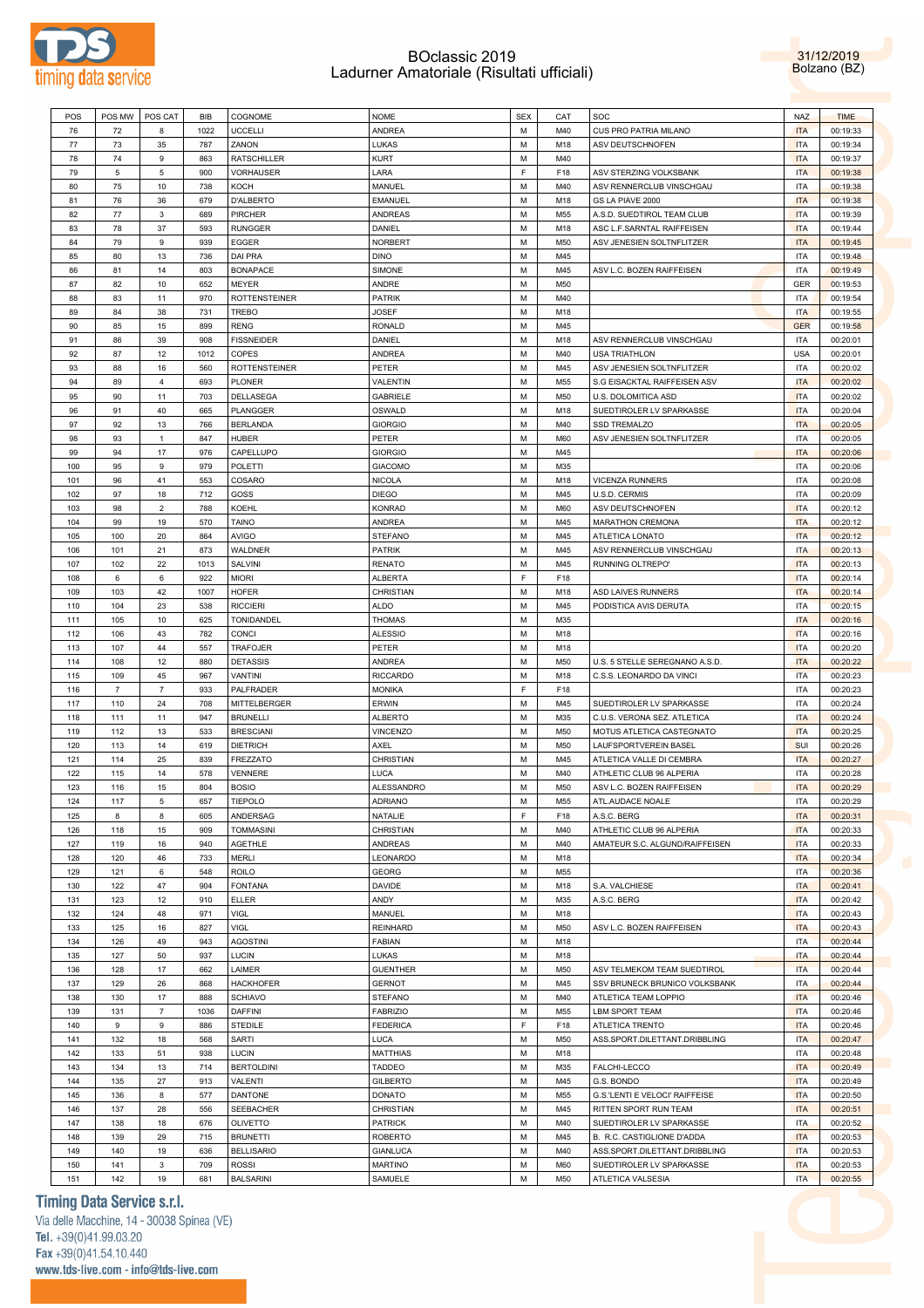

31/12/2019 Bolzano (BZ)

| POS | POS MW | POS CAT        | BIB  | COGNOME                 | <b>NOME</b>        | <b>SEX</b> | CAT | SOC                            | <b>NAZ</b> | <b>TIME</b> |  |
|-----|--------|----------------|------|-------------------------|--------------------|------------|-----|--------------------------------|------------|-------------|--|
|     |        |                |      |                         |                    |            |     |                                |            |             |  |
| 152 | 143    | 9              | 1035 | WELSCHER                | <b>ROBERT</b>      | M          | M55 | ASV DEUTSCHNOFEN               | <b>ITA</b> | 00:20:55    |  |
| 153 | 144    | 30             | 793  | OBEXER                  | <b>STEFAN</b>      | M          | M45 |                                | <b>ITA</b> | 00:20:58    |  |
| 154 | 10     | $\mathbf{1}$   | 860  | <b>BETTINI</b>          | <b>ELISA</b>       | F          | F45 | POL. DIL. SANRAFEL             | <b>ITA</b> | 00:21:00    |  |
|     |        |                |      |                         |                    |            |     |                                |            |             |  |
| 155 | 145    | 20             | 785  | FAVA                    | <b>GERMANO</b>     | M          | M40 | ASS.SPORT.DILETTANT.DRIBBLING  | <b>ITA</b> | 00:21:02    |  |
| 156 | 11     | $\mathbf{1}$   | 511  | VARASANO                | EMANUELA           | F          | F40 | ATL.CAPANNE PRO LOCO ATHL.TEAM | ITA        | 00:21:03    |  |
| 157 | 146    | $\mathbf{1}$   | 594  | KNOLL                   | <b>ROBERT</b>      | M          | M65 | ASC L.F.SARNTAL RAIFFEISEN     | <b>ITA</b> | 00:21:04    |  |
| 158 | 147    | 31             | 893  | ZANOLLI                 | <b>GRAZIANO</b>    | M          | M45 | ATLETICA TEAM LOPPIO           | <b>ITA</b> | 00:21:04    |  |
|     |        |                |      |                         |                    |            |     |                                |            |             |  |
| 159 | 148    | 10             | 618  | <b>IANNILLI</b>         | CARLO              | M          | M55 | <b>GRUPPO MILLEPIEDI</b>       | <b>ITA</b> | 00:21:06    |  |
| 160 | 12     | 10             | 583  | VASSELAI                | <b>BARBARA</b>     | F          | F18 | ASC L.F.SARNTAL RAIFFEISEN     | <b>ITA</b> | 00:21:06    |  |
|     | 149    | $\overline{4}$ | 544  |                         |                    | M          |     |                                |            |             |  |
| 161 |        |                |      | <b>GIACOMONI</b>        | PAOLO              |            | M60 |                                | ITA        | 00:21:07    |  |
| 162 | 150    | 32             | 1038 | ZOPPI                   | MARCO              | M          | M45 |                                | ITA        | 00:21:07    |  |
| 163 | 151    | 14             | 781  | <b>FURLAN</b>           | DAVIDE             | M          | M35 |                                | <b>ITA</b> | 00:21:08    |  |
| 164 | 13     | $\mathbf{1}$   | 569  | <b>GAGLIARDI</b>        | PAOLA              | F          | F55 | ASS.SPORT.DILETTANT.DRIBBLING  | ITA        | 00:21:08    |  |
|     |        |                |      |                         |                    |            |     |                                |            |             |  |
| 165 | 152    | 20             | 663  | LO'                     | MASSIMO            | M          | M50 | NEW ATHLETICS SULZANO          | <b>ITA</b> | 00:21:08    |  |
| 166 | 153    | 21             | 931  | <b>HOELLER</b>          | LORENZ             | M          | M50 | ASV JENESIEN SOLTNFLITZER      | <b>ITA</b> | 00:21:10    |  |
| 167 | 154    | 15             | 683  | PROSSLINER              | <b>THOMAS</b>      | M          | M35 | AMATEUR LAUFVEREIN EPPAN       | <b>ITA</b> | 00:21:11    |  |
|     |        |                |      |                         |                    |            |     |                                |            |             |  |
| 168 | 14     | 11             | 831  | <b>FERDANI</b>          | CHIARA             | F          | F18 | ASD ATLETICA SPEZIA DUFERCO    | ITA        | 00:21:14    |  |
| 169 | 155    | 21             | 567  | <b>BRIDI</b>            | MICHELE            | M          | M40 | MARATHON CLUB TRENTO           | ITA        | 00:21:14    |  |
|     |        |                |      |                         |                    | M          |     |                                |            |             |  |
| 170 | 156    | 22             | 616  | <b>GELISIO</b>          | ALESSANDRO         |            | M40 | GS LA PIAVE 2000               | <b>ITA</b> | 00:21:15    |  |
| 171 | 15     | 12             | 1001 | LOCHMANN                | GRETA              | F          | F18 | TOSCANA ATL.EMPOLI NISSAN      | <b>ITA</b> | 00:21:17    |  |
| 172 | 157    | 22             | 903  | <b>FONTANA</b>          | <b>GIANPAOLO</b>   | M          | M50 | S.A. VALCHIESE                 | <b>ITA</b> | 00:21:18    |  |
|     | 158    | 23             | 615  | <b>RAMAROLI</b>         |                    | M          |     |                                | <b>ITA</b> |             |  |
| 173 |        |                |      |                         | <b>FRANCO</b>      |            | M50 | <b>TRIATHLON 3V</b>            |            | 00:21:18    |  |
| 174 | 159    | 5              | 775  | ZOZIN                   | <b>BURKARD</b>     | M          | M60 | SUEDTIROLER LV SPARKASSE       | ITA        | 00:21:20    |  |
| 175 | 160    | 16             | 761  | DANAY                   | MANUEL             | M          | M35 |                                | <b>ITA</b> | 00:21:22    |  |
|     |        |                |      |                         |                    |            |     |                                |            |             |  |
| 176 | 161    | 52             | 923  | LANTSCHNER              | <b>PATRICK</b>     | M          | M18 | <b>ASV STEINEGG</b>            | ITA        | 00:21:23    |  |
| 177 | 162    | 33             | 996  | <b>FUGANTI</b>          | <b>ALESSIO</b>     | M          | M45 | S.A.F. BOLZANO                 | ITA        | 00:21:24    |  |
| 178 | 163    | 53             | 997  | <b>GRIMALDO</b>         | EMANUELE           | M          | M18 | S.A.F. BOLZANO                 | ITA        | 00:21:28    |  |
|     | 164    | 34             | 718  |                         | <b>ERICH</b>       | M          |     |                                |            |             |  |
| 179 |        |                |      | <b>MERANER</b>          |                    |            | M45 | A.S.D.SSV BRIXEN               | <b>ITA</b> | 00:21:30    |  |
| 180 | 165    | 24             | 948  | <b>HUBER</b>            | <b>FELIX ALOIS</b> | M          | M50 | SUEDTIROLER LV SPARKASSE       | <b>ITA</b> | 00:21:30    |  |
| 181 | 166    | 23             | 954  | <b>GEBHARD</b>          | GEORG              | M          | M40 |                                | <b>ITA</b> | 00:21:31    |  |
|     |        | 24             |      |                         |                    |            |     |                                |            |             |  |
| 182 | 167    |                | 956  | WINKLER                 | <b>URBAN</b>       | M          | M40 |                                | <b>ITA</b> | 00:21:31    |  |
| 183 | 16     | $\mathbf{1}$   | 706  | LORENZANI               | <b>MIRKA</b>       | F          | F50 | ASC LAAS RAIFFEISEN            | <b>ITA</b> | 00:21:32    |  |
| 184 | 17     | $\overline{2}$ | 825  | <b>TSCHOLL</b>          | SONJA              | F          | F45 | ASV L.C. BOZEN RAIFFEISEN      | <b>ITA</b> | 00:21:32    |  |
| 185 | 168    | 25             | 817  | <b>REINER</b>           | <b>MARTIN</b>      | M          | M40 |                                | <b>ITA</b> |             |  |
|     |        |                |      |                         |                    |            |     |                                |            | 00:21:35    |  |
| 186 | 169    | 6              | 658  | <b>MOGGIA</b>           | <b>GIANNI</b>      | M          | M60 | G.S. ORECCHIELLA GARFAGNANA    | ITA        | 00:21:38    |  |
| 187 | 170    | 54             | 726  | <b>HUBER</b>            | PHILIP             | M          | M18 | <b>ALV EPPAN</b>               | <b>ITA</b> | 00:21:40    |  |
|     |        | 55             | 746  |                         | <b>MARTIN</b>      | M          | M18 |                                | <b>AUT</b> |             |  |
| 188 | 171    |                |      | <b>KRUMENACKER</b>      |                    |            |     | LAC NATIONALPARK MOLLN         |            | 00:21:41    |  |
| 189 | 18     | 13             | 580  | <b>MOSER</b>            | <b>MARIA</b>       | F          | F18 | ASC L.F.SARNTAL RAIFFEISEN     | <b>ITA</b> | 00:21:42    |  |
| 190 | 172    | 26             | 585  | OBERHOELLER             | RAINALD FRANZ      | M          | M40 | ASC L.F.SARNTAL RAIFFEISEN     | <b>ITA</b> | 00:21:42    |  |
| 191 | 173    | 56             | 741  | <b>ROSSI</b>            | <b>BENJAMIN</b>    | M          | M18 |                                | <b>ITA</b> | 00:21:44    |  |
|     |        |                |      |                         |                    |            |     |                                |            |             |  |
| 192 | 174    | 25             | 502  | <b>FILIPPI</b>          | <b>FABRIZIO</b>    | M          | M50 |                                | ITA        | 00:21:44    |  |
| 193 | 175    | $\overline{7}$ | 695  | <b>HOELLER</b>          | <b>JOSEF</b>       | M          | M60 | ASV RENNERCLUB VINSCHGAU       | ITA        | 00:21:46    |  |
| 194 | 19     | 14             | 854  | <b>MISCHI</b>           | LUCIA              | F          | F18 |                                | <b>ITA</b> | 00:21:48    |  |
|     |        |                |      |                         |                    |            |     |                                |            |             |  |
| 195 | 20     | 15             | 879  | <b>TAVONATTI</b>        | <b>MARIANNA</b>    | F          | F18 | ATLETICA CLARINA TRENTINO      | <b>ITA</b> | 00:21:50    |  |
| 196 | 21     | 3              | 672  | <b>REINTHALER</b>       | <b>MONIKA</b>      | F          | F45 | LAUFVEREIN ASV FREIENFELD      | <b>ITA</b> | 00:21:51    |  |
| 197 | 22     | $\overline{4}$ | 772  | <b>INNEREBNER</b>       | KARIN              | F          | F45 | SUEDTIROLER LV SPARKASSE       | <b>ITA</b> | 00:21:51    |  |
|     |        |                |      |                         |                    |            |     |                                |            |             |  |
| 198 | 176    | 27             | 598  | GASSER                  | <b>IWAN</b>        | M          | M40 |                                | ITA        | 00:21:51    |  |
| 199 | 177    | 28             | 589  | <b>UNTERKALMSTEINER</b> | ANDREAS HEINZ      | M          | M40 | ASC L.F.SARNTAL RAIFFEISEN     | <b>ITA</b> | 00:21:51    |  |
| 200 | 178    | 11             | 740  | PARDATSCHER             | <b>MARTIN</b>      | M          | M55 |                                | <b>ITA</b> | 00:21:53    |  |
|     |        |                |      |                         |                    |            |     |                                |            |             |  |
| 201 | 23     | 16             | 859  | <b>SENN</b>             | <b>VIVIEN</b>      | F          | F18 | S.G EISACKTAL RAIFFEISEN ASV   | <b>ITA</b> | 00:21:54    |  |
| 202 | 179    | 17             | 528  | TRAFOJER                | ANDREAS            | M          | M35 |                                | <b>ITA</b> | 00:21:54    |  |
| 203 | 180    | 12             | 816  | <b>ROVER</b>            | <b>JOHANN</b>      | М          | M55 | ASV L.C. BOZEN RAIFFEISEN      | <b>ITA</b> | 00:21:55    |  |
|     |        |                |      |                         |                    |            |     |                                |            |             |  |
| 204 | 24     | 5              | 732  | <b>REICHEGGER</b>       | MANUELA            | F          | F45 | ASV JENESIEN SOLTNFLITZER      | <b>ITA</b> | 00:21:55    |  |
| 205 | 181    | 35             | 631  | <b>FILECCIA</b>         | MASSIMILIANO       | M          | M45 |                                | <b>ITA</b> | 00:21:56    |  |
| 206 | 182    | 36             | 969  | <b>KUSSTATSCHER</b>     | WERNER             | M          | M45 |                                | <b>ITA</b> | 00:21:57    |  |
|     |        |                |      |                         |                    |            |     |                                |            |             |  |
| 207 | 183    | 18             | 701  | FREI                    | ALEXANDER          | М          | M35 |                                | <b>ITA</b> | 00:21:59    |  |
| 208 | 184    | 8              | 522  | <b>ALBERTINI</b>        | <b>FABRIZIO</b>    | M          | M60 | A.S.D. POL. AVI VIPITENO       | <b>ITA</b> | 00:22:01    |  |
| 209 | 185    | 57             | 981  | <b>PIRCHER</b>          | LORENZ             | М          | M18 | LV WIEN                        | <b>AUT</b> | 00:22:02    |  |
|     |        |                |      |                         |                    |            |     |                                |            |             |  |
| 210 | 186    | 29             | 588  | <b>UNTERKALMSTEINER</b> | <b>GUENTHER</b>    | M          | M40 | ASC L.F.SARNTAL RAIFFEISEN     | ITA        | 00:22:02    |  |
| 211 | 187    | 13             | 765  | PECHLANER               | <b>CHRISTOPH</b>   | М          | M55 | SUEDTIROLER LV SPARKASSE       | <b>ITA</b> | 00:22:03    |  |
| 212 | 188    | 26             | 639  | <b>MORACAS</b>          | <b>ROSARIO</b>     | M          | M50 | SPORTLER TEAM                  | <b>ITA</b> | 00:22:03    |  |
|     |        |                |      |                         |                    |            |     |                                |            |             |  |
| 213 | 25     | $\mathbf{1}$   | 744  | RADINGER-PEER           | <b>VERENA</b>      | F          | F35 |                                | <b>AUT</b> | 00:22:05    |  |
| 214 | 26     | 6              | 582  | THALER                  | KAROLINA ROSA      | F          | F45 | ASC L.F.SARNTAL RAIFFEISEN     | <b>ITA</b> | 00:22:05    |  |
| 215 | 27     | $\mathbf 2$    | 637  | LAMPRECHT               | VERENA             | F          | F40 |                                | <b>ITA</b> | 00:22:06    |  |
|     |        |                |      |                         |                    |            |     |                                |            |             |  |
| 216 | 189    | 19             | 659  | <b>GIOVANNINI</b>       | LUCA               | М          | M35 | ASS.SPORT.DILETTANT.DRIBBLING  | <b>ITA</b> | 00:22:07    |  |
| 217 | 28     | $\overline{7}$ | 503  | <b>TASSER</b>           | <b>GERTRAUD</b>    | F          | F45 | LAUFCLUB PUSTERTAL             | <b>ITA</b> | 00:22:07    |  |
| 218 | 29     | 17             | 751  | RIEBEEK                 | <b>GABRIELA</b>    | F          | F18 | ALMERE '81                     | <b>NED</b> | 00:22:08    |  |
|     |        |                |      |                         |                    |            |     |                                |            |             |  |
| 219 | 30     | 8              | 515  | <b>BALDAUF</b>          | <b>GERLINDE</b>    | F          | F45 | ASV RENNERCLUB VINSCHGAU       | <b>ITA</b> | 00:22:10    |  |
| 220 | 190    | 14             | 869  | SCHELLENBERG            | <b>FRANK</b>       | М          | M55 |                                | <b>GER</b> | 00:22:12    |  |
| 221 | 31     | $\mathsf 3$    | 586  | <b>KOFLER</b>           | SABINE             | F          | F40 | ASC L.F.SARNTAL RAIFFEISEN     | <b>ITA</b> | 00:22:12    |  |
|     |        |                |      |                         |                    |            |     |                                |            |             |  |
| 222 | 191    | 58             | 501  | PIRCHER                 | PAUL               | М          | M18 |                                | <b>ITA</b> | 00:22:13    |  |
| 223 | 192    | 27             | 517  | <b>MAROTTA</b>          | ANDREA             | М          | M50 | SPORTLER TEAM                  | <b>ITA</b> | 00:22:14    |  |
| 224 | 193    | 9              | 1031 | <b>BERTOLUZZA</b>       | <b>FLORIANO</b>    | М          | M60 | US CORNACCI TESERO ASD         | <b>ITA</b> | 00:22:17    |  |
|     |        |                |      |                         |                    |            |     |                                |            |             |  |
| 225 | 194    | 30             | 1019 | TRAFOJER                | PETER              | М          | M40 |                                | <b>ITA</b> | 00:22:18    |  |
| 226 | 195    | 37             | 745  | RADINGER-PEER           | WOLFGANG           | М          | M45 | <b>LG WIEN</b>                 | <b>AUT</b> | 00:22:19    |  |
| 227 | 196    | 28             | 675  | GASSER                  | WALTER             | М          | M50 | ASV JENESIEN SOLTNFLITZER      | <b>ITA</b> | 00:22:22    |  |
|     |        |                |      |                         |                    |            |     |                                |            |             |  |

### **Timing Data Service s.r.l.**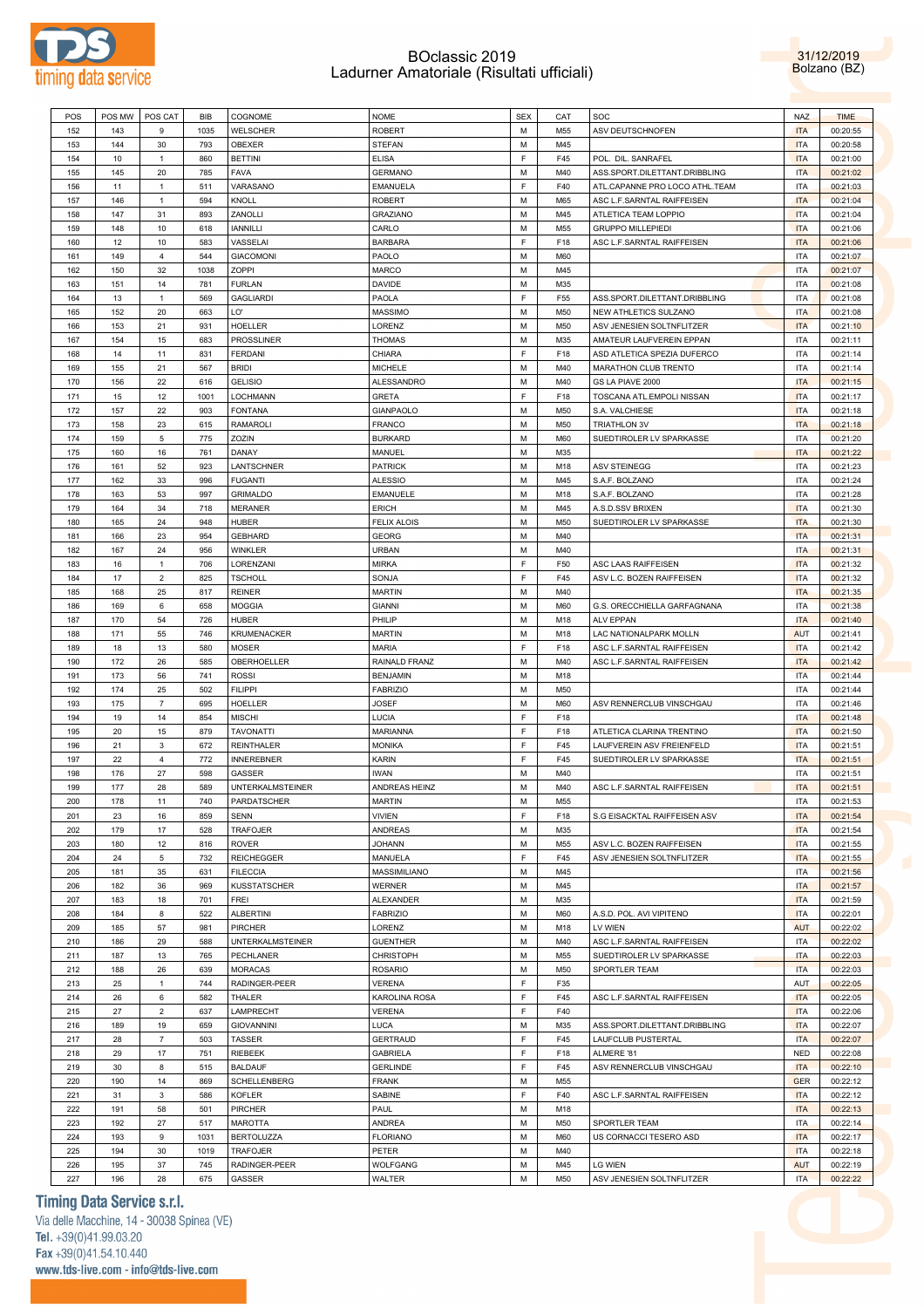

31/12/2019 Bolzano (BZ)

| POS | POS MW | <b>POS CAT</b> | BIB  | COGNOME                | <b>NOME</b>          | <b>SEX</b>  | CAT | SOC                           | <b>NAZ</b> | <b>TIME</b> |
|-----|--------|----------------|------|------------------------|----------------------|-------------|-----|-------------------------------|------------|-------------|
| 228 | 197    | 31             | 610  | PRACHER                | NICO                 | M           | M40 |                               | <b>AUT</b> | 00:22:23    |
| 229 | 32     | $\overline{2}$ | 945  | <b>HUBER</b>           | ANGELICA             | $\mathsf F$ | F55 | SPORTCLUB MERANO              | <b>ITA</b> | 00:22:24    |
| 230 | 33     | $\sqrt{2}$     | 835  | <b>ANGERER</b>         | KATJA                | $\mathsf F$ | F35 | ASV RENNERCLUB VINSCHGAU      | <b>ITA</b> | 00:22:26    |
|     |        |                |      |                        |                      |             |     |                               |            |             |
| 231 | 198    | 15             | 581  | <b>THURNER</b>         | <b>GERHARD MARIA</b> | M           | M55 | ASC L.F.SARNTAL RAIFFEISEN    | <b>ITA</b> | 00:22:28    |
| 232 | 199    | 59             | 1021 | <b>D'IPPOLITO</b>      | <b>DOMENICO</b>      | M           | M18 | ASS.SPORT.DILETTANT.DRIBBLING | <b>ITA</b> | 00:22:28    |
| 233 | 34     | 9              | 704  | KASER                  | RENATE               | E           | F45 | ASS.SPORT.DILETTANT.DRIBBLING | <b>ITA</b> | 00:22:30    |
| 234 | 200    | 60             | 973  | <b>PERKMANN</b>        | MICHAEL              | M           | M18 |                               | <b>ITA</b> | 00:22:30    |
|     |        |                |      |                        |                      |             |     |                               |            |             |
| 235 | 201    | $\overline{2}$ | 892  | <b>MERIGHI</b>         | Sirio                | M           | M65 | ATLETICA TEAM LOPPIO          | <b>ITA</b> | 00:22:32    |
| 236 | 202    | 38             | 716  | <b>RIGON</b>           | DAMIANO              | M           | M45 | LAUFVEREIN ASV FREIENFELD     | <b>ITA</b> | 00:22:33    |
| 237 | 203    | 29             | 633  | <b>GELATI</b>          | MASSIMO              | M           | M50 | C.U.S. PARMA                  | <b>ITA</b> | 00:22:34    |
| 238 | 204    | $\mathbf{3}$   | 587  | <b>VIGL</b>            | KARL                 | M           | M65 | ASC L.F.SARNTAL RAIFFEISEN    | <b>ITA</b> | 00:22:36    |
| 239 | 205    | 30             | 579  | <b>MOSER</b>           | HERBERT              | M           | M50 | ASC L.F.SARNTAL RAIFFEISEN    | <b>ITA</b> | 00:22:36    |
|     |        |                |      |                        |                      | E           |     |                               |            |             |
| 240 | 35     | $\overline{4}$ | 1003 | <b>RAMAIOLI</b>        | ANNA                 |             | F40 |                               | <b>ITA</b> | 00:22:37    |
| 241 | 206    | 39             | 885  | QUACQUARELLI           | <b>FABIO MASSIMO</b> | M           | M45 |                               | <b>ITA</b> | 00:22:37    |
| 242 | 207    | 16             | 737  | <b>HORRER</b>          | LEOPOLD              | M           | M55 | ASV RENNERCLUB VINSCHGAU      | <b>ITA</b> | 00:22:39    |
| 243 | 36     | 18             | 841  | SACCANI                | VERONICA             | $\mathsf F$ | F18 |                               | <b>ITA</b> | 00:22:42    |
| 244 | 208    | 17             | 722  | LIGASACCHI             | <b>GIANMARIA</b>     | M           | M55 | G.S. MONTEGARGNANO            | <b>ITA</b> | 00:22:42    |
| 245 | 209    | 10             | 641  | <b>HIRBER</b>          |                      | M           | M60 |                               | <b>ITA</b> |             |
|     |        |                |      |                        | <b>BERNHARD</b>      |             |     | LAUFCLUB PUSTERTAL            |            | 00:22:42    |
| 246 | 210    | $\overline{4}$ | 727  | <b>GUMMERER</b>        | WALTER               | M           | M65 | SUEDTIROLER LV SPARKASSE      | <b>ITA</b> | 00:22:43    |
| 247 | 211    | 40             | 963  | LUNZ                   | ELMAR                | M           | M45 |                               | <b>ITA</b> | 00:22:43    |
| 248 | 37     | 5              | 667  | CAMPANELLA             | SERENA               | E           | F40 | ACQUADELA BOLOGNA             | <b>ITA</b> | 00:22:43    |
| 249 | 212    | 20             | 628  | LAMBER                 | <b>PATRICK</b>       | M           | M35 |                               | <b>ITA</b> | 00:22:44    |
|     |        |                |      |                        |                      |             |     |                               |            |             |
| 250 | 213    | 18             | 526  | <b>DIGNANI</b>         | CRISTIANO            | M           | M55 | A.S. MERANO                   | <b>ITA</b> | 00:22:45    |
| 251 | 38     | 6              | 927  | <b>ELEKNE' PARIZEK</b> | HORTENZIA            | F           | F40 | ASC LAAS RAIFFEISEN           | <b>ITA</b> | 00:22:46    |
| 252 | 214    | 32             | 952  | CATALDO                | MARCO                | M           | M40 | A.S. PODISTICA PARABITA       | <b>ITA</b> | 00:22:46    |
| 253 | 215    | 19             | 739  | <b>FALLAHA</b>         | MAAN                 | M           | M55 |                               | <b>ITA</b> | 00:22:47    |
| 254 | 216    | 31             | 705  | <b>STRIMMER</b>        | ANDREAS              | M           | M50 | ASC LAAS RAIFFEISEN           | <b>ITA</b> | 00:22:48    |
|     |        |                |      |                        |                      |             |     |                               |            |             |
| 255 | 217    | 33             | 1015 | SANTILLO               | MARCO                | M           | M40 |                               | <b>ITA</b> | 00:22:48    |
| 256 | 218    | 41             | 510  | LOCHMANN               | JOSEF                | M           | M45 |                               | <b>ITA</b> | 00:22:49    |
| 257 | 219    | 20             | 710  | OSWALD                 | STEFAN               | M           | M55 | SUEDTIROLER LV SPARKASSE      | <b>ITA</b> | 00:22:49    |
| 258 | 220    | 11             | 949  | <b>MITTERMAIR</b>      | <b>SIEGFRIED</b>     | M           | M60 | SPORTLER TEAM                 | <b>ITA</b> | 00:22:49    |
| 259 | 39     | 19             | 776  | DE ZORDO               | CAROLINE             | F           | F18 | SUEDTIROLER LV SPARKASSE      | <b>ITA</b> | 00:22:50    |
|     |        |                |      |                        |                      |             |     |                               |            |             |
| 260 | 40     | $\overline{2}$ | 884  | <b>STRIMMER</b>        | EVI MARIA            | $\mathsf F$ | F50 | ASC LAAS RAIFFEISEN           | <b>ITA</b> | 00:22:50    |
| 261 | 221    | 34             | 1024 | DI NINO                | MORENO               | M           | M40 | ASD 'VINI FANTINI'            | <b>ITA</b> | 00:22:50    |
| 262 | 41     | 10             | 924  | <b>RAGONA</b>          | FEDERICA             | F           | F45 | S.A.F. BOLZANO                | <b>ITA</b> | 00:22:50    |
| 263 | 222    | 32             | 966  | <b>STORTI</b>          | GIORGIO              | M           | M50 | C.S.S. LEONARDO DA VINCI      | <b>ITA</b> | 00:22:52    |
| 264 | 223    | 21             | 734  | <b>SCARPELLINI</b>     | IVO                  | M           | M55 | ATHLETIC CLUB 96 ALPERIA      | <b>ITA</b> | 00:22:53    |
|     |        |                |      |                        |                      |             |     |                               |            |             |
| 265 | 224    | 61             | 867  | ANDERLAN               | RUBEN MARIA          | M           | M18 | ATHLETIC CLUB 96 ALPERIA      | <b>ITA</b> | 00:22:54    |
| 266 | 225    | 62             | 1026 | <b>PLATTNER</b>        | <b>FLORIAN</b>       | М           | M18 |                               | <b>ITA</b> | 00:22:56    |
| 267 | 226    | 22             | 953  | <b>MEISTER</b>         | ULRICH               | М           | M55 |                               | <b>ITA</b> | 00:22:56    |
| 268 | 42     | $\mathbf{3}$   | 914  | <b>BONENTI</b>         | CINZIA               | E           | F50 | G.S. BONDO                    | <b>ITA</b> | 00:22:57    |
| 269 | 227    | 42             | 935  | <b>VIKOLER</b>         | <b>EUGEN</b>         | M           | M45 |                               | <b>ITA</b> | 00:22:58    |
|     |        |                |      |                        |                      |             |     |                               |            |             |
| 270 | 43     | 11             | 514  | <b>GRITSCH</b>         | DORIS                | F           | F45 | ALMERE '81                    | <b>NED</b> | 00:23:01    |
| 271 | 44     | 20             | 664  | <b>FEICHTER</b>        | ANDREA               | F           | F18 |                               | <b>ITA</b> | 00:23:02    |
| 272 | 228    | 35             | 823  | SPITALER               | HARALD               | М           | M40 | ASV L.C. BOZEN RAIFFEISEN     | <b>ITA</b> | 00:23:04    |
| 273 | 229    | 33             | 573  | <b>PELLICINI</b>       | LORENZO              | М           | M50 | ATHLETIC CLUB 96 ALPERIA      | <b>ITA</b> | 00:23:05    |
|     |        |                |      |                        |                      |             |     |                               |            |             |
| 274 | 45     | 12             | 643  | PETRINI-MONTEFERRI     | SABINE               | F           | F45 |                               | GER        | 00:23:06    |
| 275 | 46     | 21             | 680  | MENEL                  | ALESSIA              | F           | F18 | GS LA PIAVE 2000              | <b>ITA</b> | 00:23:06    |
| 276 | 47     | 22             | 987  | <b>TAPPEINER</b>       | CHRISTINE            | F           | F18 |                               | <b>ITA</b> | 00:23:06    |
| 277 | 230    | 21             | 612  | <b>EPPACHER</b>        | PATRICK              | М           | M35 |                               | <b>ITA</b> | 00:23:10    |
| 278 | 231    | 22             | 851  | PRIETH                 | <b>MARKUS</b>        | M           | M35 | LAUFCLUB PUSTERTAL            | <b>ITA</b> | 00:23:10    |
|     |        |                |      |                        |                      | М           |     |                               | <b>ITA</b> |             |
| 279 | 232    | 34             | 1018 | <b>STOCKER</b>         | JUERGEN              |             | M50 |                               |            | 00:23:11    |
| 280 | 233    | 36             | 1016 | VIGL                   | <b>FLORIAN</b>       | M           | M40 | RITTEN SPORT RUN TEAM         | <b>ITA</b> | 00:23:12    |
| 281 | 234    | 23             | 944  | <b>TORRESANI</b>       | <b>MASSIMO</b>       | М           | M55 | SPORTLER TEAM                 | <b>ITA</b> | 00:23:12    |
| 282 | 235    | 37             | 1034 | <b>BARUFFALDI</b>      | DIEGO                | M           | M40 |                               | <b>ITA</b> | 00:23:12    |
| 283 | 48     | 13             | 889  | <b>CHIUSOLE</b>        | VERONICA             | F           | F45 | ATLETICA TEAM LOPPIO          | <b>ITA</b> | 00:23:16    |
| 284 | 236    | 23             | 735  | <b>KOHLGRUBER</b>      | HARALD               | М           | M35 |                               | <b>ITA</b> | 00:23:17    |
|     |        |                |      |                        |                      |             |     |                               |            |             |
| 285 | 49     | $\overline{7}$ | 1014 | <b>STURLA</b>          | MICHELA              | F           | F40 | RUNNING OLTREPO'              | <b>ITA</b> | 00:23:17    |
|     |        |                |      | THALER                 | HELENE               | F           | F45 | ASV DEUTSCHNOFEN              | <b>ITA</b> | 00:23:19    |
| 286 | 50     | 14             | 759  |                        |                      |             |     |                               |            |             |
| 287 | 237    | 24             | 697  | <b>DAPORTA</b>         | MICHAEL              | М           | M35 | LAUFVEREIN ASV FREIENFELD     | <b>ITA</b> | 00:23:23    |
| 288 | 238    | 43             | 546  | KARCZ                  | <b>THOMAS</b>        | M           | M45 | LT BITTERMARK DORTMUND        | <b>GER</b> | 00:23:26    |
|     |        |                |      |                        |                      |             |     |                               |            |             |
| 289 | 239    | 35             | 801  | <b>GIRELLI</b>         | ANDREA               | М           | M50 | ATHLETIC CLUB 96 ALPERIA      | <b>ITA</b> | 00:23:26    |
| 290 | 240    | 63             | 957  | <b>GUMMERER</b>        | THOMAS               | M           | M18 |                               | <b>ITA</b> | 00:23:28    |
| 291 | 241    | 44             | 614  | <b>COLOMBI</b>         | <b>SERGIO</b>        | М           | M45 | SPORTLER TEAM                 | <b>ITA</b> | 00:23:28    |
| 292 | 51     | 23             | 918  | SCHMALZL               | SINDY                | F           | F18 |                               | <b>ITA</b> | 00:23:31    |
|     |        |                |      |                        |                      |             |     |                               |            |             |
| 293 | 242    | 45             | 907  | <b>VIGNI</b>           | PAOLO                | М           | M45 | ASS.SPORT.DILETTANT.DRIBBLING | <b>ITA</b> | 00:23:31    |
| 294 | 243    | 38             | 1037 | CANO CARRERA           | <b>VLADIMIR</b>      | М           | M40 |                               | <b>ITA</b> | 00:23:35    |
| 295 | 52     | $\overline{4}$ | 928  | <b>KERSCHBAUMER</b>    | ANNA MARIA           | F           | F50 | ASV RENNERCLUB VINSCHGAU      | <b>ITA</b> | 00:23:37    |
| 296 | 244    | 36             | 644  | ANDERLAN               | CHRISTIAN            | М           | M50 |                               | <b>ITA</b> | 00:23:37    |
| 297 | 245    | 46             | 682  | <b>FINK</b>            | MAXIMILIAN           | М           | M45 | LAUFVEREIN ASV FREIENFELD     | <b>ITA</b> | 00:23:43    |
|     |        |                |      |                        |                      |             |     |                               |            |             |
| 298 | 246    | 12             | 858  | <b>STUERZ</b>          | JOSEF                | M           | M60 |                               | <b>ITA</b> | 00:23:45    |
| 299 | 53     | $\mathbf{1}$   | 518  | CHIUSOLE               | ELISABETH            | F           | F60 |                               | <b>ITA</b> | 00:23:45    |
| 300 | 247    | 37             | 968  | <b>DORFMANN</b>        | <b>HERBERT</b>       | M           | M50 |                               | <b>ITA</b> | 00:23:45    |
| 301 | 248    | 25             | 932  | PRILLER                | CHRISTIAN            | М           | M35 |                               | <b>ITA</b> | 00:23:47    |
| 302 | 249    | 47             | 842  | CASTAGNA               | <b>ALBERTO</b>       | М           | M45 | G.S. CARLO BUTTARELLI         | <b>ITA</b> | 00:23:47    |
| 303 | 54     | 15             | 1040 | PIERINI                | ANNA                 | F           | F45 | ASD 3'.30" TEAM               | <b>ITA</b> | 00:23:47    |

# **Timing Data Service s.r.l.**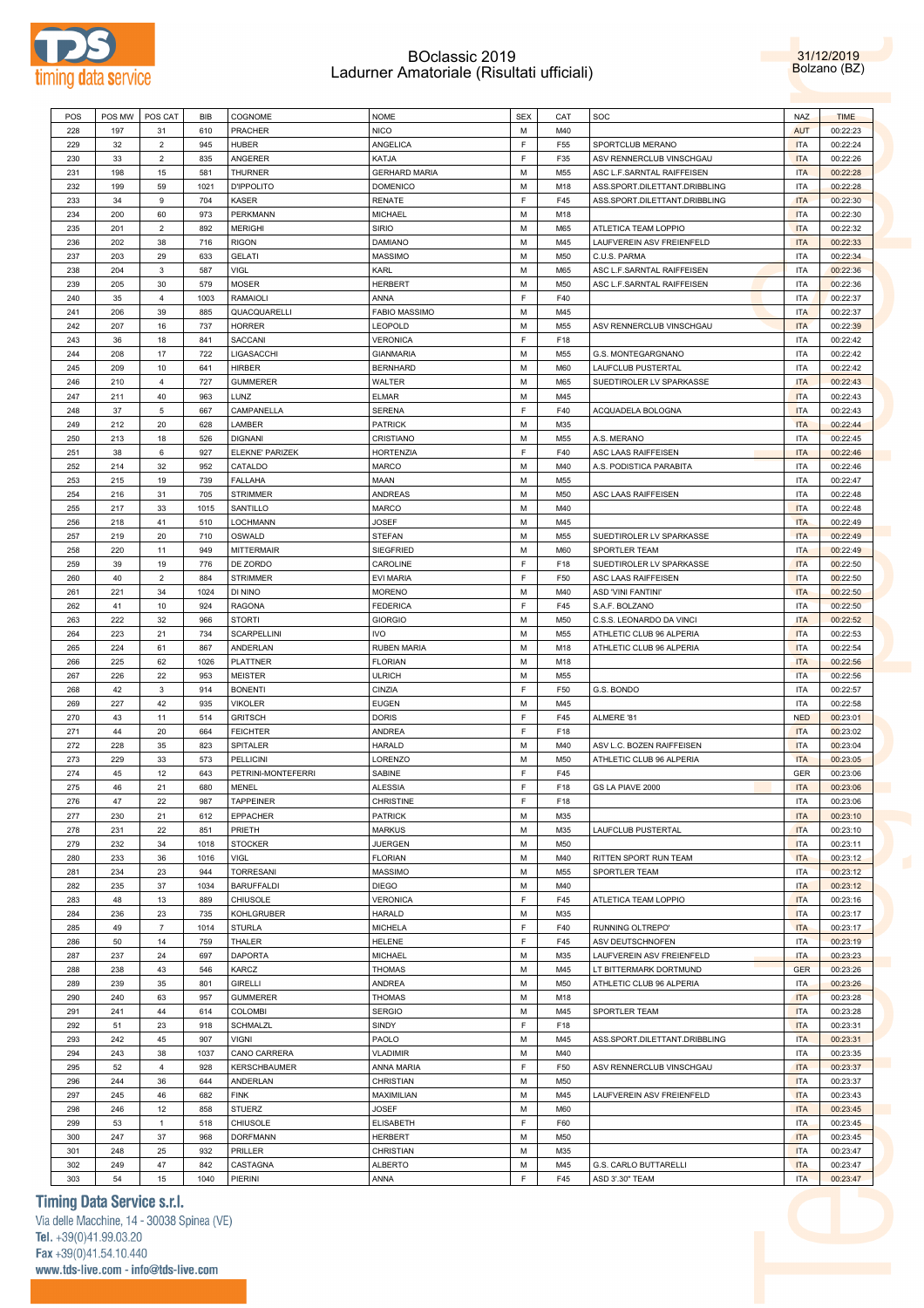

31/12/2019 Bolzano (BZ)

|     | POS MW | POS CAT                   | BIB  | COGNOME              | <b>NOME</b>        | <b>SEX</b> | CAT | SOC                            | <b>NAZ</b> | <b>TIME</b> |
|-----|--------|---------------------------|------|----------------------|--------------------|------------|-----|--------------------------------|------------|-------------|
| 304 | 250    | 64                        | 1039 | <b>PICCIRILLO</b>    | DANIELE            | М          | M18 |                                | <b>ITA</b> | 00:23:47    |
| 305 | 251    | 48                        | 814  | <b>GUERRA</b>        | WALTER             | М          | M45 | ASV L.C. BOZEN RAIFFEISEN      | <b>ITA</b> | 00:23:48    |
| 306 | 252    |                           | 721  |                      | <b>HARTMANN</b>    | М          | M50 |                                | <b>ITA</b> |             |
|     |        | 38                        |      | <b>STRAUSS</b>       |                    |            |     | SUEDTIROLER LV SPARKASSE       |            | 00:23:49    |
| 307 | 253    | $\mathbf{1}$              | 743  | COLZ                 | <b>ALBERTO</b>     | M          | M70 |                                | <b>ITA</b> | 00:23:49    |
| 308 | 55     | 3                         | 1029 | ZOESCHG              | ASTRID             | F          | F35 |                                | <b>ITA</b> | 00:23:49    |
| 309 | 254    | 26                        | 929  | <b>RANALTER</b>      | <b>THOMAS</b>      | M          | M35 |                                | <b>ITA</b> | 00:23:50    |
| 310 | 255    | 49                        | 632  | <b>BRAUN</b>         | <b>JUERGEN</b>     | M          | M45 |                                | <b>ITA</b> | 00:23:54    |
| 311 | 256    | 24                        | 810  | <b>FINK</b>          | <b>STEFAN</b>      | М          | M55 | ASV L.C. BOZEN RAIFFEISEN      | <b>ITA</b> | 00:23:55    |
|     |        |                           |      |                      |                    |            |     |                                |            |             |
| 312 | 257    | $\,$ 5 $\,$               | 516  | D'AMBROSIO           | <b>FRANCESCO</b>   | М          | M65 | SPORTLER TEAM                  | <b>ITA</b> | 00:23:59    |
| 313 | 258    | 25                        | 890  | DI CECCO             | <b>GIUSEPPE</b>    | М          | M55 | ATLETICA TEAM LOPPIO           | <b>ITA</b> | 00:24:03    |
| 314 | 56     | $\,$ 5 $\,$               | 917  | NIEDERFRINIGER       | PETRA              | F          | F50 | ASC LAAS RAIFFEISEN            | <b>ITA</b> | 00:24:04    |
| 315 | 57     | $\mathbf 2$               | 915  | <b>KAUFMANN</b>      | EMMA               | F.         | F60 | ASC LAAS RAIFFEISEN            | <b>ITA</b> | 00:24:05    |
| 316 | 259    | 26                        | 1005 | <b>HAFNER</b>        | FRANZ              | М          | M55 | ASV JENESIEN SOLTNFLITZER      | <b>ITA</b> | 00:24:06    |
|     |        |                           |      |                      |                    | F          |     |                                |            |             |
| 317 | 58     | $\overline{4}$            | 989  | ZULLIAN              | ANNA               |            | F35 |                                | <b>ITA</b> | 00:24:07    |
| 318 | 260    | 50                        | 809  | <b>FELIS</b>         | <b>GIUSEPPE</b>    | М          | M45 | ASV L.C. BOZEN RAIFFEISEN      | <b>ITA</b> | 00:24:12    |
| 319 | 261    | 39                        | 813  | GASSER               | <b>THOMAS</b>      | M          | M40 | ASV L.C. BOZEN RAIFFEISEN      | <b>ITA</b> | 00:24:13    |
| 320 | 59     | 6                         | 674  | MAIR                 | <b>RENATE</b>      | F          | F50 | ASV JENESIEN SOLTNFLITZER      | <b>ITA</b> | 00:24:14    |
| 321 | 60     | 5                         | 572  | MAZZULLO             | <b>GENNY</b>       | F.         | F35 | MARATHON CREMONA               | <b>ITA</b> | 00:24:14    |
|     |        |                           |      |                      |                    |            |     |                                |            |             |
| 322 | 262    | 40                        | 638  | SCOGNAMIGLIO         | <b>FILIPPO</b>     | М          | M40 |                                | <b>ITA</b> | 00:24:16    |
| 323 | 61     | $\overline{7}$            | 656  | <b>PAOLESSI</b>      | PAOLA              | F.         | F50 | RIFONDAZIONE PODISTICA         | <b>ITA</b> | 00:24:16    |
| 324 | 263    | 39                        | 999  | PERATHONER           | ERICH              | М          | M50 | ASV GHERDEINA RUNNERS          | <b>ITA</b> | 00:24:17    |
| 325 | 264    | 40                        | 778  | POJER                | WALTER             | М          | M50 | G.S.'LENTI E VELOCI' RAIFFEISE | <b>ITA</b> | 00:24:17    |
| 326 | 62     | 6                         | 692  | SODINI               | DANIELA            | F          | F35 |                                | <b>ITA</b> | 00:24:17    |
|     |        |                           |      |                      |                    | F          |     |                                |            |             |
| 327 | 63     | $\mathbf{3}$              | 959  | SAVIO                | <b>MARINA</b>      |            | F55 | ATL.AGORDINA                   | <b>ITA</b> | 00:24:20    |
| 328 | 64     | 24                        | 845  | <b>MASTRONARDI</b>   | <b>SABRINA</b>     | F          | F18 |                                | <b>ITA</b> | 00:24:21    |
| 329 | 65     | 25                        | 836  | <b>PIRCHER</b>       | <b>JOHANNA</b>     | F          | F18 |                                | <b>ITA</b> | 00:24:22    |
| 330 | 66     | 16                        | 876  | SAURER               | ASTRID             | F          | F45 |                                | <b>ITA</b> | 00:24:24    |
| 331 | 265    | 41                        | 769  | <b>MISSIAGGIA</b>    | <b>ROBERTO</b>     | М          | M50 |                                | <b>ITA</b> | 00:24:27    |
|     |        |                           |      |                      |                    |            |     |                                |            |             |
| 332 | 67     | 26                        | 992  | <b>KLOTZNER</b>      | MIRIAM             | F          | F18 |                                | <b>ITA</b> | 00:24:29    |
| 333 | 68     | 27                        | 1033 | <b>MITTERRUTZNER</b> | NATALIE            | F.         | F18 |                                | <b>ITA</b> | 00:24:31    |
| 334 | 266    | 42                        | 565  | PEDRON               | PAOLO              | М          | M50 |                                | <b>ITA</b> | 00:24:33    |
| 335 | 69     | 28                        | 512  | <b>MERCURI</b>       | <b>EVELYN</b>      | F.         | F18 |                                | <b>ITA</b> | 00:24:34    |
| 336 | 267    | 41                        | 824  | <b>STEINER</b>       | ALEX               | М          | M40 | ASV L.C. BOZEN RAIFFEISEN      | <b>ITA</b> | 00:24:34    |
|     |        |                           |      |                      |                    |            |     |                                |            |             |
| 337 | 268    | 27                        | 811  | <b>FUSARO</b>        | MARCO              | М          | M55 | ASV L.C. BOZEN RAIFFEISEN      | <b>ITA</b> | 00:24:34    |
| 338 | 70     | $\overline{4}$            | 509  | <b>SCHILLING</b>     | <b>ELISABETH</b>   | F          | F55 | <b>ASC NEUGRIES</b>            | <b>ITA</b> | 00:24:35    |
| 339 | 71     | 29                        | 849  | MITTELBERGER         | DANIELA            | F          | F18 |                                | <b>ITA</b> | 00:24:37    |
| 340 | 269    | 28                        | 1028 | <b>RELLA</b>         | ROCCO              | М          | M55 | ATLETICA VALLE DI CEMBRA       | <b>ITA</b> | 00:24:38    |
| 341 | 72     | $\overline{7}$            | 993  | <b>ENDRIZZI</b>      | <b>MARTINA</b>     | F          | F35 | ASV TELMEKOM TEAM SUEDTIROL    | <b>ITA</b> | 00:24:39    |
|     |        |                           |      |                      |                    |            |     |                                |            |             |
| 342 | 73     | 8                         | 887  | PIETROPOLI           | <b>IVANA</b>       | F          | F50 | ATLETICA TEAM LOPPIO           | <b>ITA</b> | 00:24:42    |
| 343 | 270    | 29                        | 717  | PFLANZER             | <b>MARTIN</b>      | М          | M55 | S.G EISACKTAL RAIFFEISEN ASV   | <b>ITA</b> | 00:24:43    |
| 344 | 271    | 6                         | 815  | MORANDELL            | <b>ERNST</b>       | М          | M65 | ASV L.C. BOZEN RAIFFEISEN      | <b>ITA</b> | 00:24:43    |
| 345 | 272    | 27                        | 547  | <b>MANOTTI</b>       | <b>ROBERTO</b>     | м          | M35 |                                | <b>ITA</b> | 00:24:44    |
| 346 | 273    | 30                        | 752  | CONCI                | ALBERTO            | м          | M55 |                                | <b>ITA</b> | 00:24:44    |
|     |        |                           |      |                      |                    |            |     |                                |            |             |
| 347 | 274    | 43                        | 777  | <b>SCOPELLI</b>      | PAOLO              | M          | M50 | LIBERTAS VALLESABBIA           | <b>ITA</b> | 00:24:45    |
| 348 | 275    | 13                        | 795  | <b>JOPPI</b>         | WILHELM            | M          | M60 | G.S.'LENTI E VELOCI' RAIFFEISE | <b>ITA</b> | 00:24:45    |
| 349 | 74     | 8                         | 696  | PANTE                | TAMARA MARIAANGE   | F          | F35 | ASV RENNERCLUB VINSCHGAU       | <b>ITA</b> | 00:24:45    |
| 350 |        |                           |      |                      |                    |            |     |                                |            |             |
| 351 | 75     | 9                         | 936  | <b>JANITZKI</b>      | <b>ANN KRISTIN</b> | F          | F35 | ASV L.G. SCHLERN RAIFFEISEN    | <b>ITA</b> | 00:24:49    |
|     | 76     | 30                        | 660  | DI RENZO             | <b>REBECCA</b>     | F.         | F18 |                                | <b>ITA</b> | 00:24:49    |
|     |        |                           |      |                      |                    |            |     |                                |            |             |
| 352 | 276    | 44                        | 601  | SANIN                | <b>MARTIN</b>      | M          | M50 | SPORTCLUB MERANO               | <b>ITA</b> | 00:24:53    |
| 353 | 77     | 8                         | 802  | MARAFANTE            | <b>ELENA</b>       | F.         | F40 | ATHLETIC CLUB 96 ALPERIA       | <b>ITA</b> | 00:24:54    |
| 354 | 277    | 51                        | 535  | CELLA                | <b>NICOLA</b>      | М          | M45 | G.S. FRAVEGGIO                 | <b>ITA</b> | 00:24:55    |
| 355 | 278    | 14                        | 506  | <b>GARGITTER</b>     | <b>WALTER</b>      | М          | M60 | <b>ASC NEUGRIES</b>            | <b>ITA</b> | 00:24:59    |
| 356 | 279    | 15                        | 1006 | <b>BELLINI</b>       | <b>GIORGIO</b>     | М          | M60 | U.S. QUERCIA TRENTINGRANA      | <b>ITA</b> | 00:25:00    |
|     |        |                           |      |                      |                    |            |     |                                |            |             |
| 357 | 280    | 42                        | 780  | COLETTI              | CRISTIAN           | М          | M40 |                                | <b>ITA</b> | 00:25:01    |
| 358 | 78     | 9                         | 571  | COELLI               | FRANCESCA VIRGIN   | F          | F50 | 3C (COMP. CREMONESE CORRIDORI) | <b>ITA</b> | 00:25:03    |
| 359 | 281    | 52                        | 874  | <b>STEINER</b>       | <b>MANFRED</b>     | М          | M45 |                                | <b>ITA</b> | 00:25:09    |
| 360 | 79     | 17                        | 505  | ABRATE               | SONJA              | F          | F45 |                                | <b>ITA</b> | 00:25:11    |
| 361 | 80     | 5                         | 590  | PIRCHER              | <b>MARGARETA</b>   | F          | F55 | ASC L.F.SARNTAL RAIFFEISEN     | <b>ITA</b> | 00:25:13    |
| 362 | 282    | 65                        | 919  | <b>HUBER</b>         | DAVID              | М          | M18 |                                | AUT        | 00:25:14    |
|     |        |                           |      |                      |                    |            |     |                                |            |             |
| 363 | 81     | 31                        | 920  | <b>GRUBER</b>        | THERESA            | F          | F18 |                                | <b>AUT</b> | 00:25:16    |
| 364 | 283    | 53                        | 758  | <b>BUZZINI</b>       | <b>FILIPPO</b>     | М          | M45 | LAUFVEREIN ASV FREIENFELD      | <b>ITA</b> | 00:25:16    |
| 365 | 82     | 18                        | 685  | <b>HOFER</b>         | <b>DAGMAR</b>      | F          | F45 | LAUFVEREIN ASV FREIENFELD      | <b>ITA</b> | 00:25:17    |
| 366 | 284    | 54                        | 549  | <b>KLUG</b>          | <b>CLEMENS</b>     | М          | M45 |                                | <b>AUT</b> | 00:25:17    |
| 367 | 83     | 10                        | 1032 | <b>RIER</b>          | CLAUDIA            | F          | F35 |                                | <b>ITA</b> | 00:25:17    |
| 368 | 285    |                           |      | <b>SENONER</b>       |                    | М          | M50 | ASV L.C. BOZEN RAIFFEISEN      | <b>ITA</b> | 00:25:18    |
|     |        | 45                        | 821  |                      | RAINER             |            |     |                                |            |             |
| 369 | 84     | 9                         | 713  | <b>BERRERA</b>       | <b>MONIKA</b>      | F          | F40 | ASS.SPORT.DILETTANT.DRIBBLING  | <b>ITA</b> | 00:25:18    |
| 370 | 85     | 32                        | 994  | PIVA                 | <b>MICHELA</b>     | F          | F18 | S.A.F. BOLZANO                 | <b>ITA</b> | 00:25:19    |
| 371 | 86     | 33                        | 995  | MULACHIE'            | <b>GIORGIA</b>     | F          | F18 | S.A.F. BOLZANO                 | <b>ITA</b> | 00:25:19    |
| 372 | 286    | 43                        | 799  | TELSER               | <b>MARTIN</b>      | М          | M40 |                                | <b>ITA</b> | 00:25:24    |
|     |        |                           |      |                      |                    |            |     |                                |            |             |
| 373 | 87     | 10                        | 872  | EBERHOEFER           | KAROLINA           | F          | F40 | ASV RENNERCLUB VINSCHGAU       | <b>ITA</b> | 00:25:24    |
| 374 | 88     | $\ensuremath{\mathsf{3}}$ | 592  | MOSER                | ANNA               | F          | F60 | ASC L.F.SARNTAL RAIFFEISEN     | <b>ITA</b> | 00:25:25    |
| 375 | 287    | 46                        | 990  | PETRARULO            | <b>GABRIELE</b>    | М          | M50 | SPORTLER TEAM                  | <b>ITA</b> | 00:25:25    |
| 376 | 288    | 47                        | 525  | <b>PLATTNER</b>      | <b>MARTIN</b>      | М          | M50 | S.V. MOELTEN RAIFFEISEN A.S.V. | <b>ITA</b> | 00:25:25    |
| 377 | 89     | 11                        | 853  | WARASIN              | KARIN              | F          | F40 |                                | <b>ITA</b> | 00:25:26    |
| 378 | 289    | 31                        | 792  | MANINI               | MAURO              | М          | M55 | G.S. MONTEGARGNANO             | <b>ITA</b> | 00:25:26    |
| 379 | 290    | 44                        | 524  | LANZINGHER           | LUCA               | М          | M40 |                                | <b>ITA</b> | 00:25:26    |

## **Timing Data Service s.r.l.**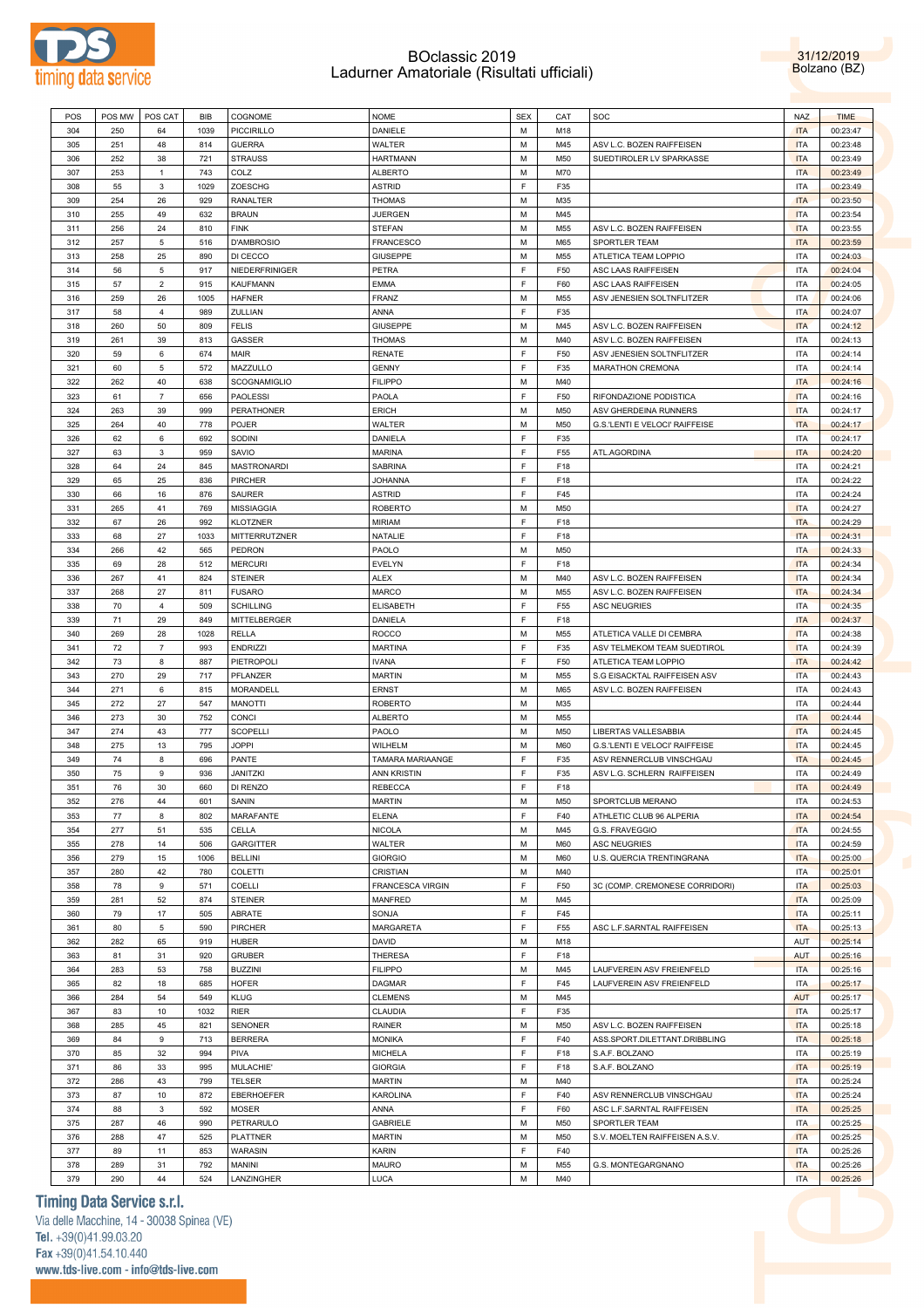

31/12/2019 Bolzano (BZ)

| POS        | POS MW     | POS CAT        | BIB        | COGNOME                  | <b>NOME</b>            | <b>SEX</b>  | CAT        | SOC                            | <b>NAZ</b>               | <b>TIME</b>          |
|------------|------------|----------------|------------|--------------------------|------------------------|-------------|------------|--------------------------------|--------------------------|----------------------|
| 380        | 90         | 10             | 1008       | PALESE                   | <b>HEIDRUN</b>         | F           | F50        | ASV JENESIEN SOLTNFLITZER      | <b>ITA</b>               | 00:25:28             |
| 381        | 291        | 66             | 965        | <b>BIZZOTTO</b>          | MATTEO                 | М           | M18        | C.S.S. LEONARDO DA VINCI       | <b>ITA</b>               | 00:25:28             |
| 382        | 91         | 34             | 561        | <b>ROTTENSTEINER</b>     | ANNA                   | F           | F18        |                                | <b>ITA</b>               | 00:25:29             |
| 383        | 292        | 16             | 554        | PROFANTER                | <b>ALFRED</b>          | М           | M60        | <b>ASC NEUGRIES</b>            | <b>ITA</b>               | 00:25:31             |
| 384        | 92         | 11             | 875        | RAINER                   | <b>VERENA</b>          | F           | F35        | LAUFVEREIN ASV FREIENFELD      | <b>ITA</b>               | 00:25:35             |
|            |            |                |            |                          | LEA                    | F           | F55        |                                | <b>ITA</b>               |                      |
| 385        | 93         | 6              | 916        | PLATTER                  |                        |             |            | ASC LAAS RAIFFEISEN            |                          | 00:25:36             |
| 386        | 94         | 35             | 519        | POEDER                   | KATHARINA              | $\mathsf F$ | F18        |                                | <b>ITA</b>               | 00:25:38             |
| 387        | 95         | 12             | 540        | <b>STAFFLER</b>          | NADJA                  | F           | F40        | ASV JENESIEN SOLTNFLITZER      | <b>ITA</b>               | 00:25:39             |
| 388        | 96         | 36             | 850        | MITTELBERGER             | ANNA                   | E           | F18        |                                | <b>ITA</b>               | 00:25:42             |
| 389        | 293        | 28             | 902        | OBERLEITER               | <b>STEFAN</b>          | М           | M35        | CLUB SPORTIVO FIRENZE 1870 P.D | <b>ITA</b>               | 00:25:47             |
| 390        | 97         | 13             | 991        | PFATTNER                 | KARIN                  | F           | F40        |                                | <b>ITA</b>               | 00:25:50             |
| 391        | 98         | 14             | 595        | <b>MOSER</b>             | <b>HEIDI ELISABETH</b> | F           | F40        | ASC L.F.SARNTAL RAIFFEISEN     | <b>ITA</b>               | 00:25:51             |
| 392        | 294        | 48             | 838        | BAZZANI                  | <b>GERMANO</b>         | М           | M50        | ATLETICA CONCESIO 2009         | <b>ITA</b>               | 00:25:52             |
| 393        | 99         | 37             | 930        | <b>ROTTENSTEINER</b>     | LYDIA                  | F           | F18        |                                | <b>ITA</b>               | 00:25:55             |
| 394        | 295        | 67             | 647        | <b>PAVARINI</b>          | LORENZO                | М           | M18        |                                | <b>ITA</b>               | 00:25:56             |
| 395        | 100        | 38             | 832        | MAIR                     | MAGDALENA              | F.          | F18        | RITTEN SPORT RUN TEAM          | <b>ITA</b>               | 00:25:56             |
| 396        | 296        | 68             | 677        | <b>RECH</b>              | MICHELE                | М           | M18        |                                | <b>ITA</b>               | 00:25:56             |
| 397        | 297        | 29             | 640        | GASSER                   | ANDREAS                | М           | M35        | ASV L.G. SCHLERN RAIFFEISEN    | <b>ITA</b>               | 00:25:59             |
|            |            |                |            |                          |                        |             |            |                                |                          |                      |
| 398        | 298        | 32             | 774        | DE ZORDO                 | WALTER                 | М           | M55        | SUEDTIROLER LV SPARKASSE       | <b>ITA</b>               | 00:26:02             |
| 399        | 299        | 33             | 698        | <b>MIOTTO</b>            | ANDREA                 | М           | M55        | ATLETICA CINISELLO             | <b>ITA</b>               | 00:26:02             |
| 400        | 300        | 45             | 988        | <b>CECCHINEL</b>         | STEFANO                | М           | M40        |                                | <b>ITA</b>               | 00:26:09             |
| 401        | 101        | 19             | 591        | MAIR                     | PETRA                  | F.          | F45        | ASC L.F.SARNTAL RAIFFEISEN     | <b>ITA</b>               | 00:26:10             |
| 402        | 102        | 12             | 865        | CHIARION                 | <b>ALESSIA</b>         | F           | F35        |                                | <b>ITA</b>               | 00:26:12             |
| 403        | 103        | 20             | 796        | <b>BRUGGER</b>           | KARIN                  | F.          | F45        |                                | <b>ITA</b>               | 00:26:13             |
| 404        | 104        | 13             | 767        | <b>TONINI</b>            | FRANCESCA              | F           | F35        |                                | <b>ITA</b>               | 00:26:14             |
| 405        | 105        | 11             | 941        | <b>TASCHLER</b>          | ANGELIKA               | F           | F50        | A.S.D. ATL.CLUB 2000 DOBBIACO  | <b>ITA</b>               | 00:26:15             |
| 406        | 106        | 21             | 513        | CARDINALI                | <b>FEDERICA</b>        | F           | F45        | PODISTICA AVIS DERUTA          | <b>ITA</b>               | 00:26:18             |
| 407        | 301        | $\mathbf 2$    | 635        | <b>FORABOSCHI</b>        | <b>BRUNO</b>           | М           | M70        | SSV BRUNECK BRUNICO VOLKSBANK  | <b>ITA</b>               | 00:26:19             |
| 408        | 107        | 39             | 978        | PICHLER                  | JULIA                  | F           | F18        |                                | <b>ITA</b>               | 00:26:23             |
| 409        | 108        | $\mathbf{1}$   | 690        | PATTIS                   | ROSA                   | F           | F65        | A.S.D. SUEDTIROL TEAM CLUB     | <b>ITA</b>               | 00:26:26             |
| 410        | 302        | 34             | 576        | <b>UNTERHOLZER</b>       | PETER                  | М           | M55        |                                | <b>ITA</b>               | 00:26:28             |
|            |            | $\overline{7}$ |            |                          |                        | М           |            |                                | <b>ITA</b>               |                      |
| 411        | 303        |                | 600        | <b>SULSER</b>            | JOSEF                  |             | M65        |                                |                          | 00:26:29             |
| 412        | 304        | 17             | 543        | LANTHALER                | REINHARD               | М           | M60        |                                | <b>ITA</b>               | 00:26:30             |
| 413        | 305        | 55             | 597        | NEULICHEDL               | <b>SIMON</b>           | М           | M45        |                                | <b>ITA</b>               | 00:26:30             |
| 414        | 109        | 15             | 661        | <b>MORODER</b>           | <b>BARBARA</b>         | F           | F40        |                                | <b>ITA</b>               | 00:26:32             |
| 415        | 306        | 30             | 807        | <b>DURELLI</b>           | <b>GUIDO FEDERICO</b>  | М           | M35        | G.S.R. FERRERO A.S.D.          | <b>ITA</b>               | 00:26:33             |
| 416        | 110        | 14             | 574        | <b>SCAVINO</b>           | DANIELA                | F           | F35        | G.S.R. FERRERO A.S.D.          | <b>ITA</b>               | 00:26:33             |
| 417        | 307        |                |            |                          |                        |             |            |                                |                          |                      |
|            |            | 46             | 529        | <b>SORCI</b>             | ALESSANDRO             | М           | M40        | ATL.CAPANNE PRO LOCO ATHL.TEAM | <b>ITA</b>               | 00:26:38             |
| 418        | 111        | 12             | 846        | <b>KRASSER</b>           | <b>IRMGARD</b>         | F           | F50        | ASSI GIGLIO ROSSO FIRENZE      | <b>ITA</b>               | 00:26:43             |
| 419        | 308        | 69             | 951        | GHIZZONI                 | DANIELE                | М           | M18        |                                | <b>ITA</b>               | 00:26:43             |
| 420        | 309        | 18             | 1023       | <b>GLEI</b>              | <b>REINHOLD</b>        | М           | M60        | WIRBELWIND E.V.                | <b>ITA</b>               | 00:26:44             |
|            |            |                |            |                          |                        | М           | M70        |                                |                          |                      |
| 421        | 310        | 3              | 1030       | ZANON                    | <b>GIULIANO</b>        |             |            | U.S. QUERCIA TRENTINGRANA      | <b>ITA</b>               | 00:26:50             |
| 422        | 311        | 19             | 857        | <b>KREMER</b>            | <b>WOLF RUEDIGER</b>   | М           | M60        | <b>ASC NEUGRIES</b>            | <b>ITA</b>               | 00:26:52             |
| 423        | 312        | 49             | 911        | LAFOGLER                 | <b>KLAUS</b>           | М           | M50        | A.S.C. BERG                    | <b>ITA</b>               | 00:27:05             |
| 424        | 112        | 7              | 762        | <b>BATTAGLINI</b>        | ANITA LUCILLE          | F           | F55        |                                | <b>ITA</b>               | 00:27:07             |
| 425        | 113        | 16             | 800        | <b>BLAAS</b>             | EVI                    | F           | F40        |                                | <b>ITA</b>               | 00:27:08             |
| 426        | 313        | 56             | 711        | <b>BLAAS</b>             | JOSEF                  | М           | M45        |                                | <b>ITA</b>               | 00:27:09             |
| 427        | 314        | 47             | 805        | <b>BRACHETTI</b>         | PETER                  | М           | M40        | ASV L.C. BOZEN RAIFFEISEN      | <b>ITA</b>               | 00:27:10             |
| 428        | 315        | 57             | 702        | TRENKWALDER              | PETER                  | М           | M45        | LAUFVEREIN ASV FREIENFELD      | <b>ITA</b>               | 00:27:11             |
| 429        | 114        | 17             | 552        | KLUG-KOELLENSPERGER      | KATRIN                 | F.          | F40        |                                | AUT                      | 00:27:14             |
| 430        | 115        | 15             | 748        | DECKENSATTL              | NADINE                 | F           | F35        | RACING ALOHA E.V.              | <b>GER</b>               | 00:27:14             |
| 431        | 116        | 40             | 958        | <b>GIORGIO</b>           | LARA                   | F           | F18        |                                | <b>ITA</b>               | 00:27:14             |
| 432        | 117        | 16             | 523        | <b>WERTH</b>             | <b>ELISABETH</b>       | F           | F35        | S.V. MOELTEN RAIFFEISEN A.S.V. | <b>ITA</b>               | 00:27:15             |
| 433        | 118        | 22             | 566        | VAGLIANTI                | <b>BRUNA</b>           | F           | F45        |                                | <b>ITA</b>               | 00:27:16             |
| 434        | 316        | 58             | 699        | <b>MARKART</b>           | MICHAEL                | М           | M45        | LAUFVEREIN ASV FREIENFELD      | <b>ITA</b>               | 00:27:23             |
| 435        | 317        | 8              | 926        | CERVELLATI               | MAURO                  | М           | M65        | POLISPORTIVA PROGRESSO ASD     | <b>ITA</b>               | 00:27:25             |
| 436        | 318        | 70             | 545        | <b>RAFFAGNINI</b>        | MARCO                  | М           | M18        |                                | <b>ITA</b>               | 00:27:27             |
| 437        | 119        | 18             | 687        | <b>BRAUNHOFER</b>        | ASTRID                 | F           | F40        | LAUFVEREIN ASV FREIENFELD      | <b>ITA</b>               | 00:27:29             |
|            |            |                |            |                          |                        |             |            |                                |                          |                      |
| 438        | 319        | 35             | 883        | <b>MANFREDI</b>          | GIANCARLO              | М           | M55        | ATLETICA TEAM LOPPIO           | <b>ITA</b>               | 00:27:40             |
| 439        | 320        | 9              | 960        | <b>GIORGIO</b>           | VITO                   | М           | M65        |                                | <b>ITA</b>               | 00:27:59             |
| 440        | 120        | $\overline{2}$ | 724        | PERGER                   | ROSA                   | F           | F65        | ATL. PARATICO                  | <b>ITA</b>               | 00:28:01             |
| 441        | 121        | 13             | 563        | PATZLEINER               | WALBURGA               | F           | F50        | ATHLETIC CLUB 96 ALPERIA       | <b>ITA</b>               | 00:28:04             |
| 442        | 122        | 8              | 507        | <b>GRUBER</b>            | <b>MARIA ROSA</b>      | F           | F55        | <b>ASC NEUGRIES</b>            | <b>ITA</b>               | 00:28:05             |
| 443        | 321        | 10             | 844        | <b>FLECKINGER</b>        | WALTER                 | М           | M65        | LAUFVEREIN ASV FREIENFELD      | <b>ITA</b>               | 00:28:09             |
| 444        | 322        | 20             | 613        | <b>HALLE</b>             | AXEL                   | М           | M60        |                                | <b>GER</b>               | 00:28:14             |
| 445        | 323        | 71             | 688        | <b>SEREGNI</b>           | <b>ENRICO</b>          | М           | M18        |                                | <b>ITA</b>               | 00:28:19             |
| 446        | 123        | 19             | 812        | GAMPER                   | MONIKA                 | F           | F40        | ASV L.C. BOZEN RAIFFEISEN      | <b>ITA</b>               | 00:28:28             |
| 447        | 324        | 72             | 897        | <b>PSENNER</b>           | STEPHAN                | М           | M18        |                                | <b>ITA</b>               | 00:28:28             |
| 448        | 124        | 41             | 707        | <b>GUMMERER</b>          | LENA MARIA             | F           | F18        |                                | <b>ITA</b>               | 00:28:30             |
| 449        | 325        | 50             | 964        | <b>BIZZOTTO</b>          | PAOLO                  | М           | M50        | C.S.S. LEONARDO DA VINCI       | <b>ITA</b>               | 00:28:40             |
| 450        | 125        | 42             | 584        | VASSELAI                 | JUDITH                 | F           | F18        | ASC L.F.SARNTAL RAIFFEISEN     | <b>ITA</b>               | 00:28:45             |
|            |            |                |            |                          |                        | М           |            |                                |                          |                      |
| 451        | 326        | 21             | 895        | RAVAZZINI                | <b>RUGGERO</b>         |             | M60        | PODISTICA CORREGGIO            | <b>ITA</b>               | 00:28:49             |
| 452        | 126        | 20             | 700        | <b>HOCHRAINER</b>        | <b>VERONIKA</b>        | F           | F40        | LAUFVEREIN ASV FREIENFELD      | <b>ITA</b>               | 00:28:53             |
| 453        | 327        | 31             | 653        | <b>VIERTLER</b>          | <b>ROMAN</b>           | М           | M35        |                                | <b>ITA</b>               | 00:28:56             |
| 454<br>455 | 328<br>329 | 11<br>51       | 673<br>950 | <b>MORELLI</b><br>PRIULI | CLAUDIO<br>LUCA        | М<br>М      | M65<br>M50 | LATIN MARATHON LOVERS          | <b>ITA</b><br><b>ITA</b> | 00:28:58<br>00:29:08 |

## **Timing Data Service s.r.l.**